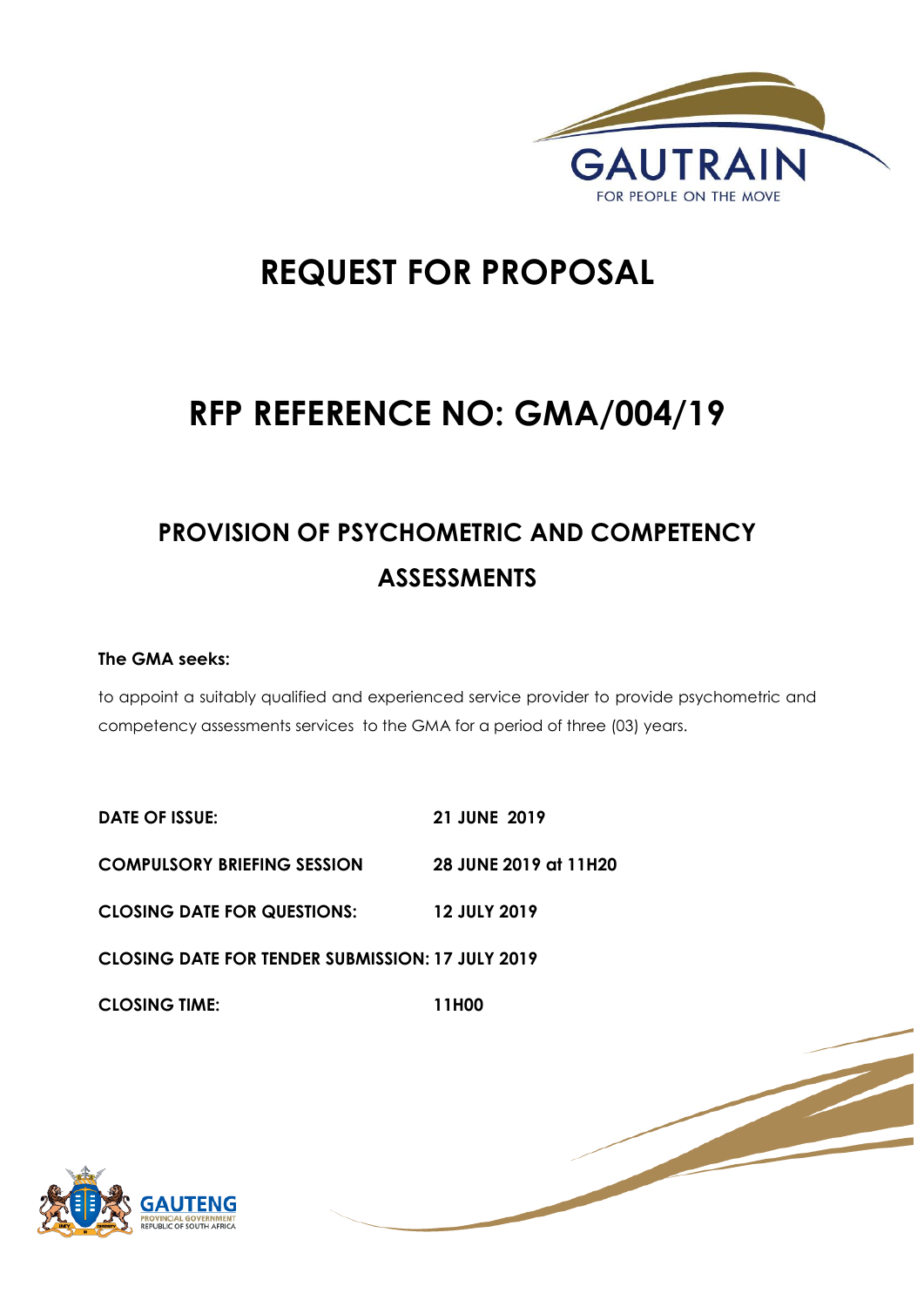# **CONTENTS**

# **GAUTRAIN MANAGEMENT AGENCY – REQUEST FOR PROPOSAL**

|                                                    | Page              |
|----------------------------------------------------|-------------------|
|                                                    | 5                 |
|                                                    | 6                 |
| RFP PART A                                         |                   |
|                                                    | 7                 |
|                                                    | 8                 |
|                                                    | 8                 |
|                                                    | 9                 |
| Rules governing this RFP and the Tendering Process |                   |
|                                                    | 9                 |
| <b>REQUEST FOR PROPOSAL</b>                        |                   |
|                                                    | 10                |
|                                                    | 10                |
|                                                    | 11                |
|                                                    | 11                |
|                                                    | 11                |
| Communication during the tender process            |                   |
| Requests for clarification and further information | $12 \overline{ }$ |
|                                                    | 12                |
|                                                    | 13                |
|                                                    | 13                |
|                                                    | 14                |
|                                                    | 14                |
|                                                    |                   |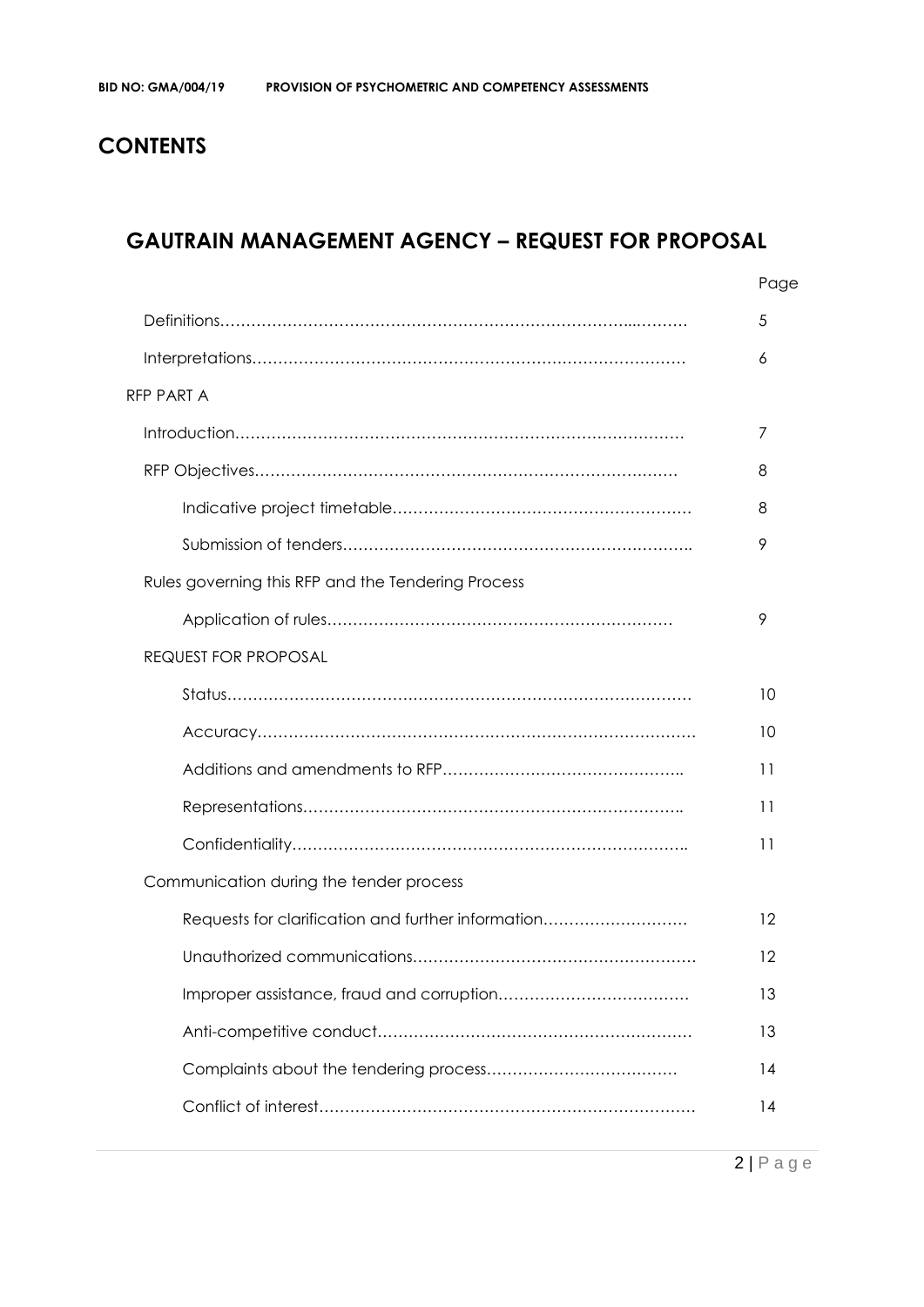#### **BID NO: GMA/004/19 PROVISION OF PSYCHOMETRIC AND COMPETENCY ASSESSMENTS**

|                                                      | 15 |
|------------------------------------------------------|----|
| Tender documents                                     |    |
|                                                      | 15 |
|                                                      | 16 |
|                                                      | 16 |
|                                                      | 16 |
|                                                      | 16 |
| Disclosure of tender contents and tender information | 17 |
|                                                      | 17 |
|                                                      | 18 |
|                                                      | 18 |
| <b>Tender Response</b>                               |    |
|                                                      | 18 |
|                                                      | 19 |
|                                                      | 20 |
|                                                      | 20 |
| <b>Contract Disclosure Requirements</b>              |    |
|                                                      | 20 |
|                                                      | 21 |
|                                                      | 21 |
| Evaluation of tenders                                | 21 |
|                                                      | 21 |
|                                                      | 22 |
|                                                      | 23 |
|                                                      | 23 |
|                                                      | 23 |
|                                                      | 24 |
|                                                      |    |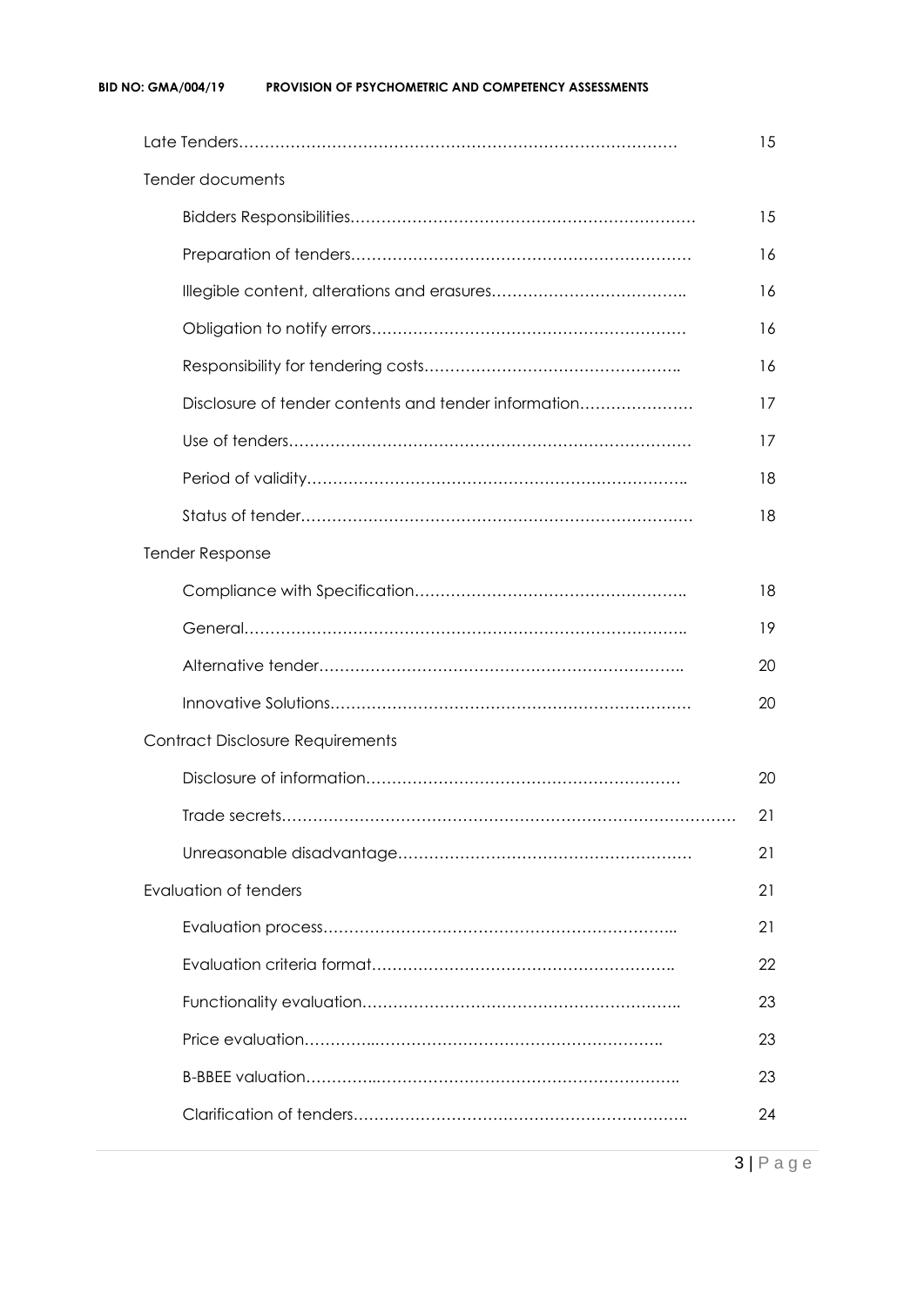#### **BID NO: GMA/004/19 PROVISION OF PSYCHOMETRIC AND COMPETENCY ASSESSMENTS**

|                    |                                               | 25 |
|--------------------|-----------------------------------------------|----|
|                    |                                               | 25 |
| Successful Tenders |                                               |    |
|                    |                                               | 26 |
|                    |                                               | 26 |
|                    |                                               | 26 |
|                    |                                               | 26 |
|                    |                                               | 27 |
|                    |                                               | 27 |
|                    |                                               | 28 |
|                    |                                               | 28 |
|                    |                                               | 29 |
|                    | RFP PART C - BIDDERS DECLARATION AND RESPONSE | 41 |
| <b>CSD</b>         |                                               | 44 |
| SBDI(A)            |                                               | 45 |
| SBD1(B)            |                                               | 46 |
| SBD 3.1            |                                               | 47 |
| SBD 3.2            |                                               | 48 |
| SBD 4              |                                               | 50 |
| SBD 6.1            |                                               | 55 |
| SBD <sub>8</sub>   | Declaration of Bidders Past SCM practices     | 61 |
| SBD <sub>9</sub>   | Certificate of Independent Bid Determination  | 64 |
| <b>SHE</b>         |                                               | 67 |
| RFP PART - D       | SUPPLIER CODE OF CONDUCT                      | 69 |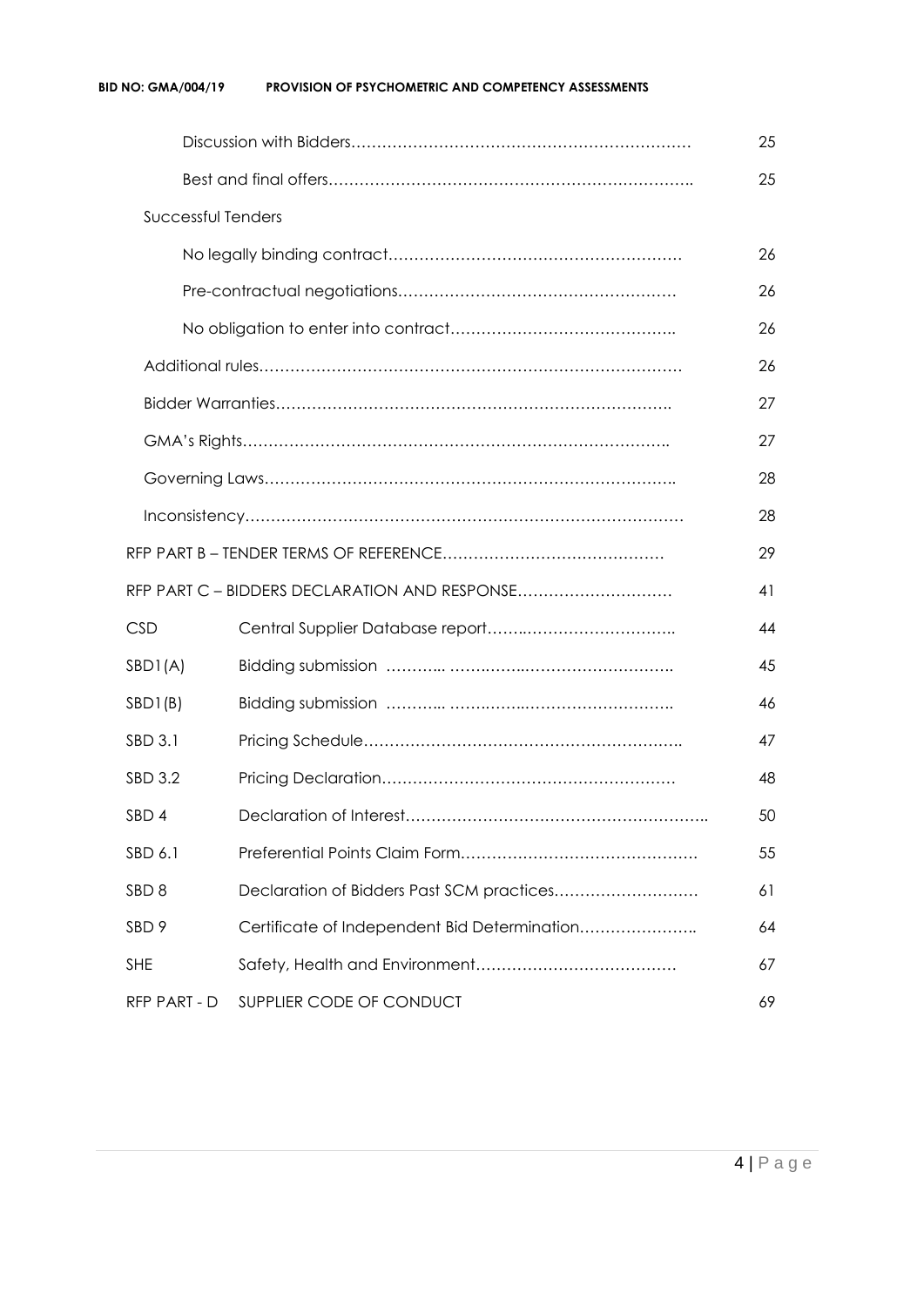#### **DEFINITIONS**

In this Request for Proposal, unless a contrary intention is apparent:

**Business Day** means a day which is not a Saturday, Sunday or public holiday.

**Bid** means a written offer in a prescribed or stipulated form lodged by a Bidder in response to an invitation in this Request for Proposal, containing an offer to provide goods, works or services in accordance with the Specification as provided in RFP Part B.

**Closing Time** means the time, specified as such under the clause "Indicative Timetable" of this RFP Part A, by which Tenders must be received.

**Evaluation Criteria** means the criteria set out under the clause "Evaluation Criteria Format" of this RFP Part A.

**GMA** means the Gautrain Management Agency; a PFMA Schedule 3(C) listed Provincial Public Entity, established in terms of the GMA Act No. 5 of 2006.

**Intellectual Property Rights** includes copyright and neighbouring rights, and all proprietary rights in relation to inventions (including patents) registered and unregistered trademarks (including service marks), registered designs, confidential information (including trade secrets and know how) and circuit layouts, and all other proprietary rights resulting from intellectual activity in the industrial, scientific, literary or artistic fields.

**Member** means an employee of the GMA.

**Proposed Contract** means the agreement including any other terms and conditions contained in or referred to in this RFP that may be executed between the GMA and the successful Bidder.

**Request for Proposal** or **RFP** means this document (comprising each of the parts identified under RFP Part A, Part B, Part C and Part D) including all annexure and any other documents so designated by the GMA.

**Services** means the services required by the GMA, as specified in this RFP Part B.

**Specification** means any specification or description of the GMA's requirements contained in this RFP Part B.

**State** means the Republic of South Africa.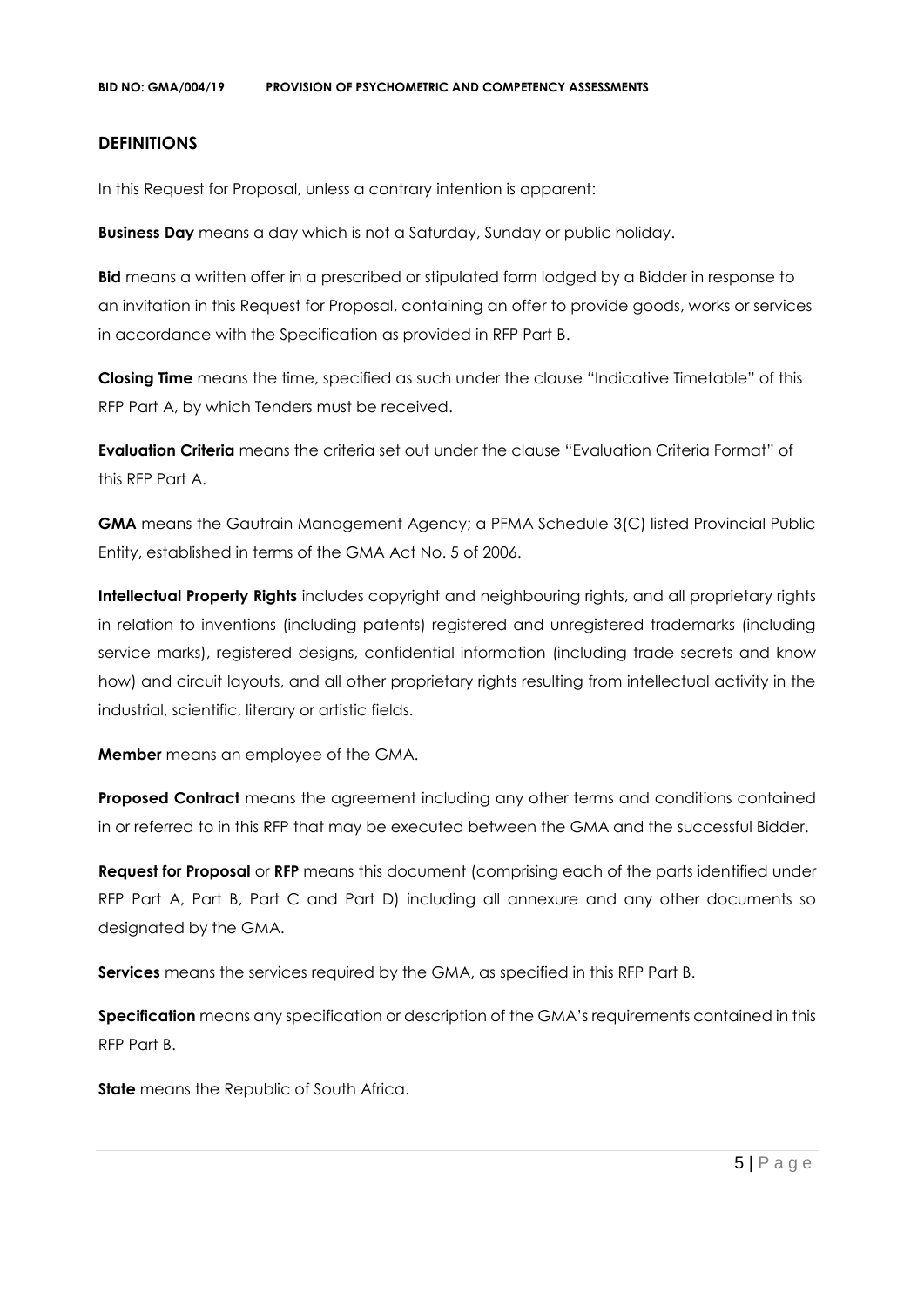#### **BID NO: GMA/004/19 PROVISION OF PSYCHOMETRIC AND COMPETENCY ASSESSMENTS**

**Statement of Compliance** means the statement forming part of a Tender indicating the Bidders compliance with the Specification.

**Bidder** means a person or organisation that submits a Bid.

**Tendering Process** means the process commenced by the issuing of this Request for Proposal and concluding upon formal announcement by the GMA of the selection of a successful Bidder(s) or upon the earlier termination of the process.

**Website** means the website administered by GMA located at [www.gautrain.co.za/](http://www.gautrain.co.za/)gma

# **INTERPRETATIONS**

In this RFP, unless expressly provided otherwise:

#### A reference to:

- (a) "includes" or "including" means includes or including without limitation; and
- (b) "R" or "Rands" is a reference to the lawful currency of the Republic of South Africa.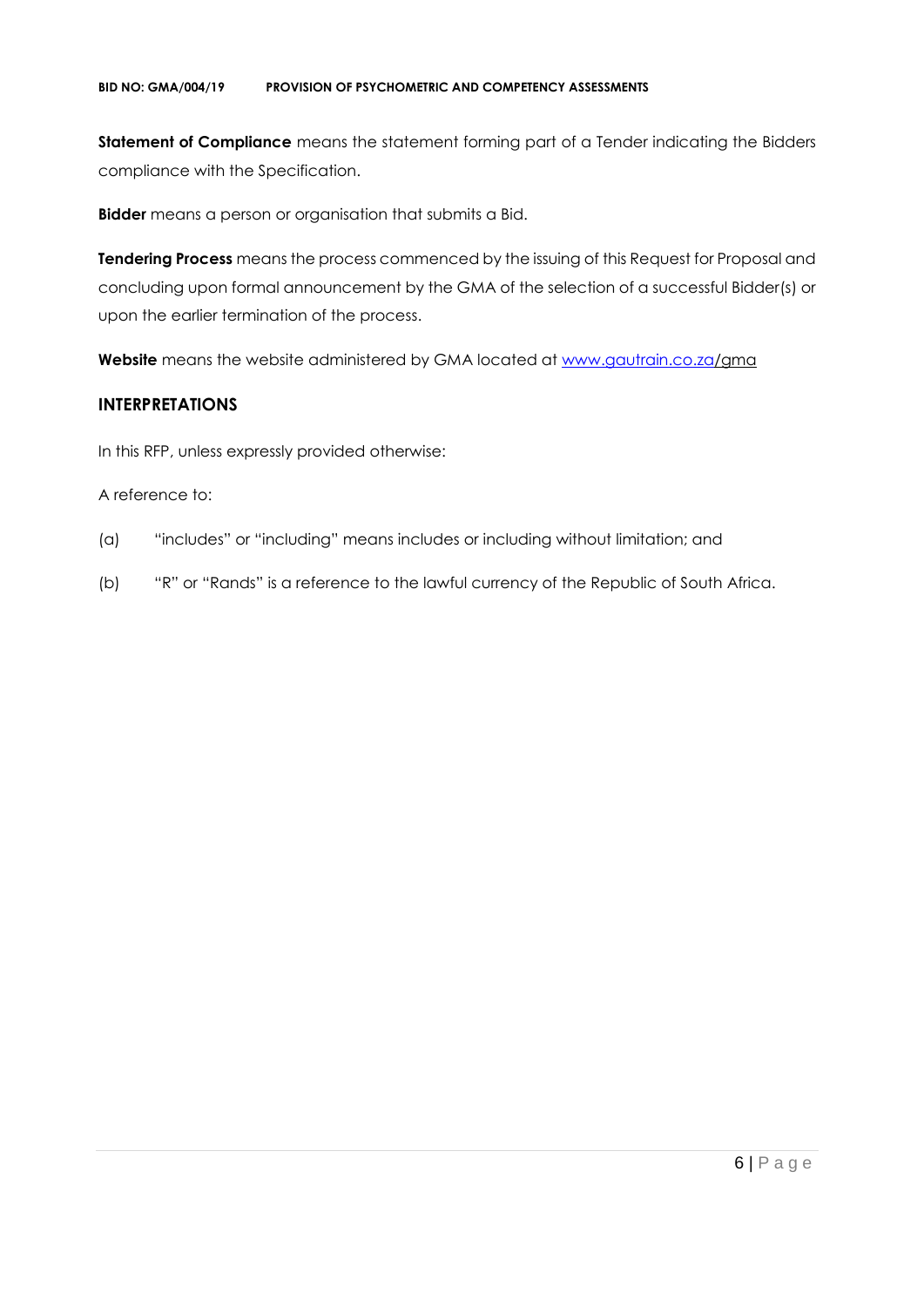# **RFP - PART A**

# **INTRODUCTION**

- 1. The Gautrain Management Agency (GMA) is a PFMA Schedule 3(C) listed provincial public entity which has been established in terms of the GMA Act No. 5 of 2006. The GMA is substantially funded from the Provincial Revenue Fund in order to carry out the following strategic objectives:
	- Assist the Gauteng Provincial Government (GPG) in implementing Gautrain and achieving the Project's objectives.
	- Act on behalf of GPG in managing the relationship between Province and the Concessionaire in terms of the Concession Agreement and ensure that the interests of Province are protected.
	- Enhance the integration of Gautrain with other transport services and Public Transport Plans.
	- Promote and maximise the Socio-Economic Development and B-BBEE objectives of the GPG in relation to Gautrain.
	- Liaise with and promote co-operation between government structures in all three spheres of Government in relation to Gautrain.
	- Liaise with persons having an interest in the project.
	- Manage assets relating to Gautrain and promote their preservation and maintenance.
	- Manage the finances of the Gautrain Project and the financial securities provided by the Concessionaire.
	- Monitor the policy and legislative environment of the Gautrain Project
- 2. The Bombela Concession Company (RF) (Pty) Ltd (BCC or the Concessionaire) entered into a Concession Agreement with the Gauteng Province (Province) for the design, partial finance, construction, operation, and maintenance of the Gautrain Rapid Rail Link until 27 March 2026. The Operations Commencement Date (OCD) 1 started on 08 June 2010 for the section between Sandton station and ORTIA station. Extended Phase (EP) 1 services commenced on 02 August 2011 between Hatfield and Rosebank stations. The Operations Commencement Date 2 services commenced on 07 June 2012 between Rosebank and Park stations, in so doing providing a complete service between Park and Hatfield stations. At the end of the concession period, the Concessionaire shall transfer the Gautrain System to the GMA.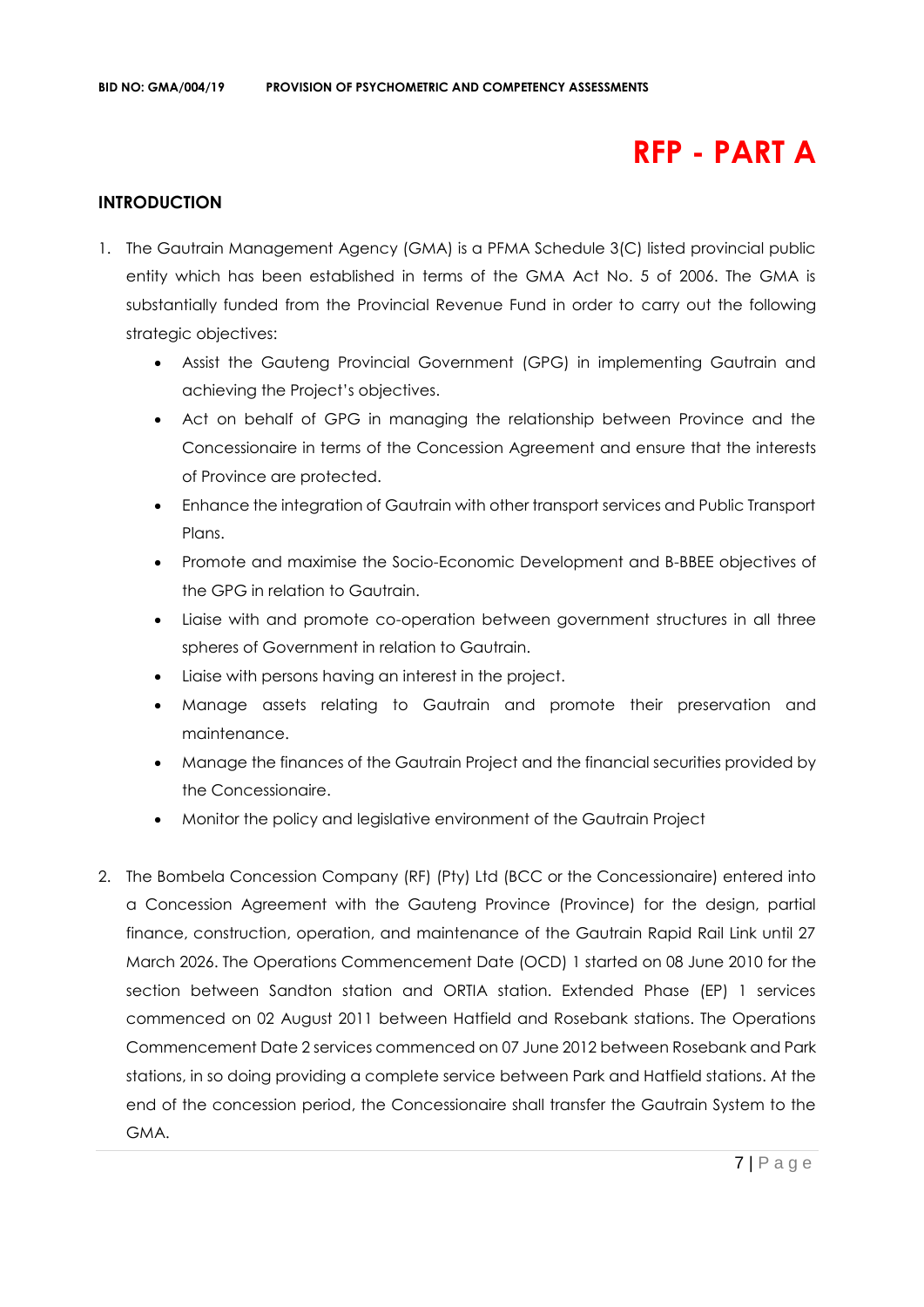- 3. The GMA is inviting responses to this Request for Proposal (reference number GMA/004/19 ) in order to appoint a suitably qualified and experienced service provider to provide psychometric and competency assessments services to the GMA as specified in this RFP PART B – Terms of Reference.
- 4. The appointment of a successful service provider is subject to conclusion of a service level agreement between the GMA and the service provider.

# **RFP OBJECTIVES**

5. The objective of the tender is to find suitably qualified and experienced service provider to provide psychometric and competency assessments services to the GMA for the duration of three years.

| <b>ACTIVITY</b>                                       | <b>DATE</b>           |
|-------------------------------------------------------|-----------------------|
| Issue of RFP                                          | 21 June 2019          |
| <b>Compulsory Briefing Session</b>                    | 28 June 2019 at 11h20 |
| <b>Closing Date and Time</b>                          | 17 July 2019 at 11H00 |
| Intended completion of evaluation<br>of tenders       | 17 September 2019     |
| Intended formal notification of<br>successful Bidders | 17 October 2019       |
| Effective date of contract                            | 01 November 2019      |

# **INDICATIVE PROJECT TIMETABLE**

*\*This timetable is provided as an indication of the timing of the tender process. It is indicative only and subject to change by the GMA. Bidders are to provide proposals that will allow achievement of the intended commencement date.*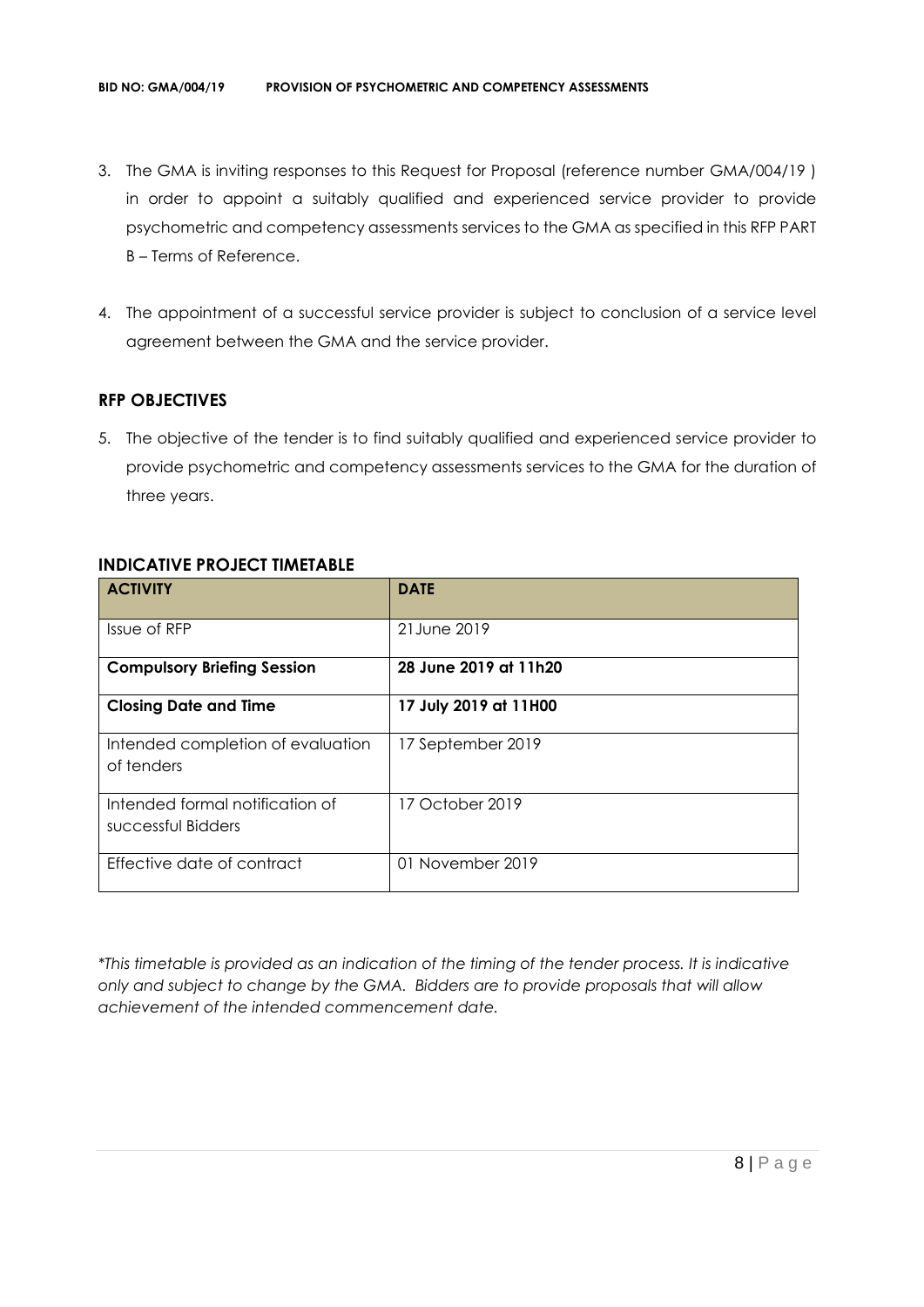## **SUBMISSION OF TENDERS**

# **Hardcopy Submission (Compulsory)**

| Proposal Submission                                      | Bid documents must be secured together preferably<br>bound or contained in a lever arch file |
|----------------------------------------------------------|----------------------------------------------------------------------------------------------|
| Physical Address of Tender Box                           | 44 Grand Central Boulevard, Grand Central Midrand<br>(Off R101 Old Johannesburg Road)        |
| Hours of access to Tender Box                            | Between 07:00 and 17:00 (Weekdays only)                                                      |
| Information to be marked on<br>package containing Tender | Gautrain Management Agency<br>Attention: Supply Chain Management Unit                        |
|                                                          | RFP Ref. No. GMA/004/19                                                                      |
|                                                          | Name of Bidder                                                                               |

- 6. Bidders are to provide one (1) original and three (3) hard copies of the Bidders Response (Bid).
- 7. Bidders must also include an electronic copy of the Bidders Response for each proposal in PDF or Microsoft Office 2007 format in the hardcopy submission. All responses must be submitted in a sealed envelope in accordance with the conditions of Tendering and on the official forms included in this document.
- 8. All documents must be virus checked by the Bidder before lodgement. In this case of inconsistency between the electronic and hardcopy submissions, the hardcopy submission will prevail.
- 9. All enquiries related to this RFP must be sent to **[tenderenquiries@Gautrain.co.za](mailto:tenderenquiries@Gautrain.co.za)**.

# **RULES GOVERNING THIS RFP AND THE TENDERING PROCESS**

#### **APPLICATION OF RULES**

10. Participation in the tender process is subject to compliance with the rules contained in this RFP Part A.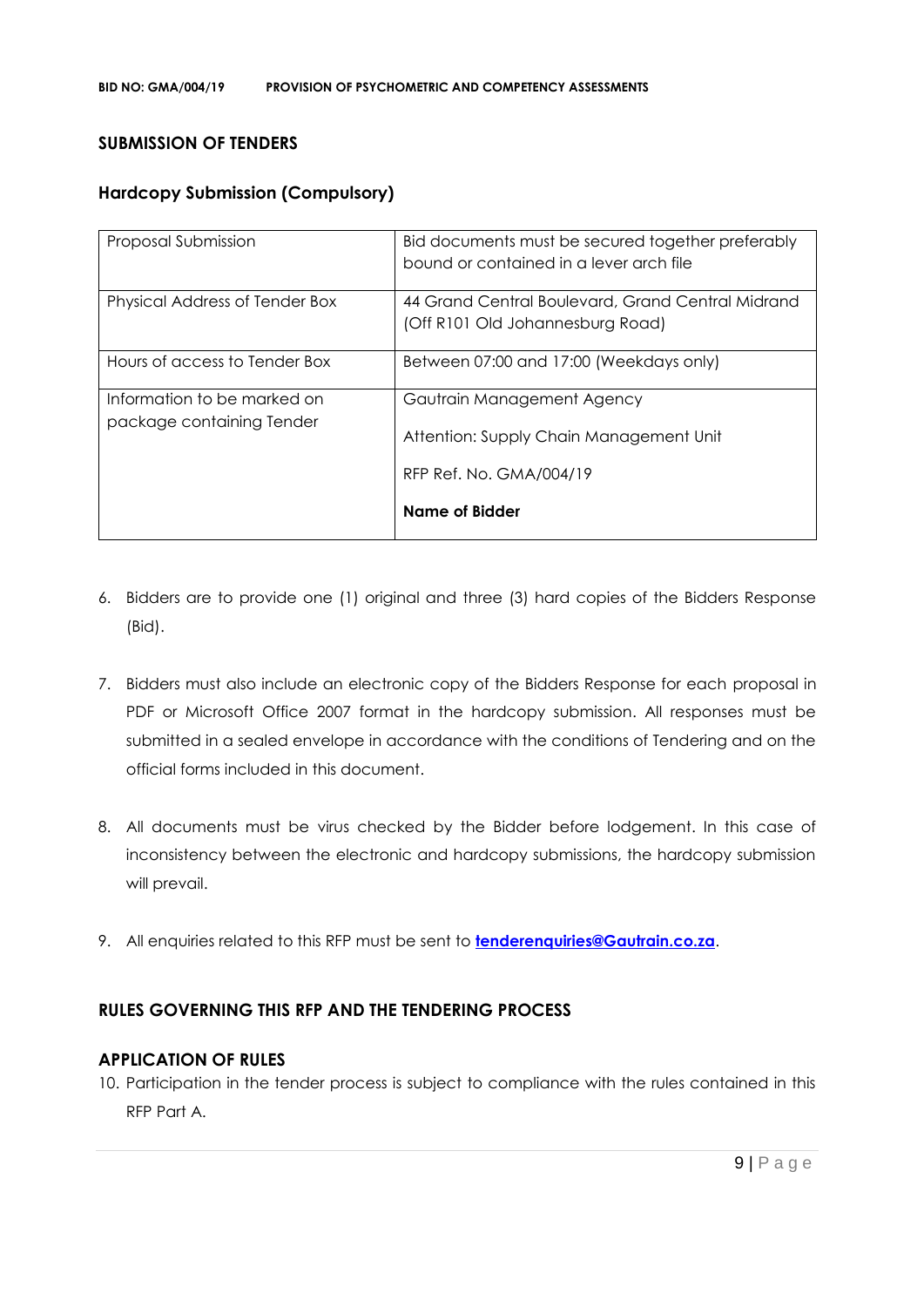- 11. All persons (whether or not a Participant in this tender process) having obtained or received this RFP may only use it, and the information contained therein, in compliance with the rules contained in this RFP Part A.
- 12. All Bidders are deemed to accept the rules contained in this RFP Part A.
- 13. The rules contained in this RFP Part A apply to:
	- a. The RFP and any other information given, received or made available in connection with this RFP, and any revisions or annexure;
	- b. the Tendering Process; and
	- c. any communications (including any briefings, presentations, meetings and negotiations) relating to the RFP or the Tendering Process.

# **REQUEST FOR PROPOSAL**

# **STATUS OF REQUEST FOR PROPOSAL**

- 14. This RFP is an invitation for service provider/s to submit a proposal(s) for the provision of the services as set out in the Specification contained in this RFP Part B. Accordingly, this RFP must not be construed, interpreted, or relied upon, whether expressly or implied, as an offer capable of acceptance by any person(s), or as creating any form of contractual, promissory or other rights.
- 15. No binding contract or other understanding for the supply of the Services will exist between the GMA and any Bidder unless and until the Agency has executed a formal written contract with the successful Bidder.

# **ACCURACY OF REQUEST FOR PROPOSAL**

16. Whilst all due care has been taken in connection with the preparation of this RFP, the GMA makes no representations or warranties that the content in this RFP or any information communicated to or provided to Bidders during the Tendering Process is, or will be, accurate, current or complete. The GMA, and its officers, employees and advisors will not be liable with respect to any information communicated which is not accurate, current or complete.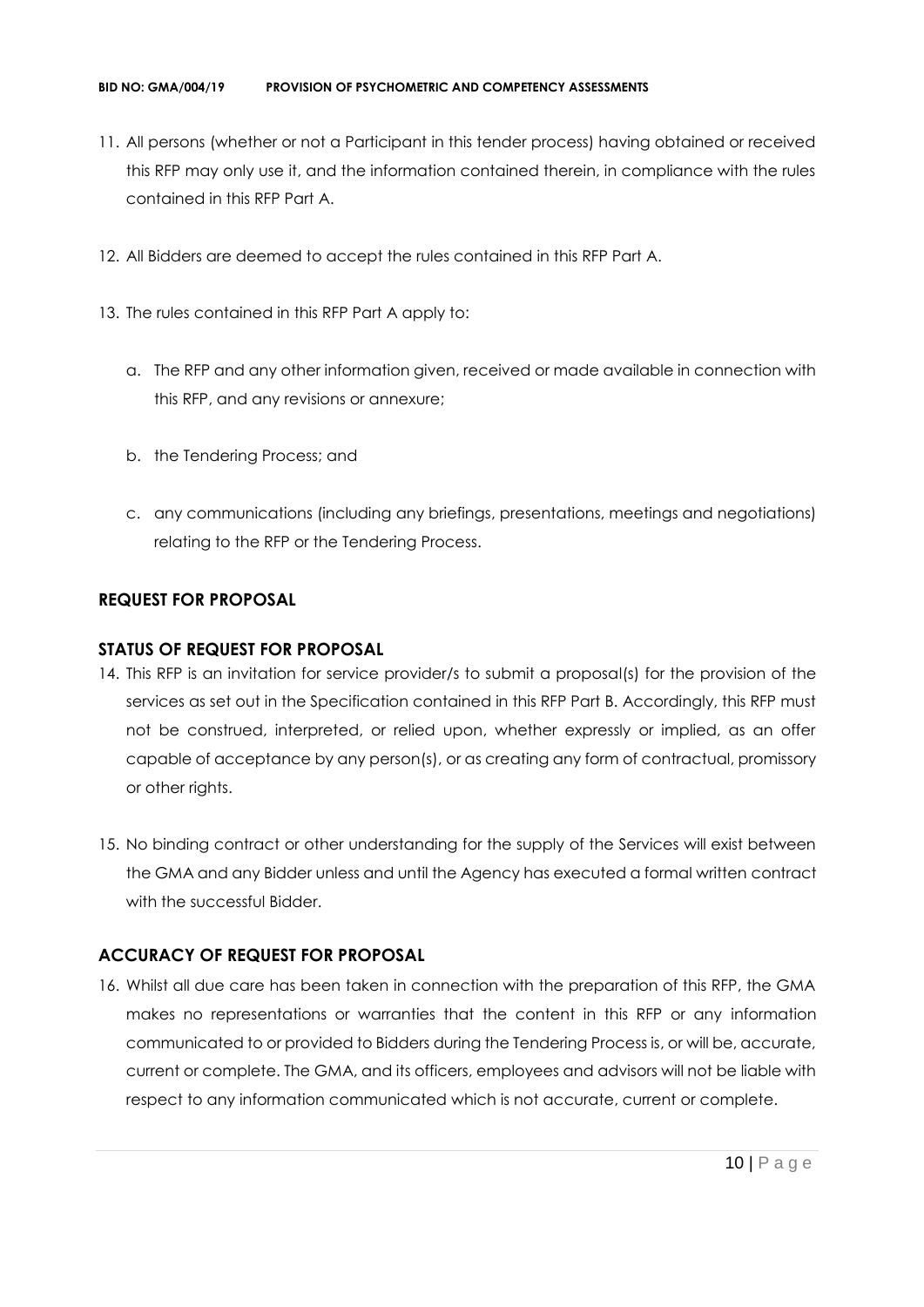#### **BID NO: GMA/004/19 PROVISION OF PSYCHOMETRIC AND COMPETENCY ASSESSMENTS**

- 17. If a Bidder finds or reasonably believes it has found any discrepancy, ambiguity, error or inconsistency in this RFP or any other information provided by the GMA (other than minor clerical matters), the Bidder must promptly notify the Agency in writing (by e-mail to the address **[tenderenquiries@Gautrain.co.za](mailto:tenderenquiries@gautrainpo.co.za)**) of such discrepancy, ambiguity, error or inconsistency in order to afford the GMA an opportunity to consider what corrective action is necessary (if any).
- 18. Any actual discrepancy, ambiguity, error or inconsistency in this RFP or any other information provided by the GMA will, if possible, be corrected and provided to all Bidders without attribution to the Bidder who provided the written notice.

#### **ADDITIONS AND AMENDMENTS TO THE RFP**

- 19. The GMA reserves the right to change any information in, or to issue any addendum to this RFP before the Closing Time. The GMA and its officers, employees and advisors will not be liable in connection with either the exercise of, or failure to exercise this right.
- 20. If the GMA exercises its right to change information in terms of clause 22, it may seek amended Tenders from all Bidders.

#### **REPRESENTATIONS**

21. No representations made by or on behalf of the GMA in relation to this RFP will be binding on the GMA unless that representation is expressly incorporated into the contract ultimately entered into between the GMA and the successful Bidder.

#### **CONFIDENTIALITY**

22. All persons (including all Bidders) obtaining or receiving this RFP and any other information in connection with this RFP or the Tendering Process must keep the contents of the RFP and other such information confidential, and not disclose or use the information except as required for the purpose of developing a proposal in response to this RFP.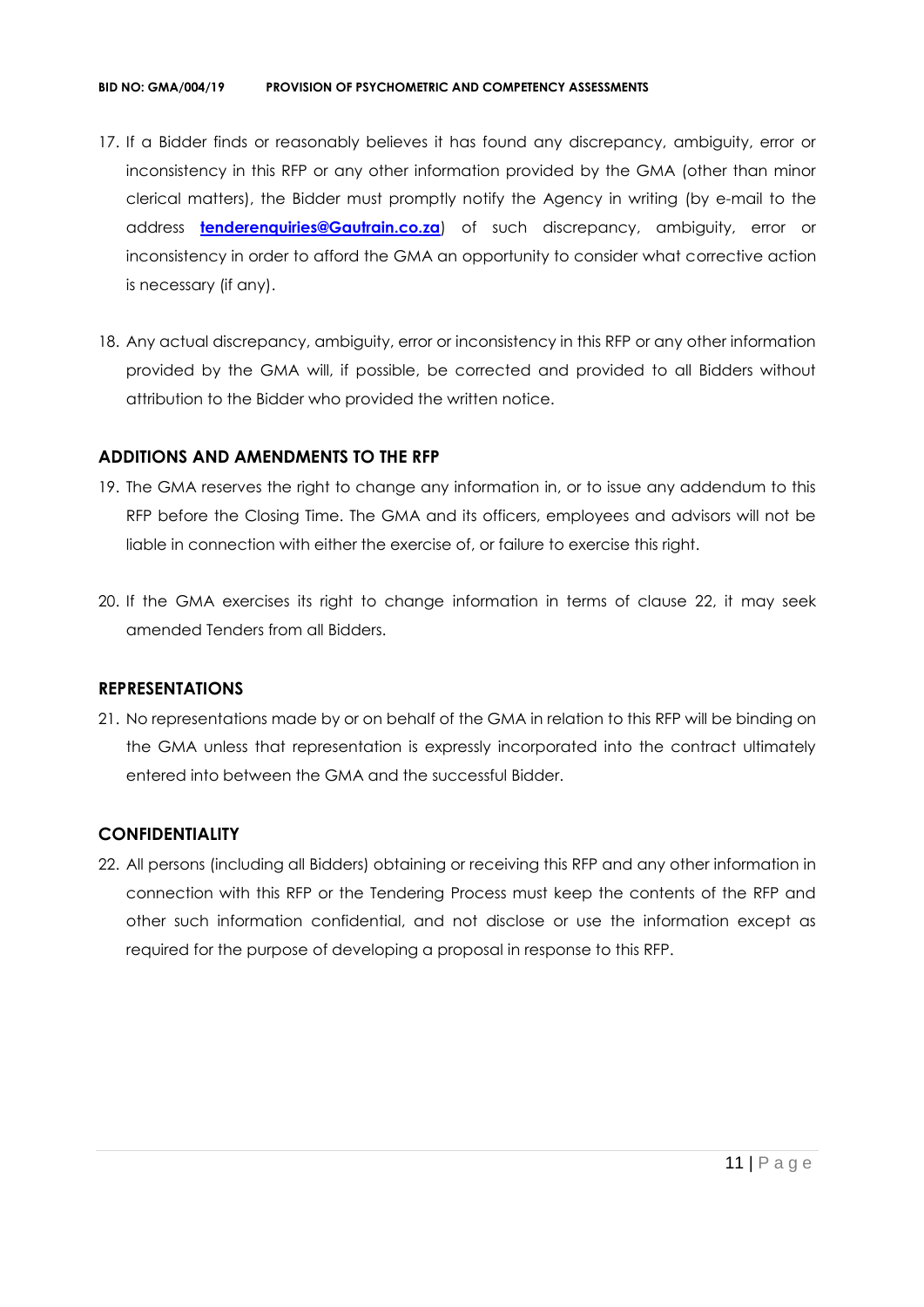## **COMMUNICATIONS DURING THE TENDERING PROCESS**

#### **REQUESTS FOR CLARIFICATION OR FURTHER INFORMATION**

- 23. All communication and attempts to solicit information of any kind relative to this tender should be in writing and channelled to the Supply Chain Management Unit via email to: **[tenderenquiries@Gautrain.co.za](mailto:tenderenquiries@gautrainpo.co.za)**.
- 24. Any communication by a Bidder to the GMA will be effective upon receipt by the SCM Unit (provided such communication is in the required format).
- 25. The GMA has restricted the period during which it will accept questions or requests for further information or clarification and reserves the right not to respond to any enquiry or request, irrespective of when such enquiry or request is received.
- 26. Except where the GMA is of the opinion that issues raised apply only to an individual Bidder, questions submitted and answers provided will be made available to all Bidders by e-mail, as well as on the GMA's website without identifying the person or organisation which submitted the question.
- 27. In all other instances, the GMA may directly provide any written notification or response to a Bidder by email to the address of the Bidder (as notified by the Bidder to the SCM Unit).
- 28. A Bidder may, by notifying the SCM Unit in writing, withdraw a question submitted in accordance with clause 30, in circumstances where the Bidder does not wish the GMA to publish its response to the question to all Bidders.

#### **UNAUTHORISED COMMUNICATIONS**

29. Bidders may not contact (including promotional or advertising activities) any GMA staff or Advisors of GMA except through the channel in clause 21 above on any matter pertaining to the bid from the time when the bid is advertised to the time the bid is awarded. Communicating with any GMA staff or Advisors of GMA except through the channel in clause 21 above will be perceived as an effort by a bidder to influence bid evaluation, bid comparisons or bid award decisions in any manner, and will result in rejection of the bid concerned. Nothing in this clause is intended to prevent communications with staff of, or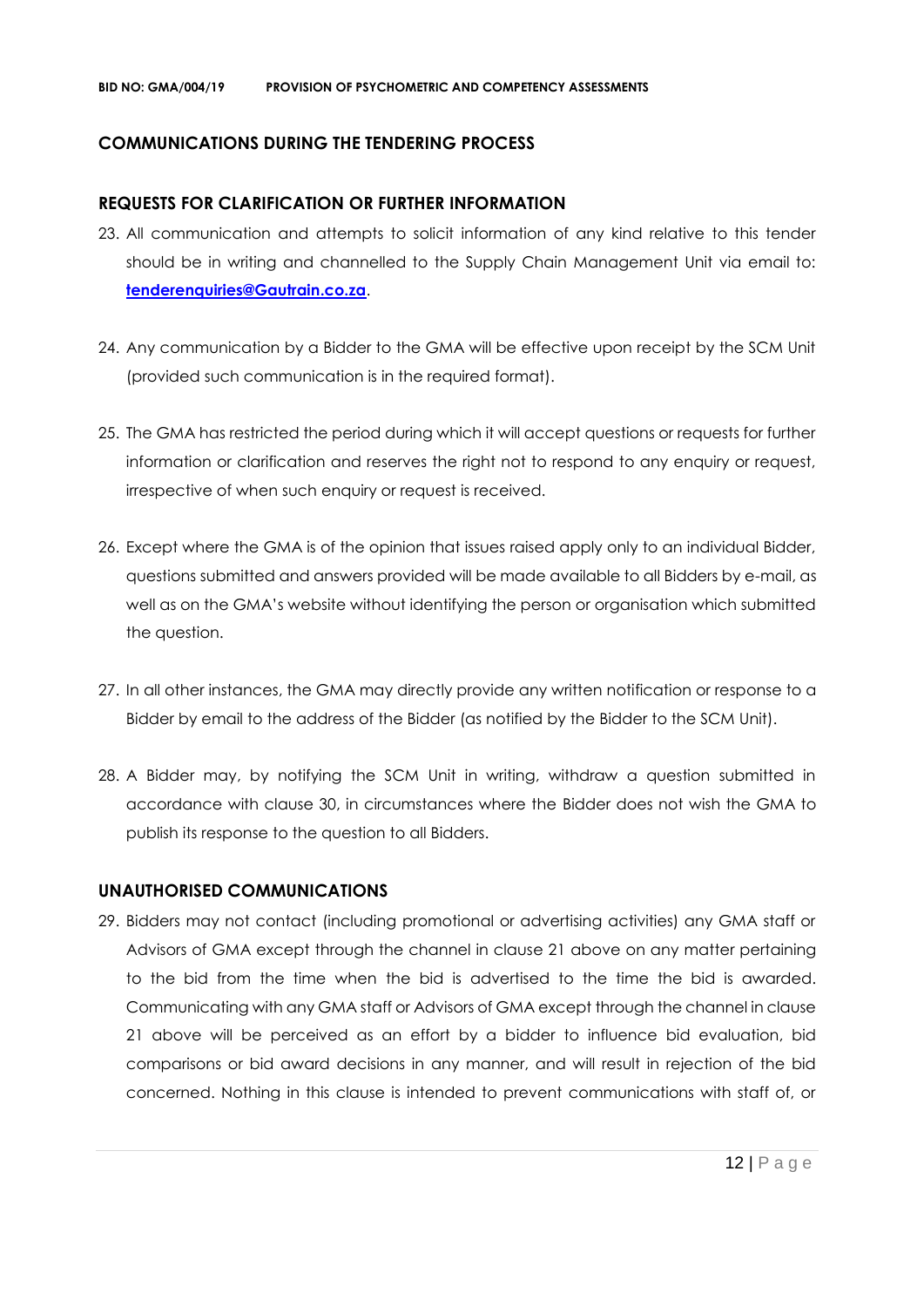advisors of the GMA to the extent that such communications do not relate to this RFP or the Tendering Process.

30. Bidders must not otherwise engage in any activities that may be perceived as, or that may have the effect of, influencing the outcomes of the Tendering Process in any way.

## **IMPROPER ASSISTANCE, FRAUD AND CORRUPTION**

- 31. Bidders may not seek or obtain the assistance of employees, contractors or advisors of the GMA in the preparation of their tender responses, except where contractors or advisors are participating in the tender in which case the Bidder must disclose such participation in its tender by declaring their possible interest or conflict in the relevant SBD 4 form.
- 32. The GMA may in its absolute discretion, immediately disqualify a Bidder that it believes has sought or obtained such improper assistance.
- 33. Bidders are to be familiar with the implications of contravening the Prevention and Combating of Corrupt Activities Act, No. 12 of 2004 and any other relevant legislation.
- 34. Bidders are encouraged to stop crime at the GMA in its tracks and report it anonymously to the following number: 0800 6 FRAUD/0800 637 283.

# **ANTI-COMPETITIVE CONDUCT**

- 35. Bidders and their respective officers, employees, agents and advisors must not engage in any collusion, anti-competitive conduct or any other similar conduct in respect of this Tendering Process with any other Bidder or any other person(s) in relation to:
	- a. The preparation or lodgement of their Tender
	- b. the evaluation and clarification of their Tender; and
	- c. the conduct of negotiations with the GMA.
- 36. For the purposes of clause 38, collusion, anti-competitive conduct or any other similar conduct may include disclosure, exchange and clarification of information whether or not such information is confidential to the GMA or any other Bidder or any other person or organisation.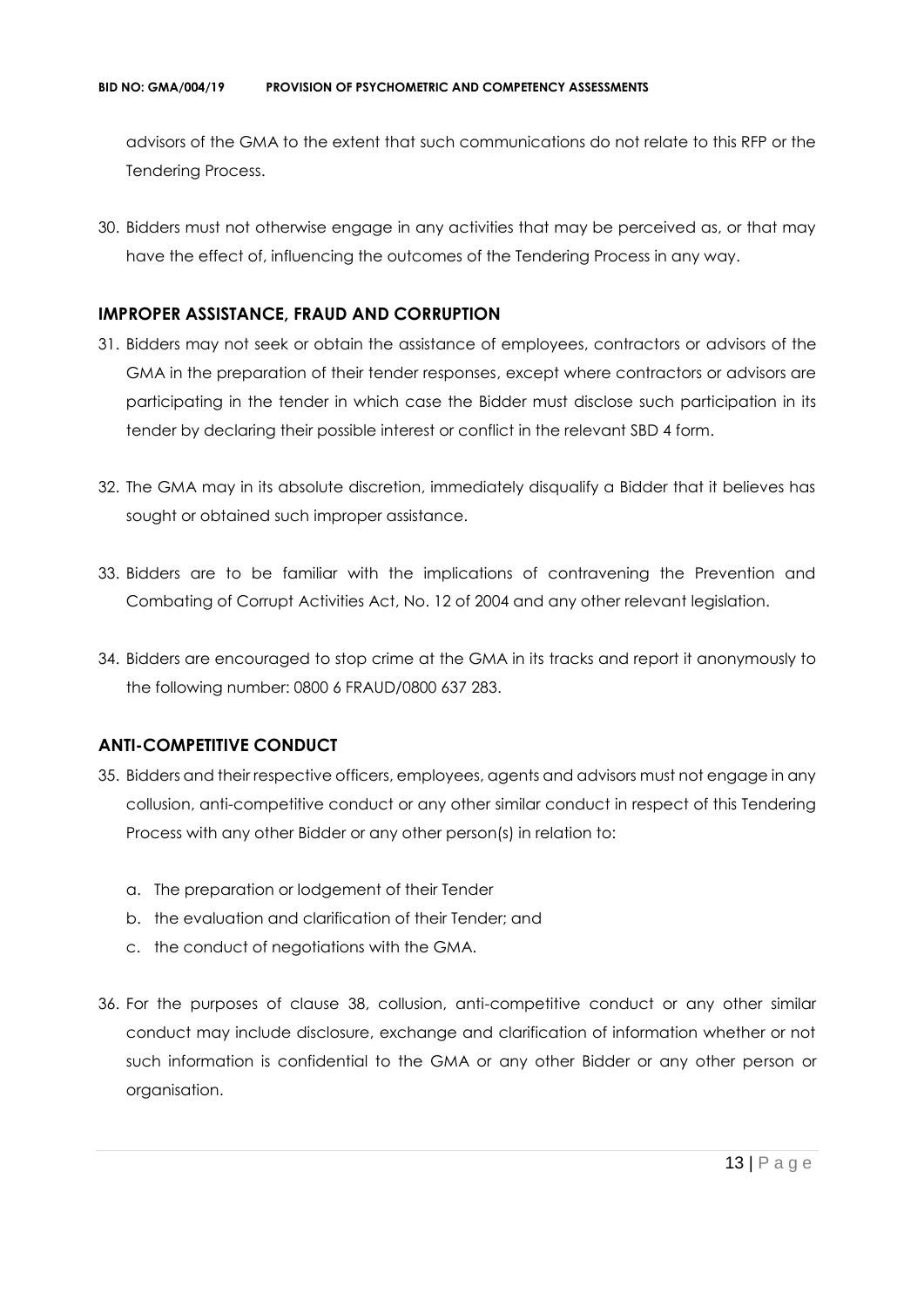37. In addition to any other remedies available to it under law or contract, the GMA may, in its absolute discretion, immediately disqualify a Bidder that it believes has engaged in any collusive, anti-competitive conduct or any other similar conduct during the entire Tendering Process.

# **COMPLAINTS ABOUT THE TENDERING PROCESS**

- 38. Any complaint about the RFP or the Tendering Process must be submitted to the SCM Unit in writing, (preferably by email), immediately upon the cause of the complaint arising or becoming known to the Bidder.
- 39. The written complaint must set out:
	- a. The basis for the complaint, specifying the issues involved;
	- b. how the subject of the complaint affect the organisation or person making the complaint;
	- c. any relevant background information; and
	- d. the outcome desired by the person or organisation making the complaint.
- 40. If the matter relates to the conduct of an official, employee or advisor of the GMA, the complaint should be addressed in writing marked for the attention of the Chief Executive Officer of the GMA, and delivered to the physical address of the GMA, as notified.

# **CONFLICT OF INTEREST**

- 41. A Bidder must not, and must ensure that its officers, employees, agents and advisors do not place themselves in a position that may give rise to actual, potential or perceived conflict of interest between the interests of the GMA and/or the Gauteng Provincial Government and the Bidders interests during the Tender Process.
- 42. The Bidders Response in this RFP Part C requires the Bidder to provide details of any interests, relationships or clients which may or do give rise to a conflict of interest in relation to the supply of the services under any contract that may result from this RFP.
- 43. If the Bidder submits its Tender and a subsequent conflict of interest arises, or is likely to arise, which was not disclosed in the Tender, the Bidder must notify the GMA immediately in writing of that conflict.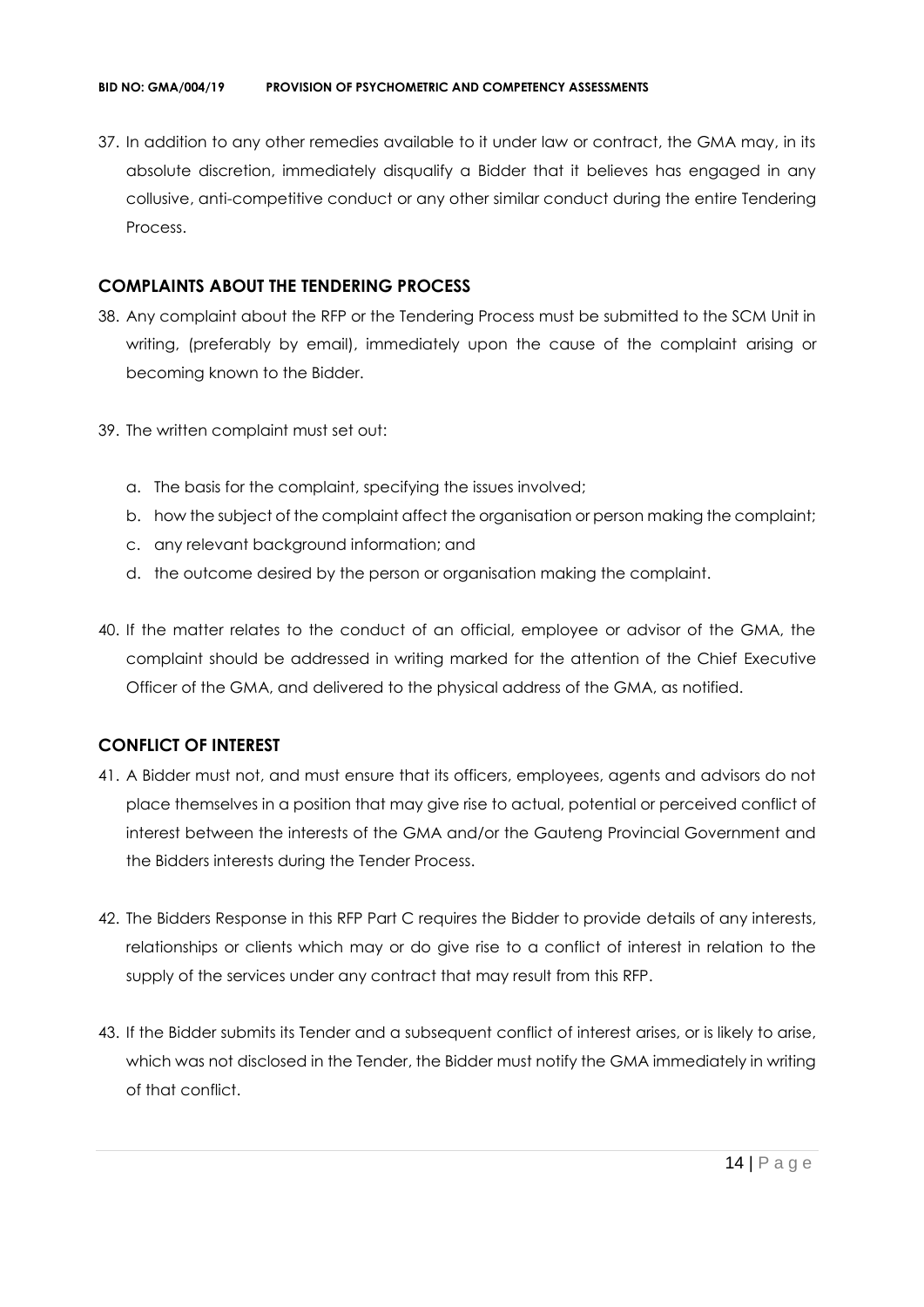44. The GMA may immediately disqualify a Bidder from the Tendering Process if the Bidder fails to notify the GMA of the conflict as required.

# **LATE TENDERS**

- 45. Tenders must be lodged by the Closing Date and Time. Where a tender document is not in the tender box at the time of the bid closing, such a bid document will be regarded as a late bid. Late bids will not be accepted or considered.
- 46. Tenders lodged after the Closing Time or lodged at a location or in a manner that is contrary to that specified in this RFP will be disqualified from the Tendering Process and will be ineligible for consideration.
- 47. The determination of the GMA as to the actual time that a Tender is lodged is final. Subject to clause 49, all Tenders lodged in the Tender Box after the Closing Time will be recorded by the GMA and will only be opened for the purposes of identifying a business name and address of the Bidder. The GMA will inform a Bidder whose Tender was lodged after the Closing Time of its ineligibility for consideration. The general operating practice is for the late tender to be returned within 5 (Five) working days of receipt or within 5 (Five) working days after determination not to accept a late tender.

# **TENDER DOCUMENTS**

# **BIDDERS RESPONSIBILITIES**

- 51. Bidders are responsible for:
	- a. Examining this RFP and any documents referenced or attached to this RFP and any other information made or to be made available by the GMA to Bidders in connection with this RFP;
	- b. fully informing themselves in relation to all matters arising from this RFP, including all matters regarding the GMA's requirements for the provision of the Services;
	- c. ensuring that their Tenders are accurate and complete;
	- d. making their own enquiries and assessing all risks regarding this RFP, and fully considering and incorporating the impact of any known and unknown risks into their Tender;
	- e. ensuring that they comply with all applicable laws in regards to the Tendering Process particularly as specified by National Treasury Regulations, Guidelines, Instruction Notes and Practice Notes and other relevant legislation as published from time to time in the Government Gazette;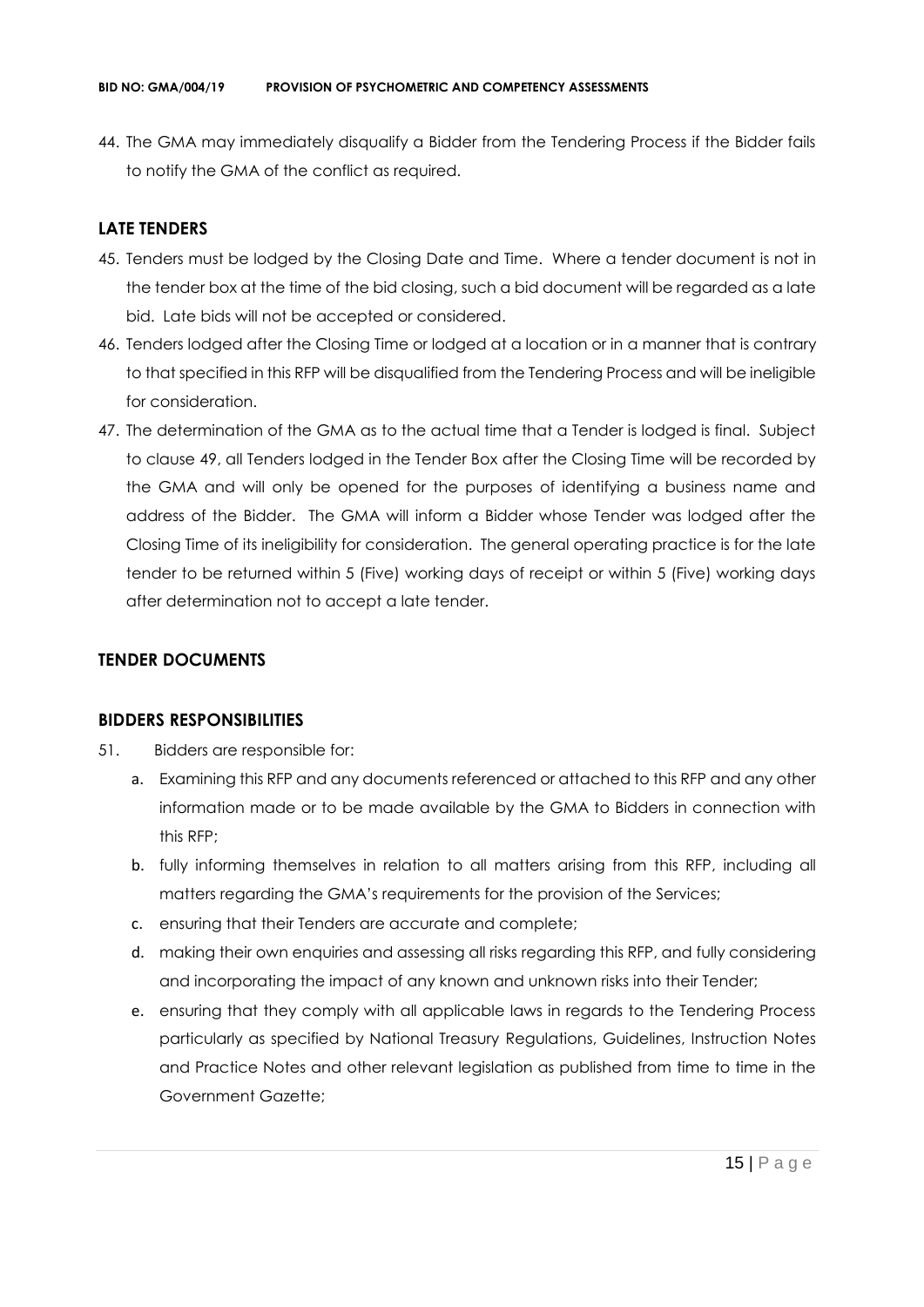- f. submitting an Original Valid Tax Clearance Certificate and all other returnable documents as listed on the Checklist; and
- g. Failure to provide the required information could result in disqualification of the bidder.

## **PREPARATION OF TENDERS**

- 52. Bidders must ensure that:
	- a. Their Tender is submitted in the required format as stipulated in this RFP Part A; and
	- b. all the required information fields in RFP Part C are completed in full and contain the information requested by the GMA.

*Note to Bidders: The GMA may in its absolute discretion reject a Tender that does not include the information requested.*

53. Unnecessarily elaborate responses or other presentations beyond that which is sufficient to present a complete and effective tender proposal are not desired or required. Elaborate and expensive visual and other presentation aids are not necessary.

# **ILLEGIBLE CONTENT, ALTERATION AND ERASURES**

- 54. Incomplete Tenders may be disqualified or evaluated solely on information contained in the Tender.
- 55. The GMA may disregard any content in a Tender that is illegible and will be under no obligation whatsoever to seek clarification from the Bidder.
- 56. The GMA is entitled to amend any bid conditions, validity period, specifications, or extend the closing date of bids before the closing date. All bidders, to whom the bid documents have been issued, will be advised in writing of such amendments in good time.

# **OBLIGATION TO NOTIFY ERRORS**

57. Amended bids may be sent, together with the original bid, in an envelope marked "Amendment to bid" and should be placed in the bid box before the closing date and time. An amendment bids without original bid document will not be considered.

# **RESPONSIBILITY FOR TENDERING COSTS**

58. The Bidders participation or involvement in any stage of the Tendering Process is at the Bidders sole risk, cost and expense. The GMA will not be held responsible for, or pay for, any expense or loss that may be incurred by Bidders in relation to the preparation or lodgement of their Tender.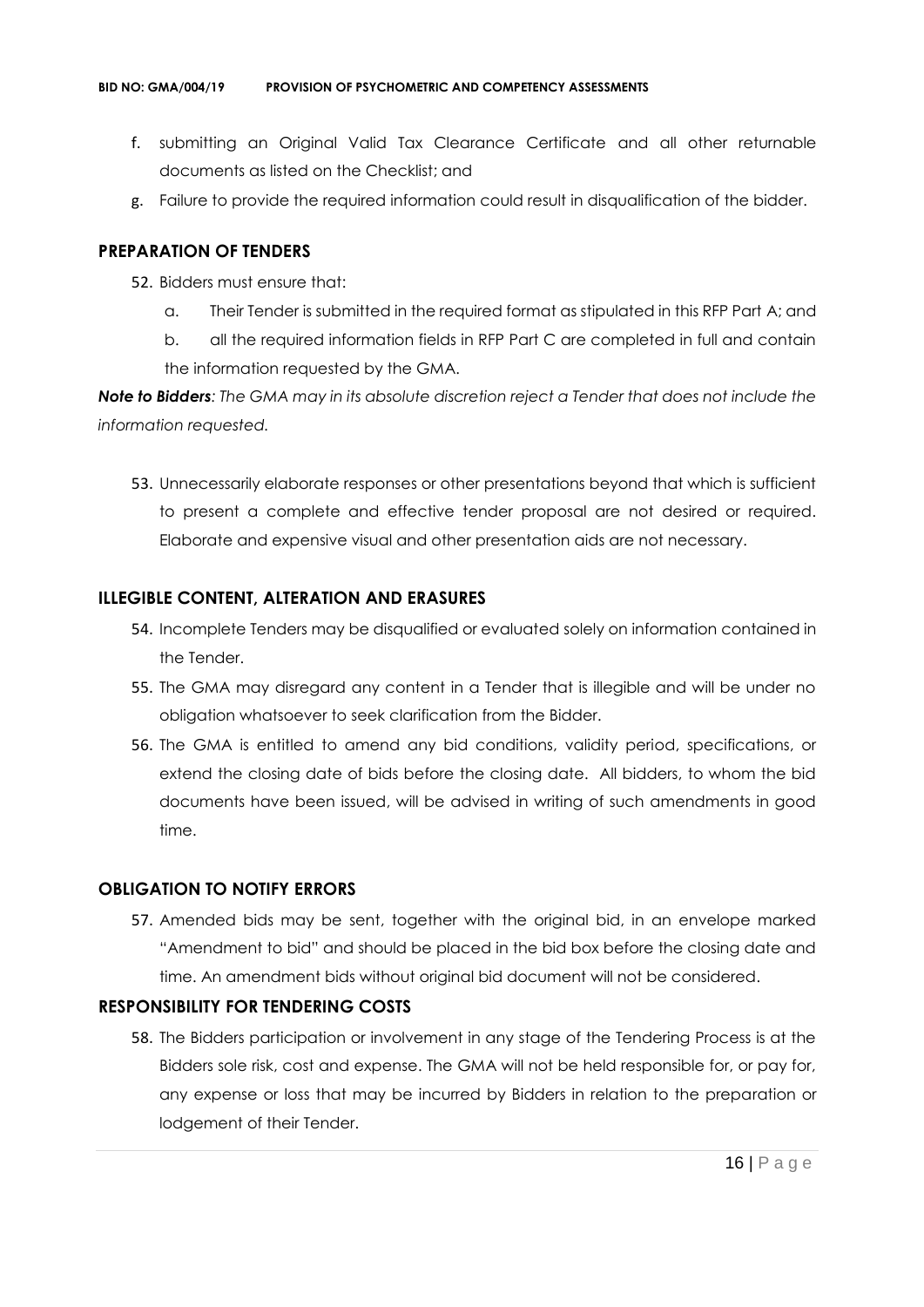- 59. The GMA is not liable to the Bidder for any costs on the basis of any contractual, or promissory or restitutionary grounds whatsoever as a consequence of any matter relating to the Bidders participation in the Tendering Process, including without limitation, instances where:
- a. The Bidder is not engaged to perform under any contract; or
- b. the GMA exercises any right under this RFP or at law.

# **DISCLOSURE OF TENDER CONTENTS AND TENDER INFORMATION**

- 60. All Tenders received by the GMA will be treated as confidential. The GMA will not disclose any Tender contents and Tender information, except:
- a. As required by law;
- b. for the purpose of investigations by other government authorities having relevant jurisdiction;
- c. to external consultants and advisors of the GMA engaged to assist with the Tendering Process; or
- d. for the general information of Bidders required to be disclosed as per National Treasury Regulations, Guidelines, Instruction Notes or Practice Notes.

# **USE OF TENDERS**

- 61. Upon submission in accordance with the requirements of submission of Tenders, all Tenders submitted become the property of the GMA. Bidders will retain all ownership rights in any intellectual property contained in the Tender.
- 62. Each Bidder, by submission of their Tender, is deemed to have licensed the GMA to reproduce the whole, or any portion, of their Tender for the purposes of enabling the GMA to evaluate the Tender.
- 63. Further, in submitting a Tender, the Bidder accepts that the GMA shall, in accordance with the requirements of Treasury Regulation No. 16A.6.3(d) and the National Treasury Instruction Note on *Enhancing Compliance Monitoring and Improving Transparency and Accountability in Supply Chain Management,* publish (on the internet or otherwise):

a. The names of all Bidders that submitted bids in relation to this RFP within 10 (Ten) working days after the closing date of this RFP, if the bid is above the threshold value of R500 000; and

b. on award of the bid, the name of the successful Bidder, the contract price, B-BBEE level of contribution status, the contract number and description of the contract awarded.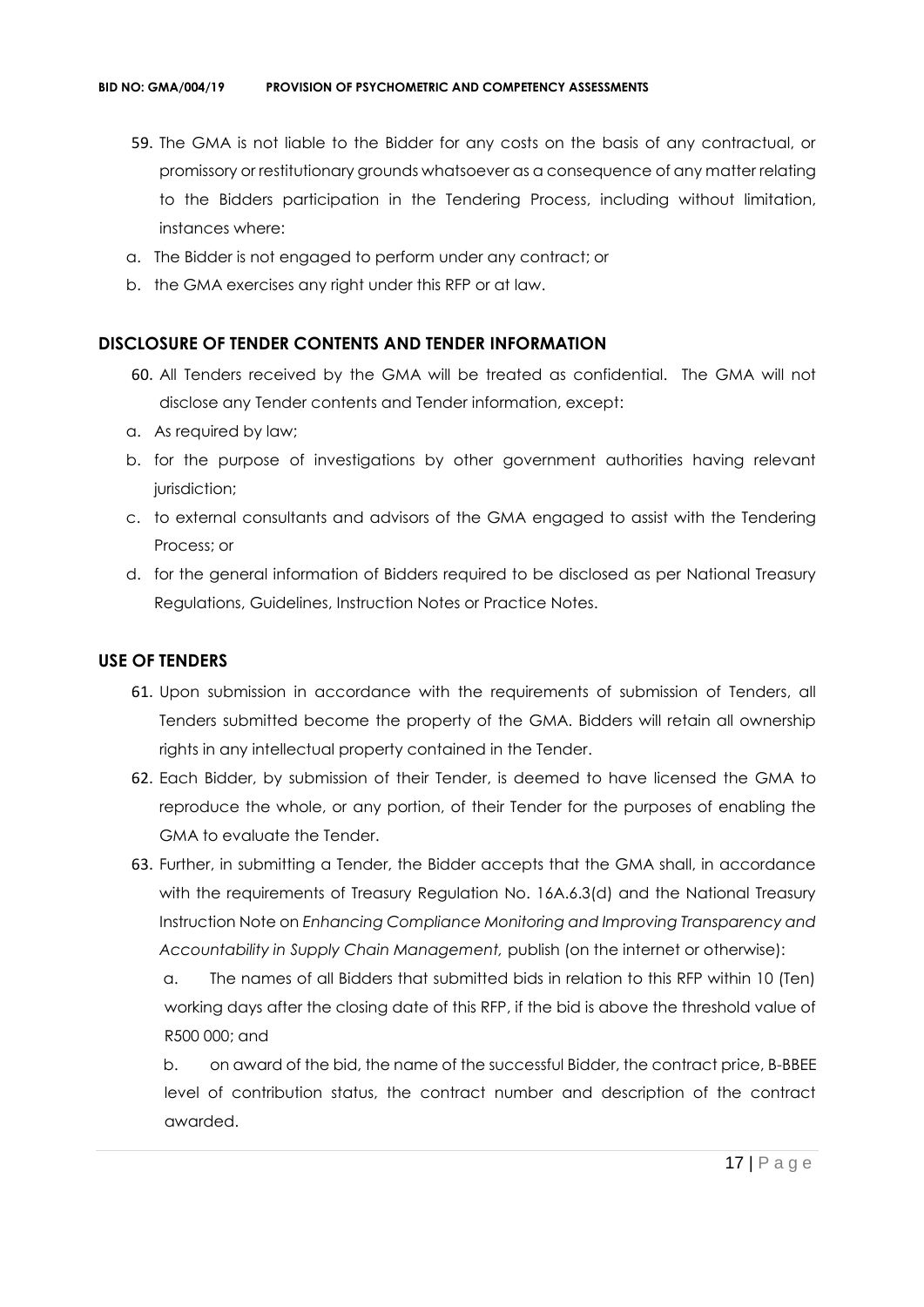# **PERIOD OF VALIDITY**

64. All Tenders received must remain valid and open for acceptance for a minimum of 120 (One hundred and twenty) days from the Closing Time. This period may be extended by written mutual agreement between the GMA and the Bidder.

# **STATUS OF TENDER**

- 65. Each Tender constitutes an irrevocable offer by the Bidder to the GMA to provide the Services required and otherwise to satisfy the requirements of the Specification as set out in this RFP Part B.
- 66. A Tender must not be conditional on:
	- a. The Board approval of the Bidder or any related governing body of the Bidder being obtained;
	- b. the Bidder conducting due diligence or any other form of enquiry or investigation;
	- c. the Bidder (or any other party) obtaining any regulatory approval or consent;
	- d. the Bidder obtaining the consent or approval of any third party; or
	- e. the Bidder stating that it wishes to discuss or negotiate any commercial terms of the contract.
- 67. The GMA may, in its absolute discretion, disregard any tender that is, or is stated to be, subject to any one or more of the conditions detailed above (or any other relevant conditions).
- 68. The GMA reserves the right to accept a Tender in part or in whole or to negotiate with a Bidder in accordance with the clause 88 (Unreasonable disadvantage) of this RFP Part A.

# **TENDER RESPONSE**

# **COMPLIANCE WITH SPECIFICATION**

- 69. Under Part C of this RFP, a Bidder must submit a tabulated statement showing its level of compliance to the Specification contained in this RFP Part B.
- 70. In particular, Bidders must state if they will not comply with the Specification, or will only comply with the Specification subject to conditions. Full details of the non-compliance (including the nature and extent of the non-compliance and any reasons for such noncompliance) must be stated in the space provided in the tabulated statement.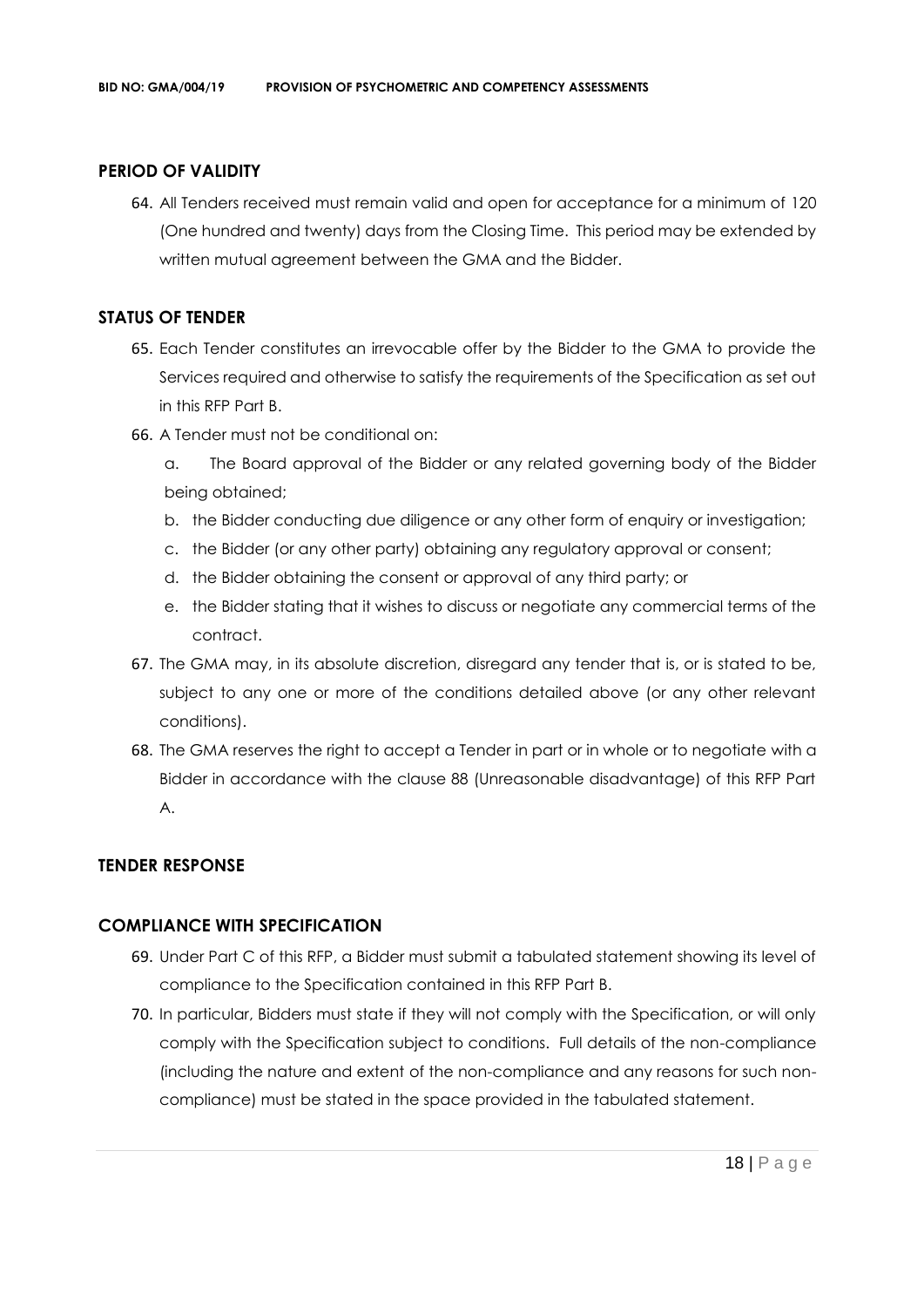- 71. No response is required in respect of a particular section of the Specification where Bidders will comply with the Specification. Only sections that Bidders have not complied with, or will only comply with subject to conditions, should be noted in the tabulated statement.
- 72. The GMA is prepared to contemplate minor variations or departures from the Specification proposed by Bidders.
- 73. However, Bidders should note that significant or substantive variations or departures from the Specifications will not be viewed favourably unless the Bidder is able to clearly demonstrate to the satisfaction of the GMA the necessity for such variations or departures.

*Note to Bidders: The GMA will assume that a Bidders Response complies in all relevant respects with the Specification unless the Bidder states otherwise. Failure to notify the GMA of any noncompliance may result in a Bidders Response being disregarded.*

- 74. For the purposes of clauses 70,71 and 72:
	- **Yes/Complies** means that in all respects the Bidders Response meets or otherwise satisfies all specified outputs, characteristics or performance standards.
	- **Will comply subject to conditions** means that the specified outputs, characteristics or performance standards can only be met by the Bidder subject to certain conditions.
	- **No/Will not comply** means that the specified outputs, characteristics or performance standards is not met by the Bidders Response.

#### **GENERAL**

- 75. Indefinite responses such as "noted", "to be discussed" or "to be negotiated" are not acceptable.
- 76. Where the Bidder is unwilling to accept a specified condition, the non-acceptance must be clearly and expressly stated. Prominence must be given to the statement detailing the non-acceptance. It is not sufficient that the statement appears only as part of an attachment to the Tender, or be included in a general statement of the Bidders usual operating conditions.
- 77. An incomplete Tender may be disqualified or assessed solely on the information completed or received with the Tender.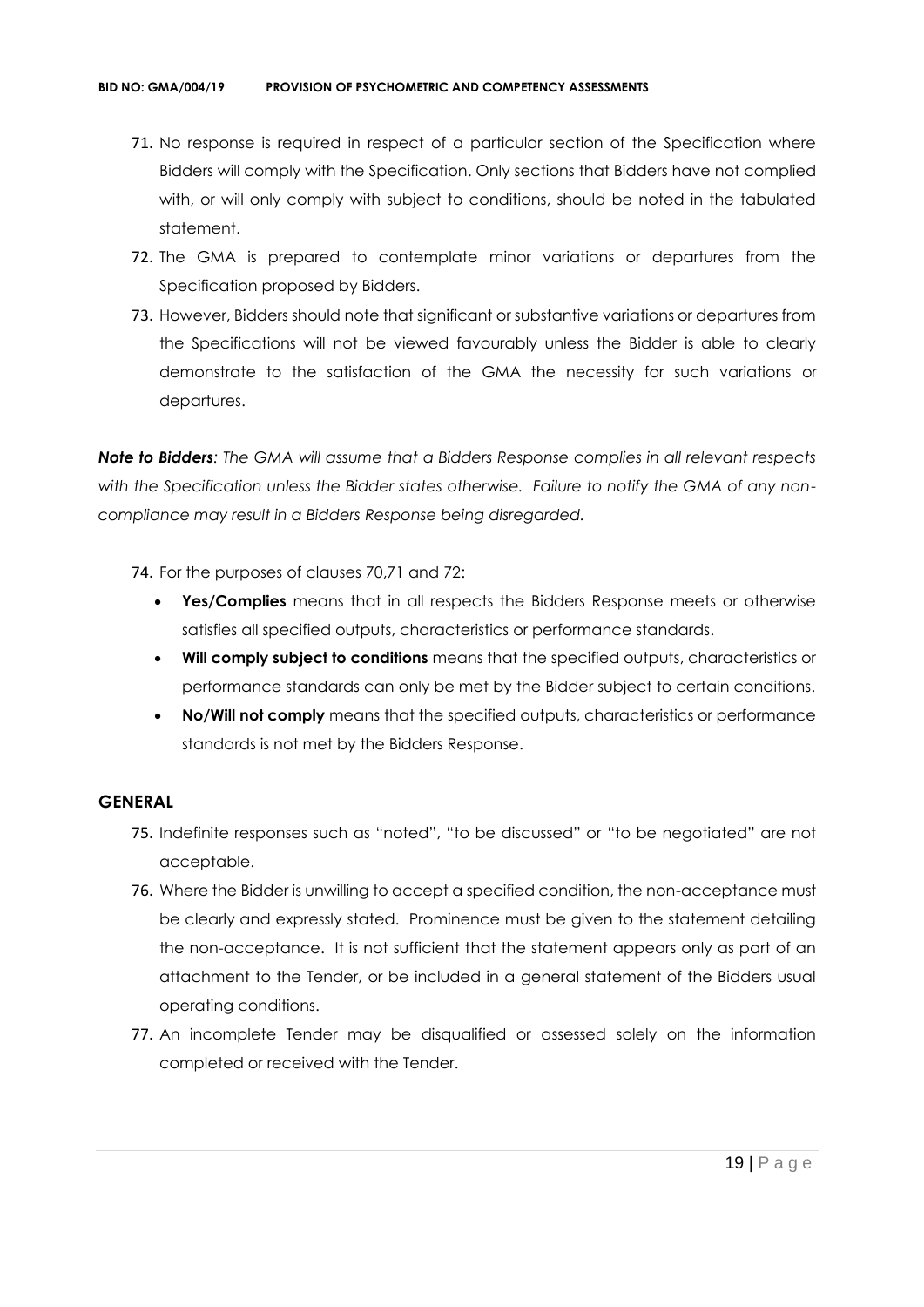# **ALTERNATIVE TENDER**

- 78. A Bidder may submit an alternative proposal. An alternative proposal will only be accepted if:
- a. The Bidder also provides a conforming Bidders Response; and
- b. The alternative proposal is clearly identified as an "Alternative Tender".
- 79. An Alternative Tender may:
- a. Not comply with the Specifications for the relevant Services due to inherent design or capability in the operation of the Services; or
- b. Provide the Services in a manner different to that specified in this RFP Part B.

# **INNOVATIVE SOLUTIONS**

- 80. Bidders are encouraged to offer options or solutions which may, in an innovative way, contribute to the GMA's ability to carry out its operations in a more cost-effective manner.
- 81. These options or solutions may be related to:
- a. The outputs, functional, performance and technical aspects of the requirement; or
- b. Opportunities for more advantageous commercial arrangements.
- 82. Any such options or solutions will be considered by the GMA on a "commercial in confidence" basis if so requested by the Bidder.
- 83. Where a Bidder submits an offer which meets the requirements of this RFP in an alternative and practical manner, the Tender must also include any supplementary material (including such pricing and costing details as may be necessary to enable the GMA to fully assess the financial impact of the alternative proposal), which demonstrates in detail that such an alternative will fully achieve and/or exceed all the specified requirements, together with references as to why the additional features may be advantageous.
- 84. The GMA reserves the right to consider such offers on their merits or not to consider them at all.

# **CONTRACT DISCLOSURE REQUIREMENTS**

# **DISCLOSURE OF INFORMATION**

85. The Conditions of Tendering include a provision for the disclosure of contract information (refer to this RFP Part A dealing with "Use of Tenders").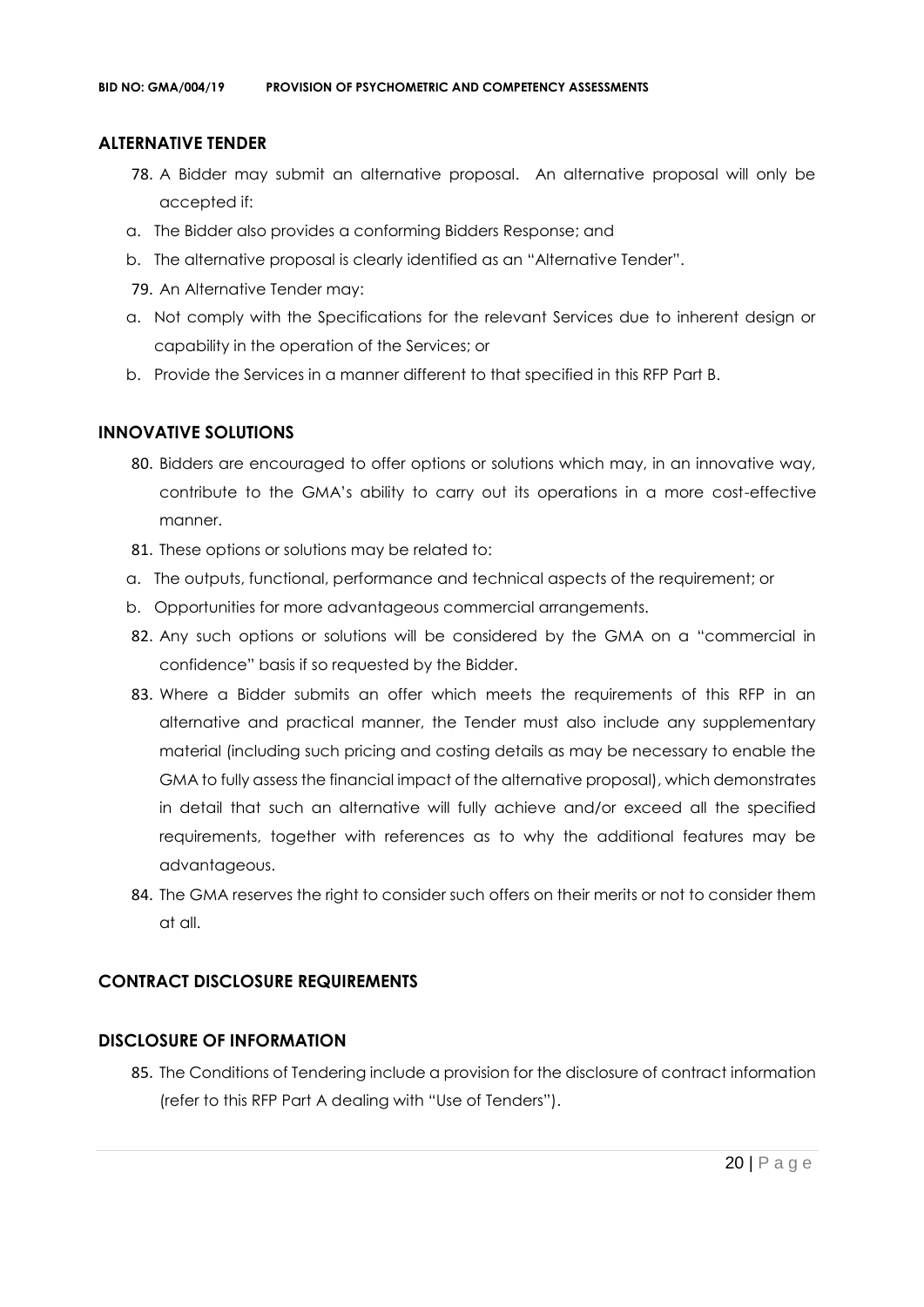86. If a Bidder wishes to withhold the disclosure of specific contract information, the Bidder must clearly outline how the release of this information will expose trade secrets, business strategy or unique methodologies that may expose the business unreasonably to disadvantage.

## **TRADE SECRETS**

- 87. In considering whether specific information should be categorised as a trade secret, Bidders' should assess:
- a. The extent to which it is known outside of the Bidders business;
- b. the extent to which it is known by the persons engaged in the Bidders business;
- c. any measures taken to guard its secrecy;
- d. its value to the Bidders business and to any competitors;
- e. the amount of money and effort invested in developing the information; and
- f. the ease or difficulty with which others may acquire or develop this information.

#### **UNREASONABLE DISADVANTAGE**

- 88. In determining whether disclosure of specific information will expose a Bidders business unreasonably to disadvantage, the following should be considered:
- a. Whether the information is generally available to competitors; and
- b. Whether it could be disclosed without causing substantial harm to the competitive position of the business.

The GMA will consider these applications in the Tender evaluation and negotiations (if any) with Bidders.

# **EVALUATION OF TENDERS**

#### **EVALUATION PROCESS**

- 89. Following the Closing Time, the GMA intends to evaluate the Tenders received.
- 90. Tenders will be evaluated against the Evaluation Criteria specified under the section "Evaluation Criteria Format".
- 91. Without limiting the GMA's rights in the RFP, the GMA may at any time during the Tendering Process choose to:
- a. Shortlist one or more Bidders; and
- b. accept one or more of the Tenders.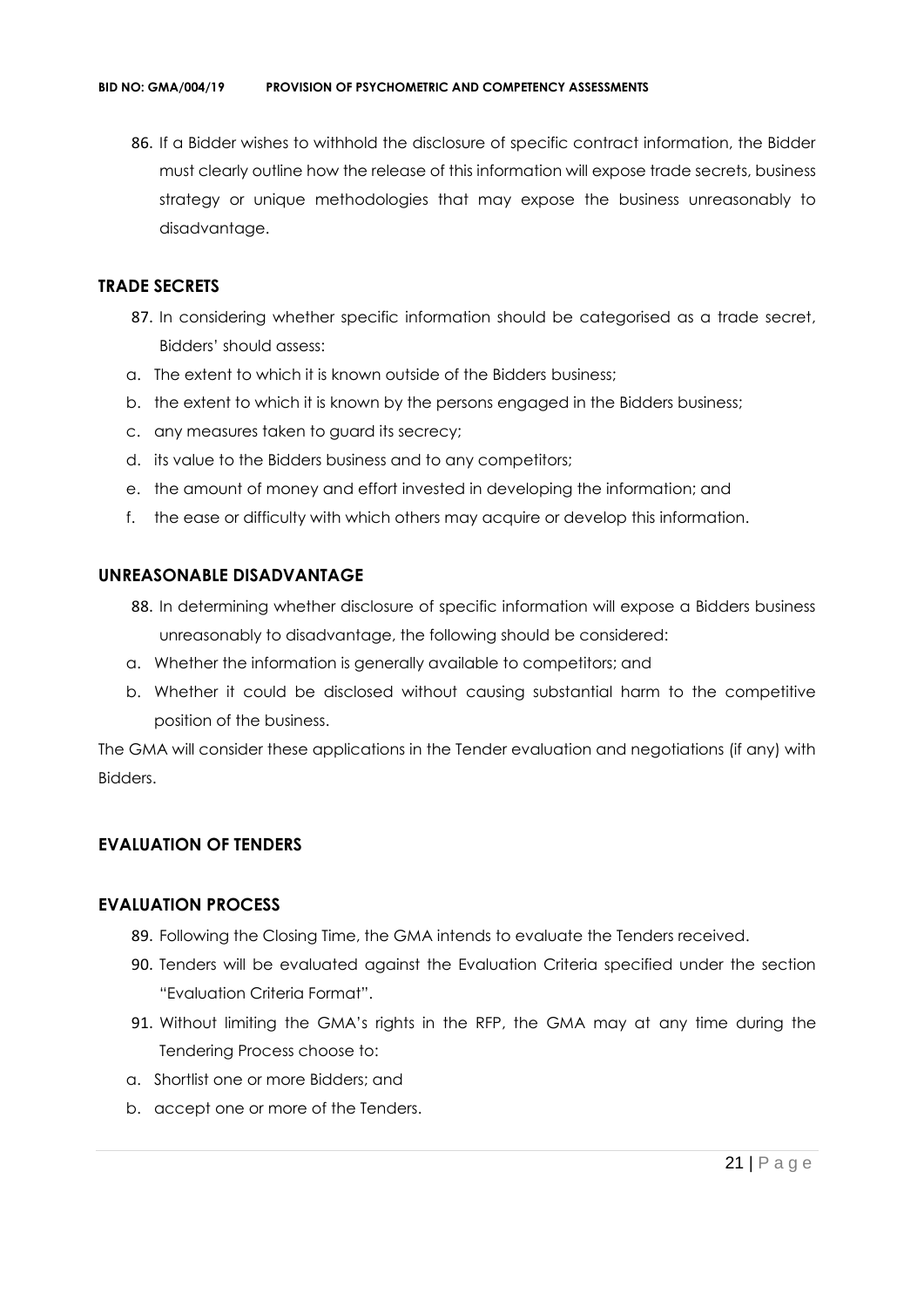- 92. Unless the Evaluation Criteria explicitly require, the GMA may, but is not in any way bound to, shortlist, to select as successful, or to accept the Tender offering the lowest price.
- 93. Should the GMA choose to include a short listing stage in its evaluation process, the GMA is not, at any time, required to notify Bidders or any other person or organisation interested in submitting a Tender.
- 94. A Bidders Response will not be deemed to be unsuccessful until such time as the Bidder is formally notified of that fact by the GMA. The commencement of negotiations by the GMA with one or more other Bidders is not to be taken as an indication that any particular Bidders Response has not been successful.

#### **EVALUATION CRITERIA FORMAT**

- 95. The evaluation criteria is weighted to reflect the importance of project requirements noted in the Specifications:
- 96. In evaluating Bidders Responses, the GMA will have regard to:
- a. Specific evaluation criteria identified in the list below;
- b. the overall value for money proposition presented in the Bidders Response; and
- c. particular weighting assigned to any or all of the evaluation criteria specified below.
- 97. For the purposes of this RFP clause 98, 'value for money' is a measurement of financial and non-financial factors, including:
- a. Quality levels; and
- b. performance standards.
- 98. Value for money will be assessed on a 'whole of life' basis (including the transitioning-in, the contract term and the transitioning-out phases of the relationship between the GMA and a Bidder), with a view to long-term sustainability of the value for money proposition and with a focus on ensuring that value for money outcomes are promoted and protected following the conclusion of any contract that may result from this RFP.
- 99. Administrative compliance will be determined in accordance with the conditions listed in this RFP.
- 100. The evaluation criteria will be in line with the PPPFA, 2000 (Act No. 5 of 2000) and Preferential Procurement Regulations 2017.
- 101. Evaluation will be based on a point system and three-stage evaluation process. As a pre-requisite, a bid must comply with the requirements of the bid solicitation and meet the pre-qualification requirements before being evaluated further to next stage. The minimum threshold of the functionality evaluation criteria must also be met in order for the bid to be declared responsive and qualify to the next evaluation stage.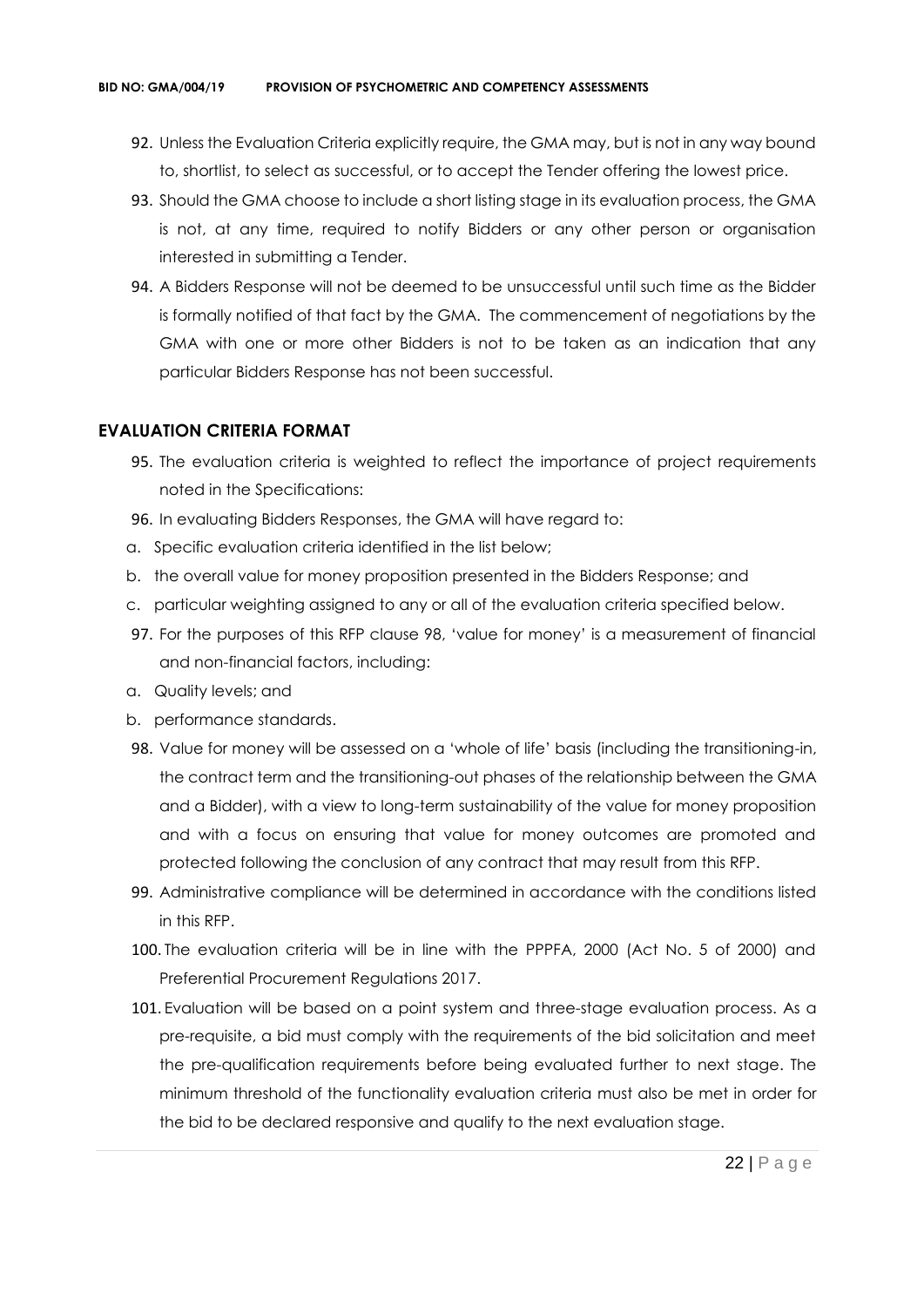102. The value of this bid is estimated to be below R 50,000,000 and therefore the 80/20 preference point system shall apply. The following is the weighting awarded for each element, and the threshold score.

| <b>Evaluation element</b> | Weighting           | <b>Threshold score</b> |
|---------------------------|---------------------|------------------------|
| Pre-qualification         | Compulsory briefing |                        |
| <b>Technical proposal</b> | 100                 | 70 Points              |
| <b>B-BBEE</b> proposal    | 20                  | N/A                    |
| Price proposal            | 80                  | N/A                    |
| <b>Total</b>              | 100                 |                        |

## **FUNCTIONALITY EVALUATION**

- 103. The evaluation criteria for measuring functionality, and the weighting attached to each criterion is detailed in **Part B of the RFP document, Paragraph 7 of Terms of Reference**. Failure to provide adequate information for evaluation of the criteria listed below will at least result in minimal subjective consideration and may result in loss of points.
- 104. A minimum threshold for functionality is based on meeting the suppliers' reseller or partner status. Bids that do not meet this threshold in each section will automatically be disqualified from further evaluation.
- 105. Thereafter, only the qualifying bids will be evaluated in terms of the 80/20 preference point system, where a maximum of 80 points are allocated for price and a maximum of 20 points are allocated in respect of the level of B-BBEE contribution of the bidder.

# **PRICE EVALUATION**

106. Price points will be calculated on the total price proposed solution as per terms of reference.

# **B-BBEE EVALUATION**

- 107. Twenty (20) points are allocated. B-BBEE rating certificates and affidavits signed under oath are applicable and points allocated in terms of the BBBEE Codes of Good Practice guideline as indicated in the following table.
- 108. Bidders must submit valid BBBEE Certificates and affidavits signed under oath which will be verified.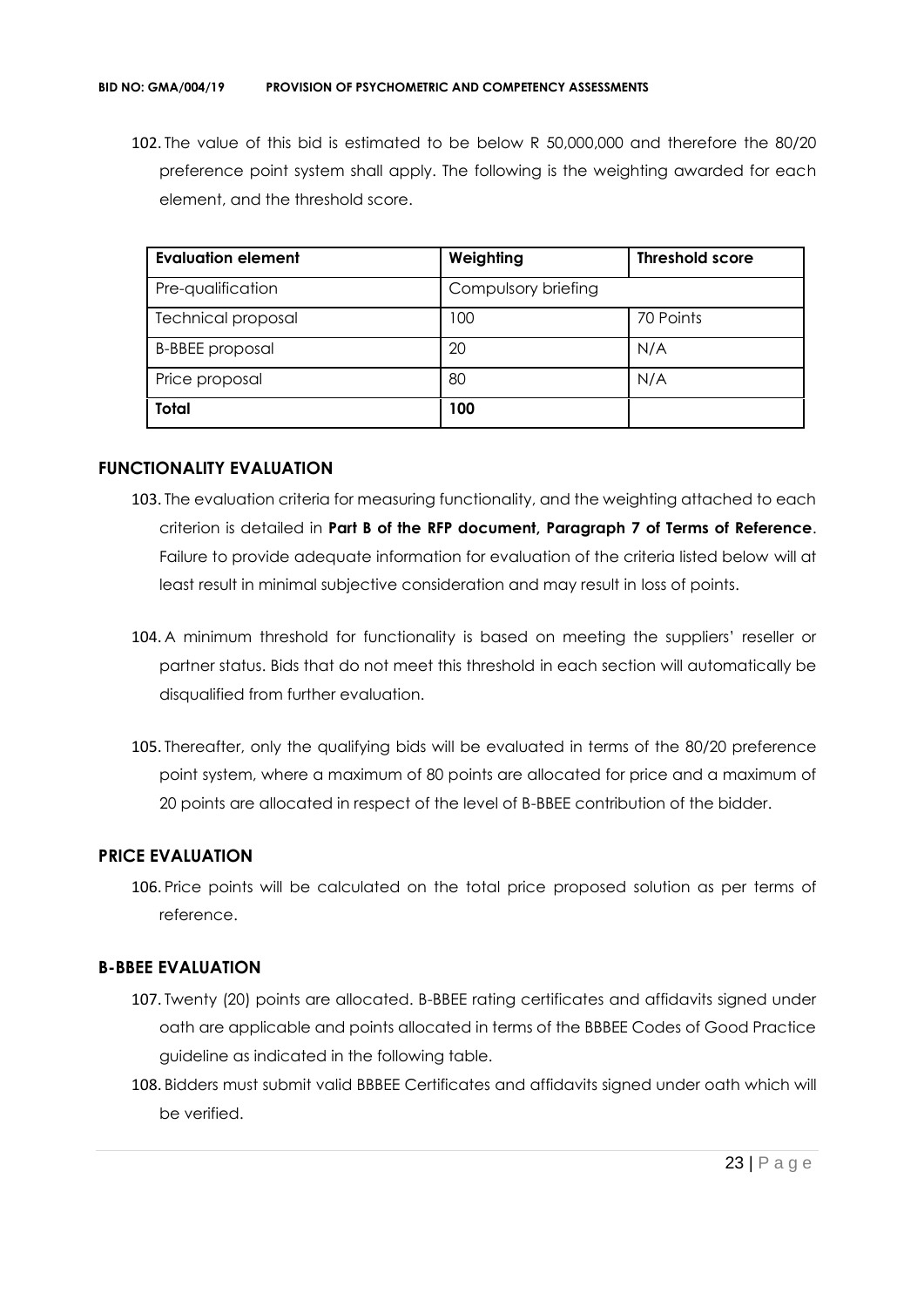| <b>B-BBEE Status Level of Contributor</b> | <b>Number of points</b> |
|-------------------------------------------|-------------------------|
| $\mathbf{1}$                              | 20                      |
| $\overline{2}$                            | 18                      |
| $\mathfrak{S}$                            | 14                      |
| $\overline{\mathcal{A}}$                  | 12                      |
| 5                                         | 8                       |
| 6                                         | 6                       |
| $\overline{7}$                            | $\overline{4}$          |
| 8                                         | $\overline{2}$          |
| Non-compliant contributor                 | $\mathbf 0$             |

## **POINTS AWARDED FOR B-BBEE STATUS LEVEL OF CONTRIBUTION**

109. The preference points claimed by each bidder for attaining the B-BBEE Status Level of Contributor will be allocated to each qualifying bid when determining the total bid score under the preference points system. The points scored by a bidder in respect of the level of B-BBEE contribution contemplated in the table above will be added to the points scored for price.

#### **CLARIFICATION OF TENDERS**

- 110. The GMA may seek clarification from and enter into discussions with any or all of the Bidders in relation to their Tender. The GMA may use such information in interpreting the Tender and evaluating the cost and risk in accepting the Tender. Failure to supply clarification to the satisfaction of the GMA may render the Tender liable to disqualification.
- 111. The GMA is under no obligation to seek clarification of anything in a Tender and reserves the right to disregard any clarification that the GMA considers to be unsolicited or otherwise impermissible in accordance with the rules set out in this RFP.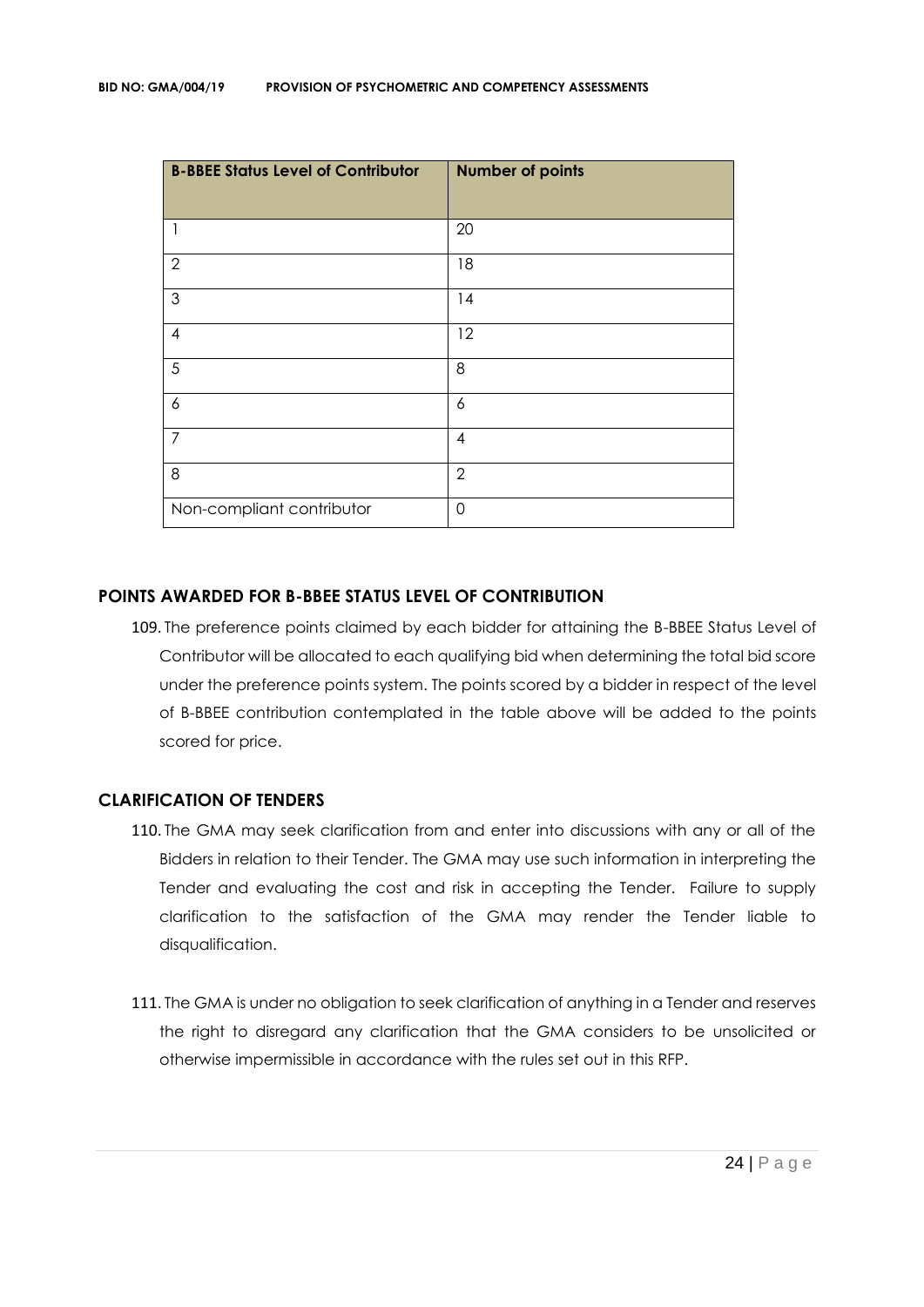#### **DISCUSSION WITH BIDDERS**

- 112. The GMA may elect to engage in detailed discussions with any one or more Bidders, with a view to maximising the benefits of this RFP as measured against the evaluation criteria and in fully understanding a Bidders offer.
- 113. In its absolute discretion, the GMA may invite some or all Bidders to give a presentation to the GMA in relation to their submissions, that may include a demonstration of software, programs or unique methodologies proposed, if applicable.
- 114. The GMA is under no obligation to undertake discussions with, or to invite any presentations from Bidders.
- 115. In addition to presentations and discussions, the GMA may request some or all Bidders to:
- a. Conduct a site visit, if applicable;
- b. provide references or additional information; and/or
- c. make themselves available for panel interviews.

# **BEST AND FINAL OFFERS**

- 116. Bidders or where the Tendering Process involves a short listing process, shortlisted Bidders may be invited by the GMA to submit a best and final offer in relation to all or certain aspects of their respective Tenders.
- 117. The GMA is under no obligation to give Bidders the opportunity to submit a best and final offer. If the GMA chooses to give Bidders the opportunity to submit a best and final offer, it is under no obligation to give notification before the Closing Time that such opportunity will be given.
- 118. Notwithstanding the possibility that the GMA may give Bidders the opportunity to submit a best and final offer, Bidders should be aware that the GMA will, in conducting its evaluation of Tenders, rely on all information (including all representations) contained in such Tenders. Bidders are therefore encouraged to submit their best and final offers in the first instance.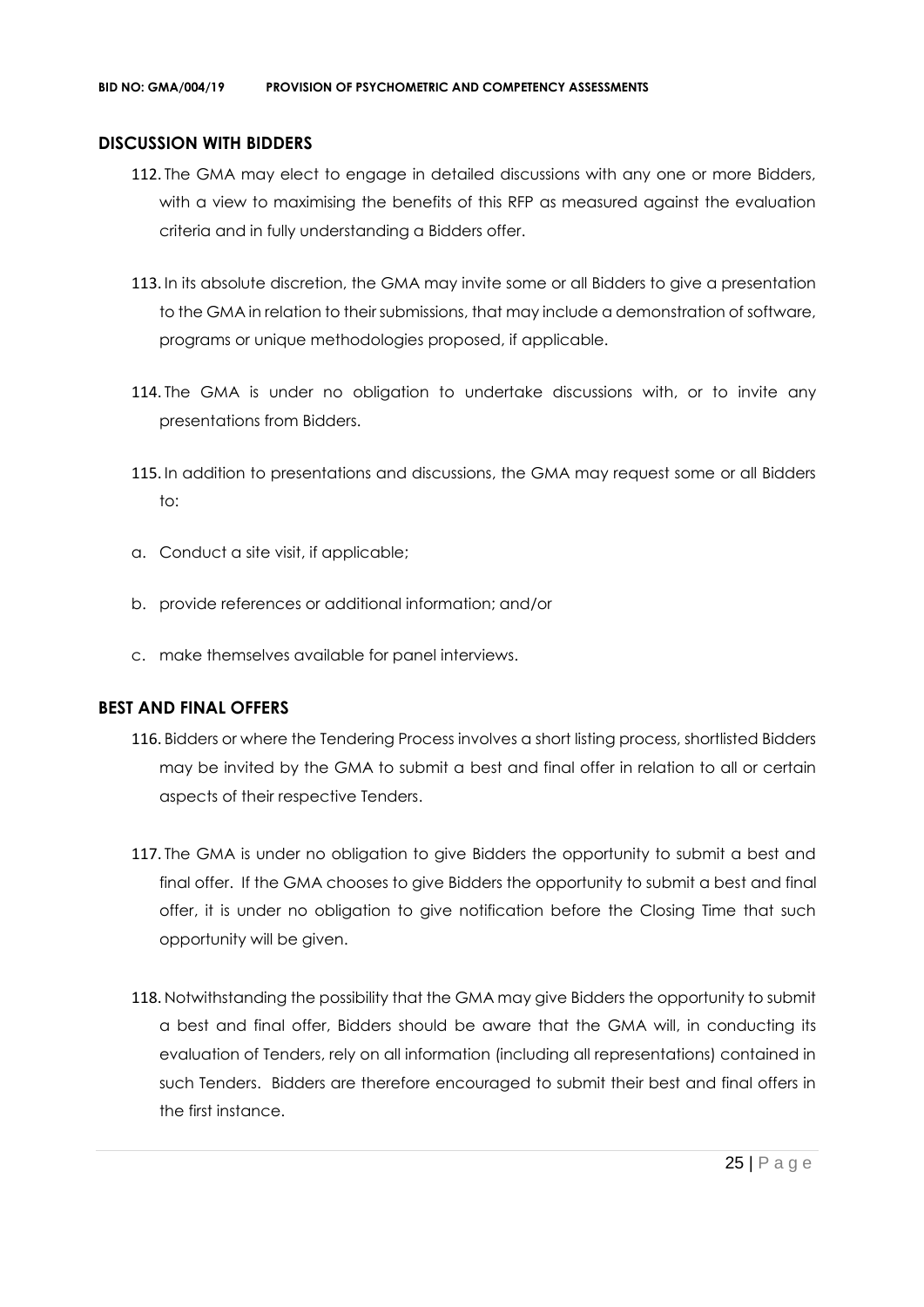#### **SUCCESSFUL TENDERS**

#### **NO LEGALLY BINDING CONTRACT**

119. Selection as a successful Bidder does not give rise to a contract (express or implied) between the successful Bidder and the GMA for the supply of the Services. No legal relationship will exist between the GMA and a successful Bidder for the supply of the Services until such time as a binding contract is executed by them.

#### **PRE-CONTRACTUAL NEGOTIATIONS**

- 120. The GMA may, in its absolute discretion, decide not to enter into pre-contractual negotiations with a successful Bidder.
- 121. A Bidder is bound by its Tender and all other documents forming part of the Bidders Response and, if selected as a successful Bidder, must enter into a contract on the basis of the Tender without negotiation.

#### **NO OBLIGATION TO ENTER INTO CONTRACT**

- 122. The GMA is under no obligation to appoint a successful Bidder or Bidders (as the case may be), or to enter into a contract with a successful Bidder or any other person, if it is unable to identify a Tender that complies in all relevant respects with the requirements of the GMA, or if due to changed circumstances, there is no longer a need for the Services requested, or if funds are no longer available to cover the total envisaged expenditure. For the avoidance of any doubt, in these circumstances the GMA will be free to proceed via any alternative process.
- 123. The GMA may conduct a debriefing session for all Bidders (successful and unsuccessful). Attendance at such debriefing session is optional.

#### **ADDITIONAL RULES**

- 124. It is a condition of the tendering process that Bidders will be required to complete all the forms annexed to this RFP Part C.
- 125. A Bidder who does not submit all the information as required by the GMA will be disqualified from the Tendering Process.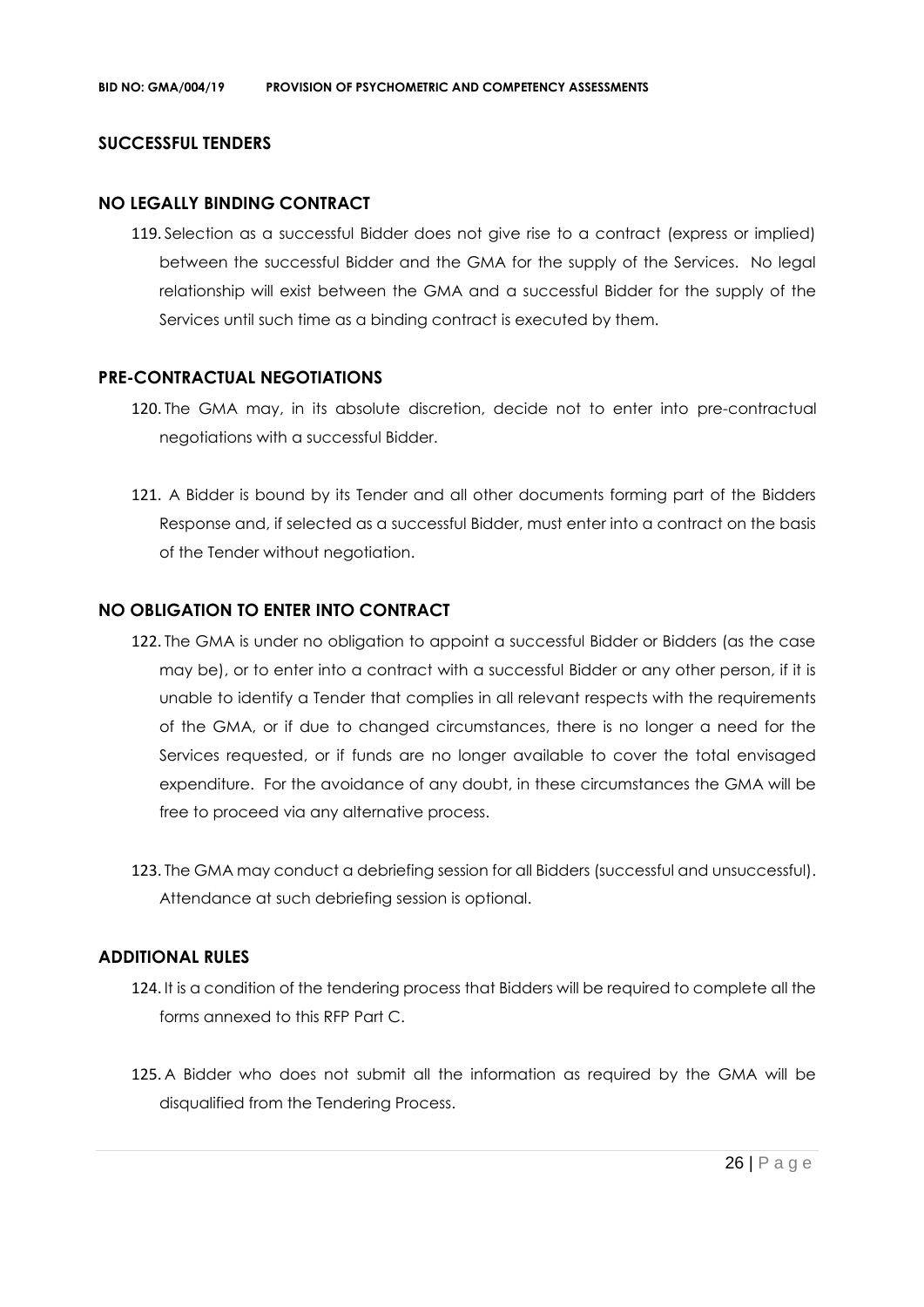#### **BIDDER WARRANTIES**

126. By submitting a Tender, a Bidder warrants that:

- a. In lodging its Tender it did not rely on any express or implied statement, warranty or representation, whether oral, written, or otherwise made by or on behalf of the GMA, its officers, employees, or advisers other than any statement, warranty or representation expressly contained in the RFP;
- b. it did not use the improper assistance of GMA employees or information unlawfully obtained from the GMA in compiling its Tender;
- c. it is responsible for all costs and expenses related to the preparation and lodgement of its Tender, any subsequent negotiation, and any future process connected with or relating to the Tendering Process;
- d. it otherwise accepts and will comply with the rules set out in this RFP; and
- e. it will provide additional information in a timely manner as requested by the GMA to clarify any matters contained in the Tender.

# **GMA'S RIGHTS**

- 127. Notwithstanding anything else in this RFP, and without limiting its rights at law or otherwise, the GMA reserves the right, in its absolute discretion at any time, to:
- a. Cease to proceed with, or suspend the Tendering Process prior to the execution of a formal written contract:
- b. alter the structure and/or the timing of this RFP or the Tendering Process;
- c. vary or extend any time or date specified in this RFP for all or any Bidder or other persons;
- d. terminate the participation of any Bidder or any other person in the Tendering Process;
- e. require additional information or clarification from any Bidder or any other person or provide additional information or clarification;
- f. call for new Tenders;
- g. reject any Tender received after the Closing Time;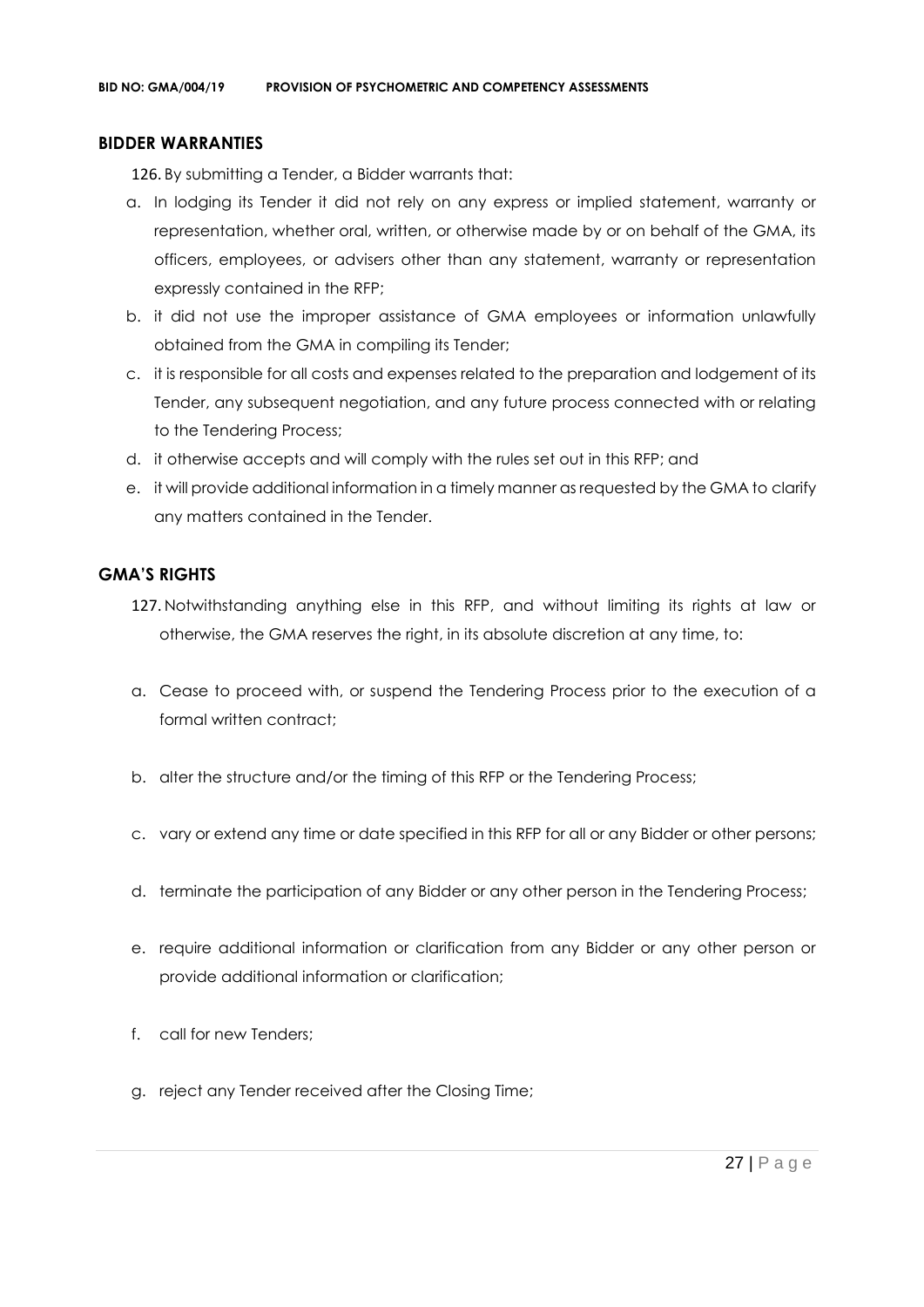- h. reject any Tender that does not comply with the requirements of this RFP; or
- i. consider and accept or reject any alternative tender.

#### **GOVERNING LAWS**

- 128. This RFP and the Tendering Process is governed by the laws applying in the Republic of South Africa.
- 129. Each Bidder must comply with all relevant laws in preparing and lodging its Tender and in taking part in the Tendering Process.
- 130. All tenders must be completed using the English language and all costing must be in South African Rands.

## **INCONSISTENCY**

- 131. If there is any inconsistency between any parts of this RFP, a descending order of precedence must be accorded to:
- a. the conditions of tendering in Part A and Part B of this RFP, and any annexure or attachments;
- b. the Bidders response in Part C of this RFP;
- c. any other part of this RFP, so that the provision in the higher ranked document, to the extent of the inconsistency, prevails.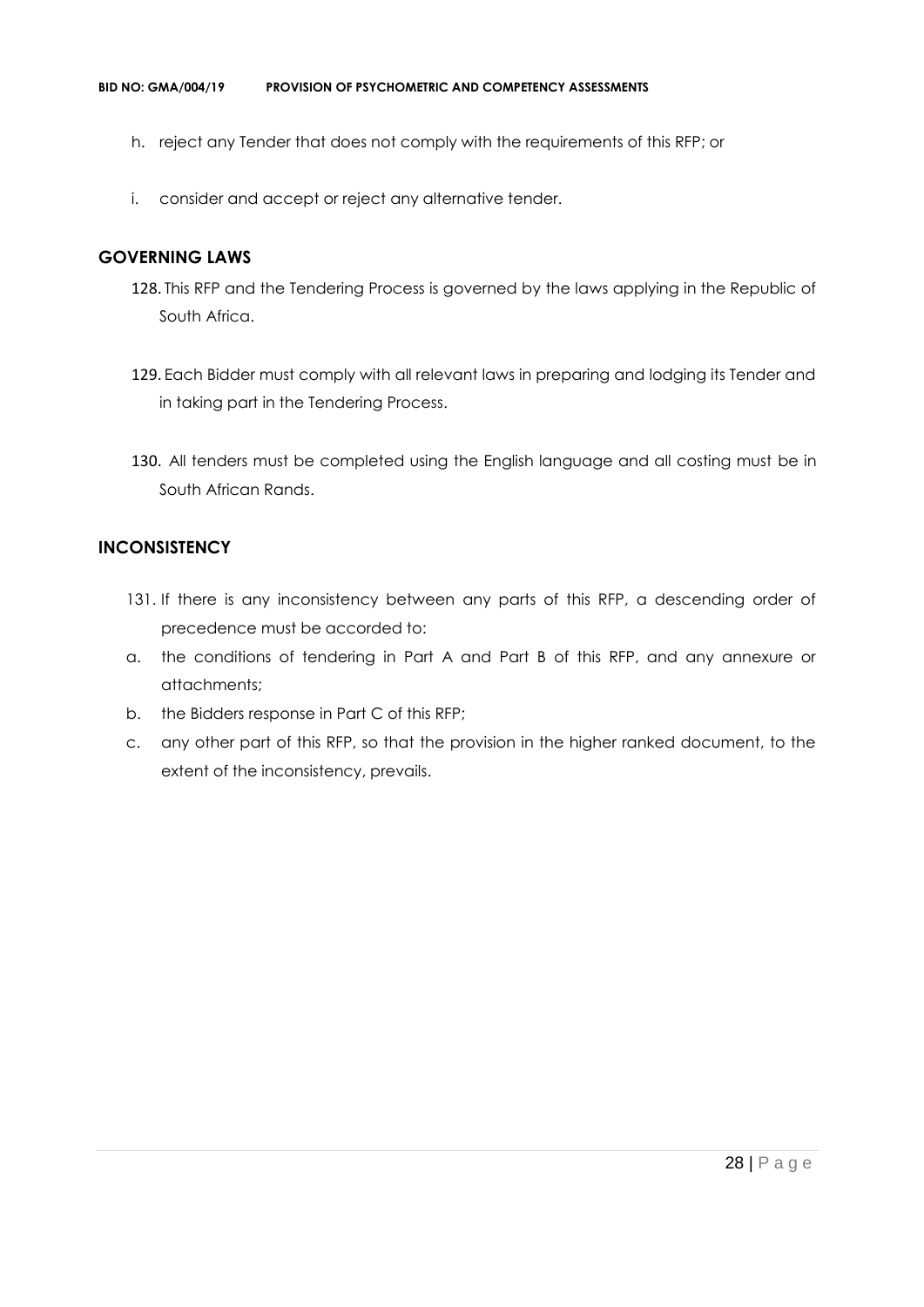# **RFP – PART B**

# **TERMS OF REFERENCE**

#### **1. PURPOSE**

The purpose of this Request for Proposal ("RFP") is to procure the services of a service provider to develop and implement Competency Framework, and provide Psychometric and Competency Assessments for the GMA.

#### **2. BACKGROUND INFORMATION OF THE GAUTRAIN MANAGEMENT AGENCY**

#### *2.1.* **General Description of the Gautrain Rapid Rail Link System**

- a) The Bombela Concession Company (RF) (Pty) Ltd (BCC or the Concessionaire) entered into a Concession Agreement with the Gauteng Province (Province) that is represented by the Gautrain Management Agency (GMA), for the design, partial finance, construction, operation, and maintenance of the Gautrain Rapid Rail Link until 27 March 2026. Construction of the Gautrain project was completed on 7 June 2012.
- b) The Concessionaire signed an Operating Contract with Bombela Operating Company (Pty) Ltd (BOC) for the operation and maintenance of the System (Train, Station, and Bus operations).
- c) In turn, BOC entered into two subcontracts, namely a maintainer contract in terms of which the Bombela Maintenance Company (BMC) is responsible for the maintenance of the System including the 4-car train sets and Mega Express which is responsible for the operation of the dedicated Gautrain bus service. BOC further provides overall management of the Midibus Feeder and Distribution Services ("MFDS") which are operated and maintained by their respective operators.

#### *2.2.* **General Description of the GMA**

The Gautrain Management Agency (GMA) was established in terms of the Gautrain Management Agency Act (Act 5 of 2006) to manage the implementation of the project and the relationship with the concessionaire, Bombela Concession Company (Pty.) Ltd. (BCC).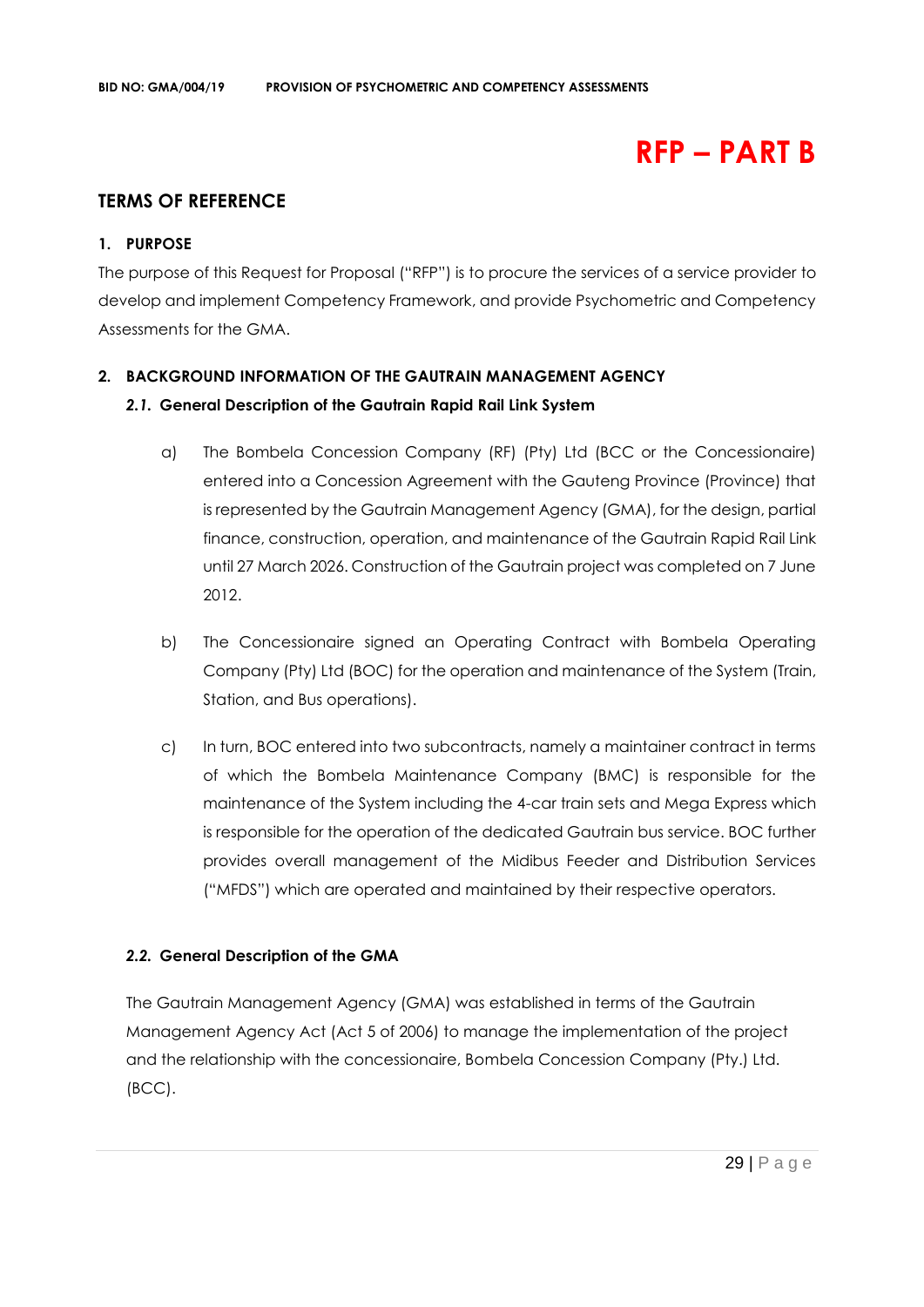The main objective of the GMA is to manage, coordinate and oversee the Gautrain. To do so, the GMA must:

- a) assist the Gauteng Provincial Government ("GPG") in implementing Gautrain and achieving its objectives;
- b) act on behalf of GPG in managing the relationship between GPG and the Concessionaire in terms of the Concession Agreement ("the CA") and ensure that the interests of GPG are protected;
- c) enhance the integration of Gautrain with other transport services and Public Transport Plans;
- d) promote and maximize the Socio-Economic Development and BBBEE objectives of the GPG in relation to Gautrain;
- e) liaise with and promote co-operation between government structures in all three spheres of Government in relation to Gautrain;
- f) liaise with persons having an interest in Gautrain;
- g) manage assets relating to Gautrain and promote their preservation and maintenance;
- h) manage the finances of the Gautrain and the financial securities provided by the Concessionaire; and
- i) monitor the policy and legislative environment of the Gautrain.

Gautrain Management Agency's mission on the APP remains to manage, co-ordinate, and oversee the Gautrain Rapid Rail Link Project through the implementation of the Concession Agreement between the Gauteng Provincial Government and the Bombela Concession Company (Pty) Ltd. The following key focus areas have been identified to give effect to our vision and mission:

- a) Integration of Gautrain with systems and development initiatives in Gauteng;
- b) Expanding the Gautrain system;
- c) Service excellence;
- d) Promotion of Socio-Economic Development;
- e) Close out of the Development Phase and the Operation Phase; and
- f) Financial Sustainability and governance.

The GMA currently has staff complement of ninety-five (95) and it is envisaged that it will grow to about one hundred and fifty (150) over three years.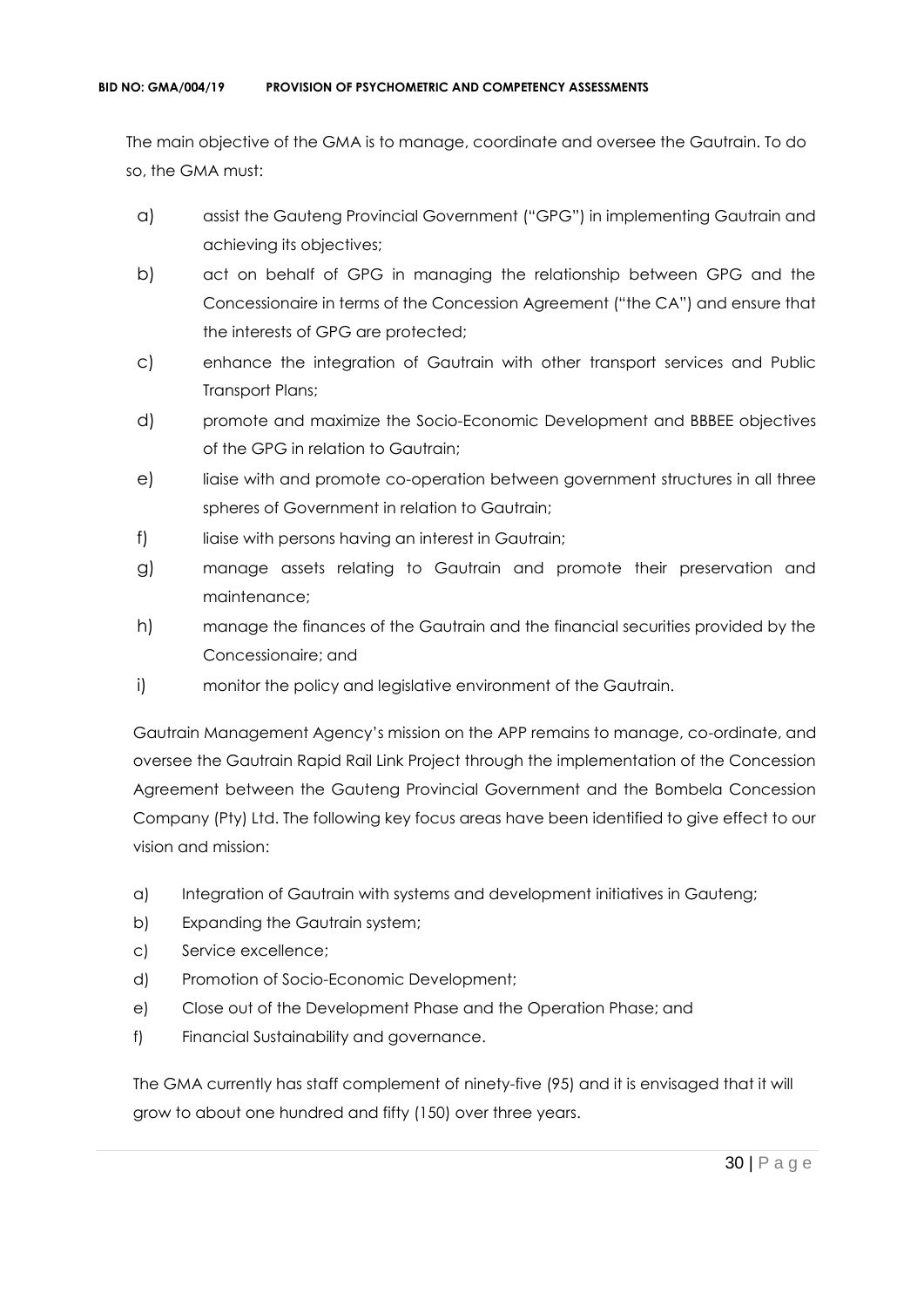#### **3. BACKGROUND ON THE SERVICES REQUIRED**

- 3.1. The GMA has a three-year HR Strategy which consists of five strategic themes and they are as follows:
	- a) Optimisation of HR practice through the implementation of HR standards
	- b) Leveraging of remuneration through the introduction of pay progression, critical and scarce skills recognition and improved long-term incentives.
	- c) Optimise Career Progression, multi-skilling and skills through the implementation of career pathing.
	- d) Create an organisational culture that values employees through engagement,

recognition and communication.

- e) Further develop the leadership benchmark strength of the GMA
- 3.2. The focus of this RFP is on strategic theme C above *"optimizing career progression, multiskilling and skills development through the implementation of career pathing, utilizing talent and succession management to create a pool of qualified, experienced and competent resources for leadership and critical roles"*.
- 3.3. The Learning Paths methodology was introduced to the GMA business in 2016 when Career Paths, Learning Paths and Competency Models were developed as a pilot for the Technical Services Business Unit.
- 3.4. To ensure that the organisation gains the maximum benefit from the Learning Paths methodology upon project close-out, GMA staff will need to be empowered to use the methodology to maintain career paths. The changes associated with the project also need to be managed effectively.
- 3.5. The service provider should be accredited with Learning Paths International (LPI) and licensed to design and implement the Proficiency Models and Learning Paths.

# **4. SERVICES REQUIRED**

The Scope of Work is as follows:

# **4.1. Provide Psychometric and Competency Assessment services on an ad-hoc basis.**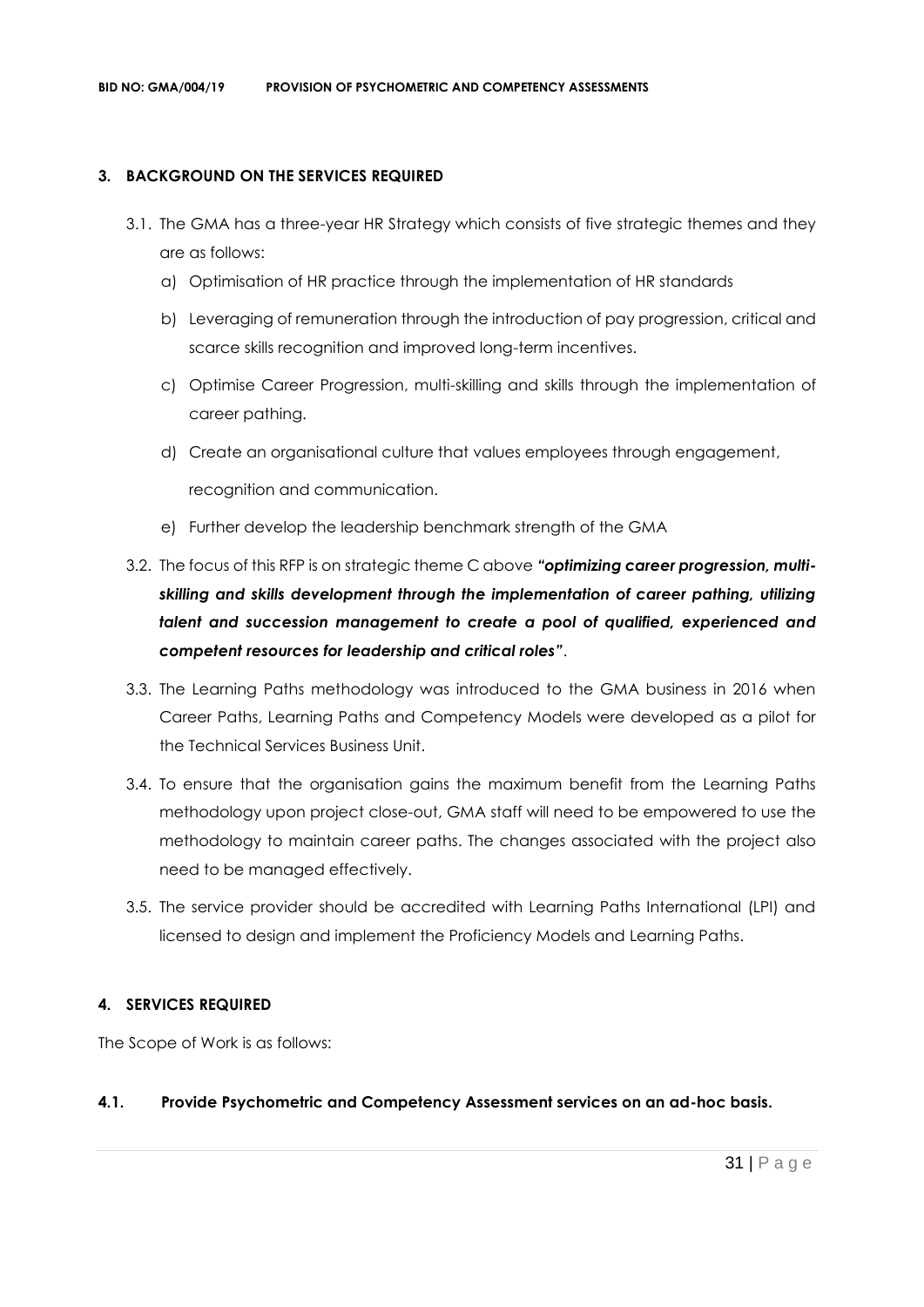- a) To utilize psychometric assessments of cognitive/decision making abilities, functional abilities, emotional, personality and behavioural, values and ethics, thinking preferences and career development for recruitment and development purposes.
- b) Define and advise on suitable psychometric assessments and competency tools for recruitment and selection purposes, including feedback report to organisation and candidates.
- c) These should include case study assessment and simulations.

#### **4.2. Develop an Organisation-wide Competency Framework**

a) Develop a new Competency Framework for the GMA based on the approved structure and available job profiles.

#### **4.3. Design Career Paths and GMA Career Map**

- a) Define job families within the GMA
- b) Design career paths per job family and function to create a GMA Career Map designed to determine the links and integration between the different functions.

# **4.4. Assess and Develop Proficiency Models.**

- a) Define Proficiency Models for current and future roles as per the approved Organisational Structure
- b) Conduct Competency and Proficiency Audits and Assessments for existing staff

# **4.5. Mapping of Optimal Learning Paths.**

a) Mapping of optimal Learning Path for each job role to address learning gaps.

#### **4.6. Update Job Profiles and Personal Development Plans**

- a) Update existing Job Profiles based on the information gathered during the previous phases.
- b) Assist with the compilation of customised Personal Development Plans (PDP's) based on audit results and learning path.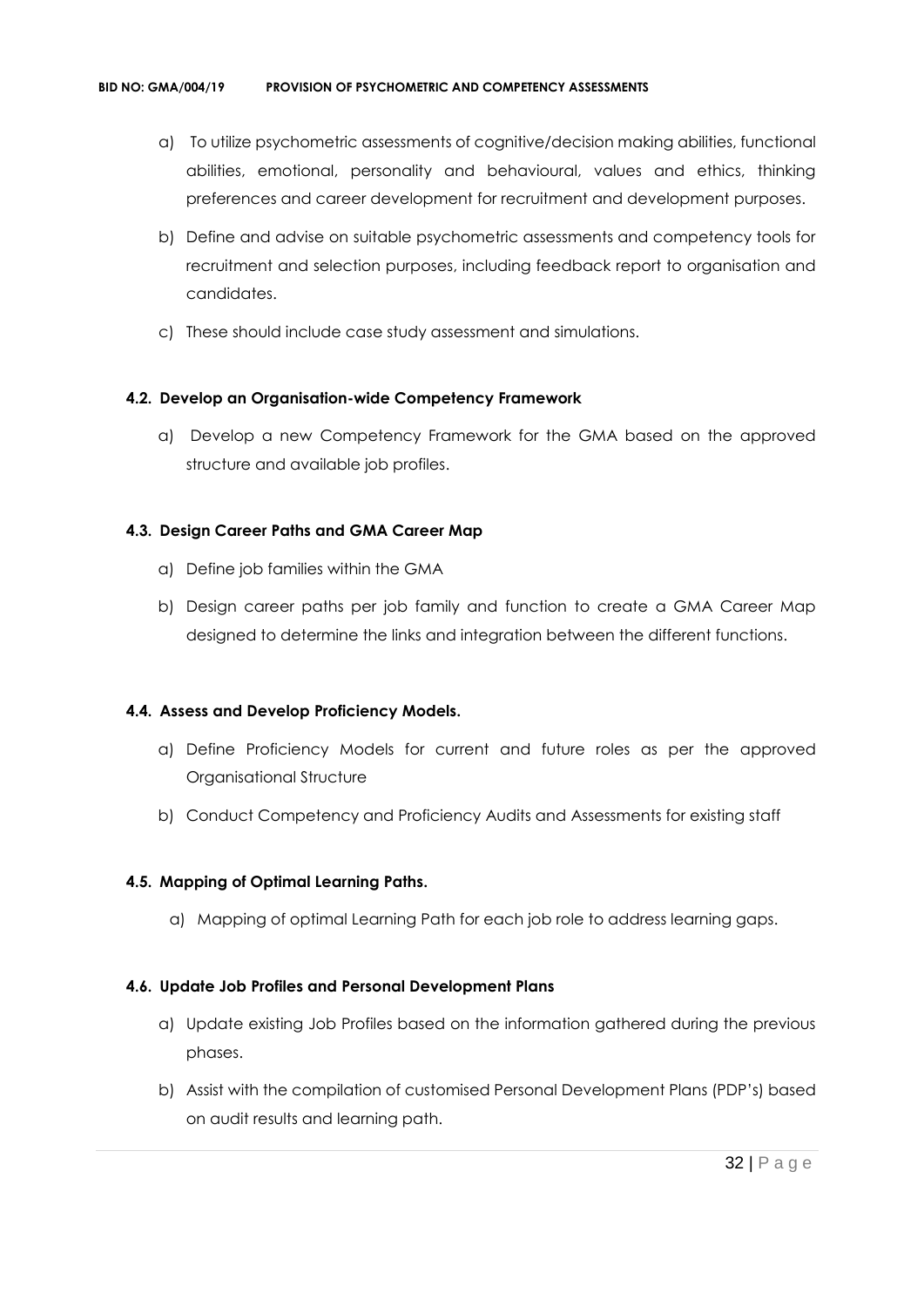### **4.7. Change Management and Training for competency framework**

a) develop a change management plan to address overall communication and training related to the project

#### **4.8. Project Management and Reporting**

- a) the bidder is required to ensure effective project administration and reporting. The following documentation is essential:
	- i. Project schedules, agendas, minutes;
	- ii. Quarterly project progress report
	- iii. Project milestone report
	- iv. Project close-out report

#### **5. DOCUMENTS TO BE PROVIDED BY GMA**

On appointment the successful service provider will receive the following documents:

- 5.1. Organisational structure
- 5.2. Pilot Competency Framework
- 5.3. Human Capital Strategy
- 5.4. GMA Current Job Profiles
- 5.5. Career Development Policy
- 5.6. Talent Management Framework

#### **6. SUBMISSION CRITERIA**

Service Providers are required to provide the following information that forms part of the evaluation:

# **6.1. Experts Qualifications and Experience**

The Bidders are required to submit the CVs of individuals that will be made available to the GMA and will form part of the Project team. These CVs must demonstrate the qualifications, certification, and specific work experience of the proposed individuals in the provision of the required area of expertise as per Section 4 of this RFP.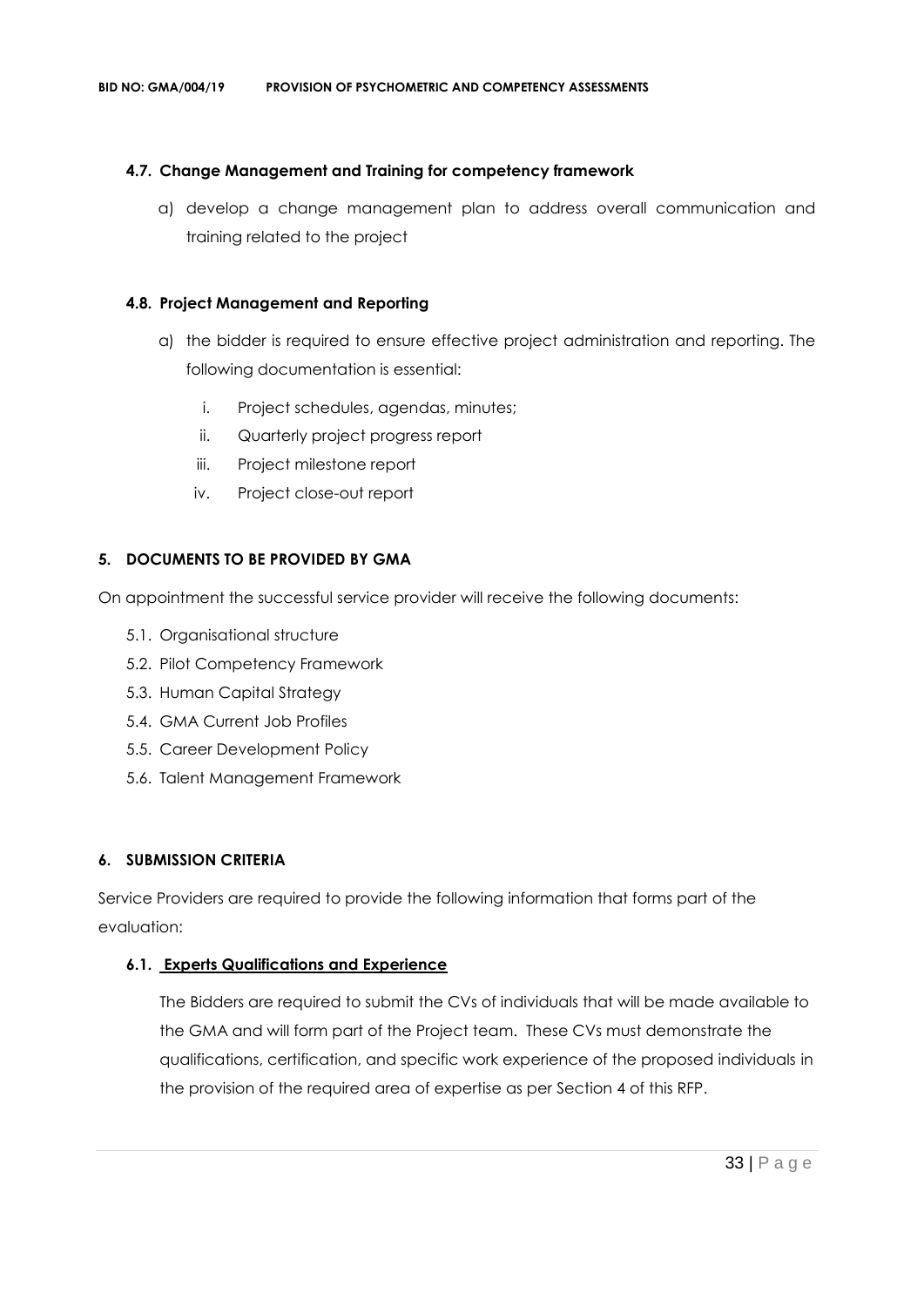## 6.1.1. **Qualifications**

The minimum qualifications of the proposed individuals must include a relevant degree in Human Resources Management, Industrial Psychology or any other related qualifications from recognised institutions.

#### 6.1.2. **Lead Experts and Support Team Experience**

The proposed individuals must possess experience stated in Sections 6.1.2.1 and 6.1.2.2 of this RFP respectively.

#### **6.1.2.1. Lead Expert Experience**

#### **6.1.2.1.1. Lead Expert Psychometric Assessments**

The proposed lead expert must possess a minimum of ten (10) years' experience in Psychometric Assessments. The experience to extend but not limited to the following:

- Having completed similar projects in last five (5) years
- Experience in South African psychometrics batteries and tools
- Must be registered with Health Professionals Council of South Africa (HPCSA)

#### **6.1.2.1.2. Lead Expert in Competency Framework Model**

The proposed lead expert must possess a minimum of ten (10) years' experience in Competency Framework Models. The experience to extend but not limited to the following:

- Successful completion of similar projects in the last five (5) years with experience in the use of learning paths international tools
- Experience in job profiling, competency and proficiency audit

#### **6.1.2.2. Support Team Experience**

The proposed support team members must have minimum of five (5) years' experience in conducting Competency Assessments related to the following areas:

- a. Recruitments and Selection
- b. Career Development
- c. Leadership Development
- d. Coaching and Mentoring
- e. Talent management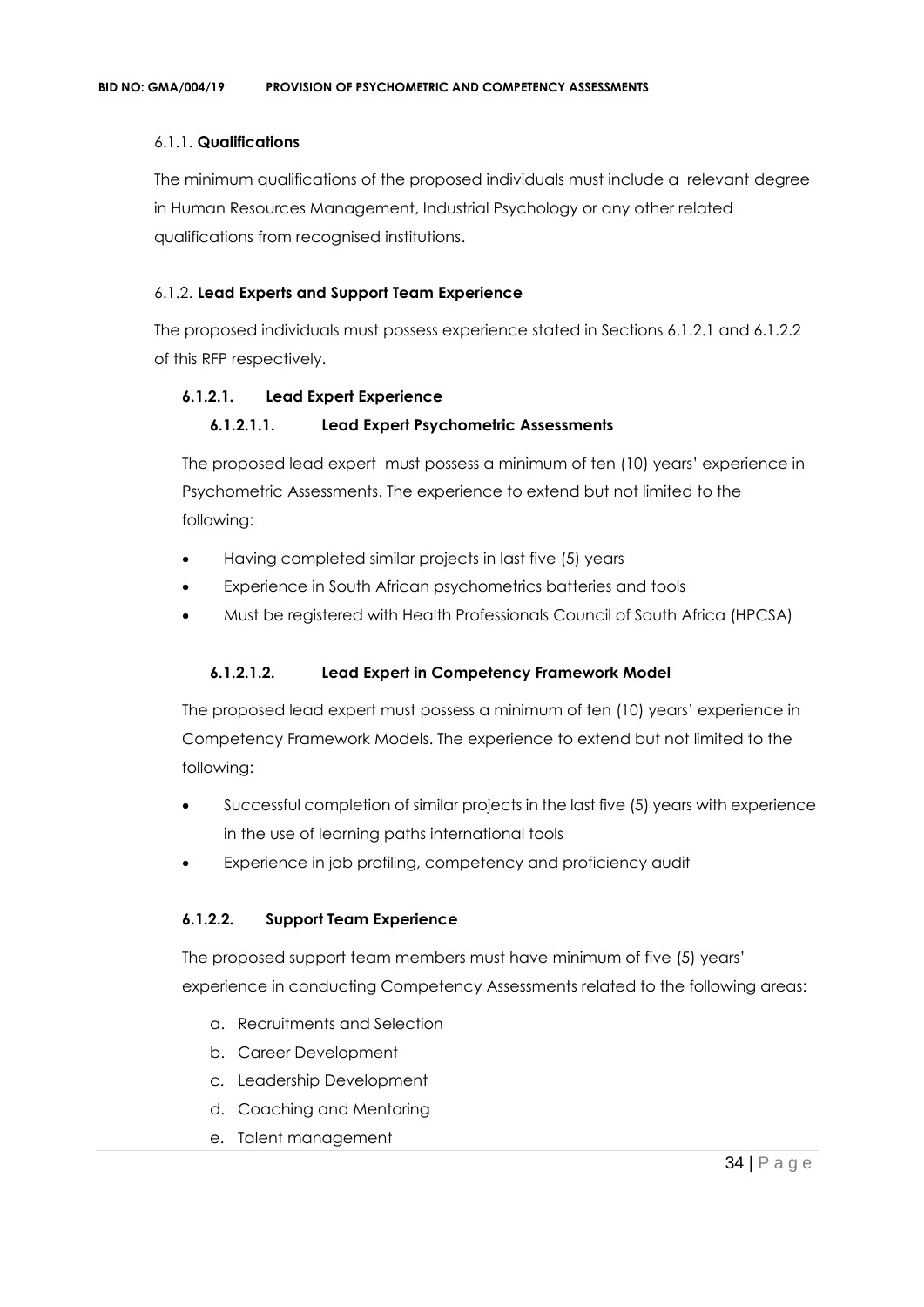f. Learning and development

#### **6.2. Company Experience**

The Bidders are required to submit the company experience in the provision of the required area of expertise as per Section 4 of this RFP for a minimum of ten (10) years in Psychometric and Competency Assessments, development of Competency Framework Models and roles relating to the following:

- a. Psychometric and Competency Assessments
- b. Competency and Proficiency Audits
- c. Learning and Career Paths
- d. Job Profiling and Personal Development Plan Development
- e. Talent Management
- i. The bidder must be accredited with Learning Paths International (LPI) or similar organisation and licensed to design and implement the Proficiency Models and Learning Paths;
- ii. The bidder must ensure that the company experience submitted indicates the roles and levels of responsibility and accountability in the execution of the deliverables stated in Section 4 and the experience required in Section 6.1.2 of this RFP;
- iii. All project experience must clearly demonstrate the company's involvement in terms of time period, and project phases in which they were involved in the respective projects;
- iv. Bidders must provide details of a minimum of Five (5) most recent projects that demonstrate the company's experience in similar assignments.
- v. Bidders must submit written references of a minimum of Five (5) project reference letters confirming details of the work done in the most recent years.

#### **6.3. Method Statement / Methodology**

Service Providers are requested to submit a method statement/ methodology detailing the manner in which the required scope of work as set out in Section 4 of this RFP will be executed and must include the following:

- a) Detailed full project lifecycle approach for conducting psychometric assessments
- b) Detailed full project lifecycle approach for conducting competency framework model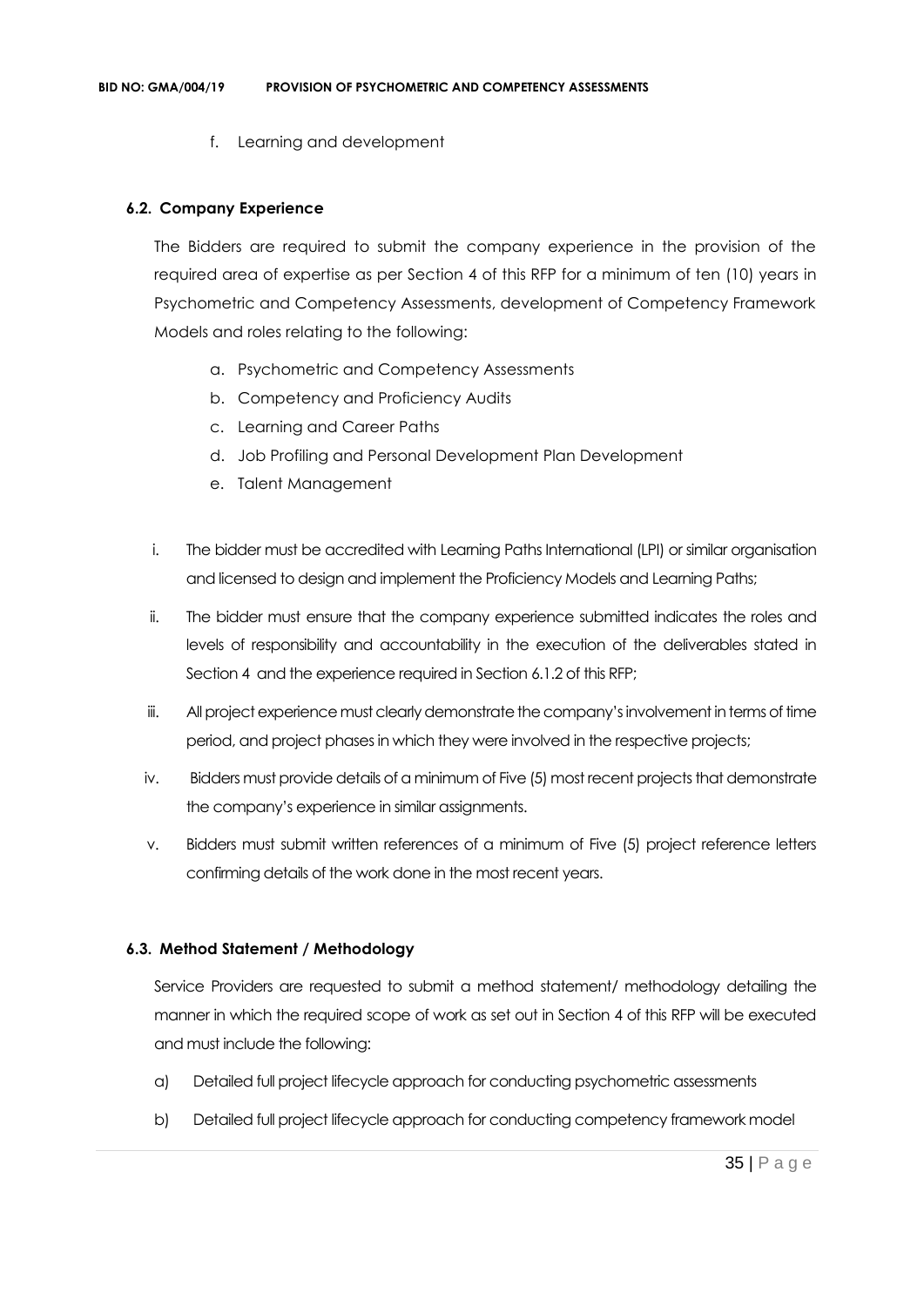- c) A project organogram indicating the resource plan for the project, as well as roles and levels of responsibility and accountability of all the proposed individuals
- d) The bidder must provide a project schedule inclusive of timelines, milestones, activities and reporting.
- Overview of proposed psychometric assessment tools to be administered during the execution of the project

#### **6.4. Skills Transfer & Knowledge Management**

#### **6.4.1. Skills Transfer**

- 6.4.1.1. The bidder must demonstrate previous experience in execution of skills transfer in similar projects
- 6.4.1.2. The bidder must provide measurable skills transfer methodology detailing how they will transfer skills to the GMA during the execution of the requirements specified in Section 4.2, 4.3, 4.4, 4.5 and 4.6 under this RFP
- 6.4.1.3. As part of the skills transfer the bidder is expected to include on the job training or shadowing for Human Capital project team members

#### **6.4.2. Knowledge Management**

- 6.4.2.1. The bidder must provide a knowledge management plan
- 6.4.2.2. The bidder is expected to carry out knowledge management initiatives through out the duration of the project. These may include but not limited:
	- a) One Project case study;
	- b) One Technical paper
	- c) One Fact sheet; and
	- d) Three Knowledge share sessions

# **7. EVALUATION CRITERIA**

#### **7.1. STAGE 1: Pre-qualification: Compulsory Briefing Session**

All interested Service Providers are required to attend a compulsory briefing session scheduled to take place on the 28th of June 2019 at 11h20 in the morning. Bids from service providers who did not attend a compulsory briefing session **will be disqualified**. Venue and address: Gautrain Management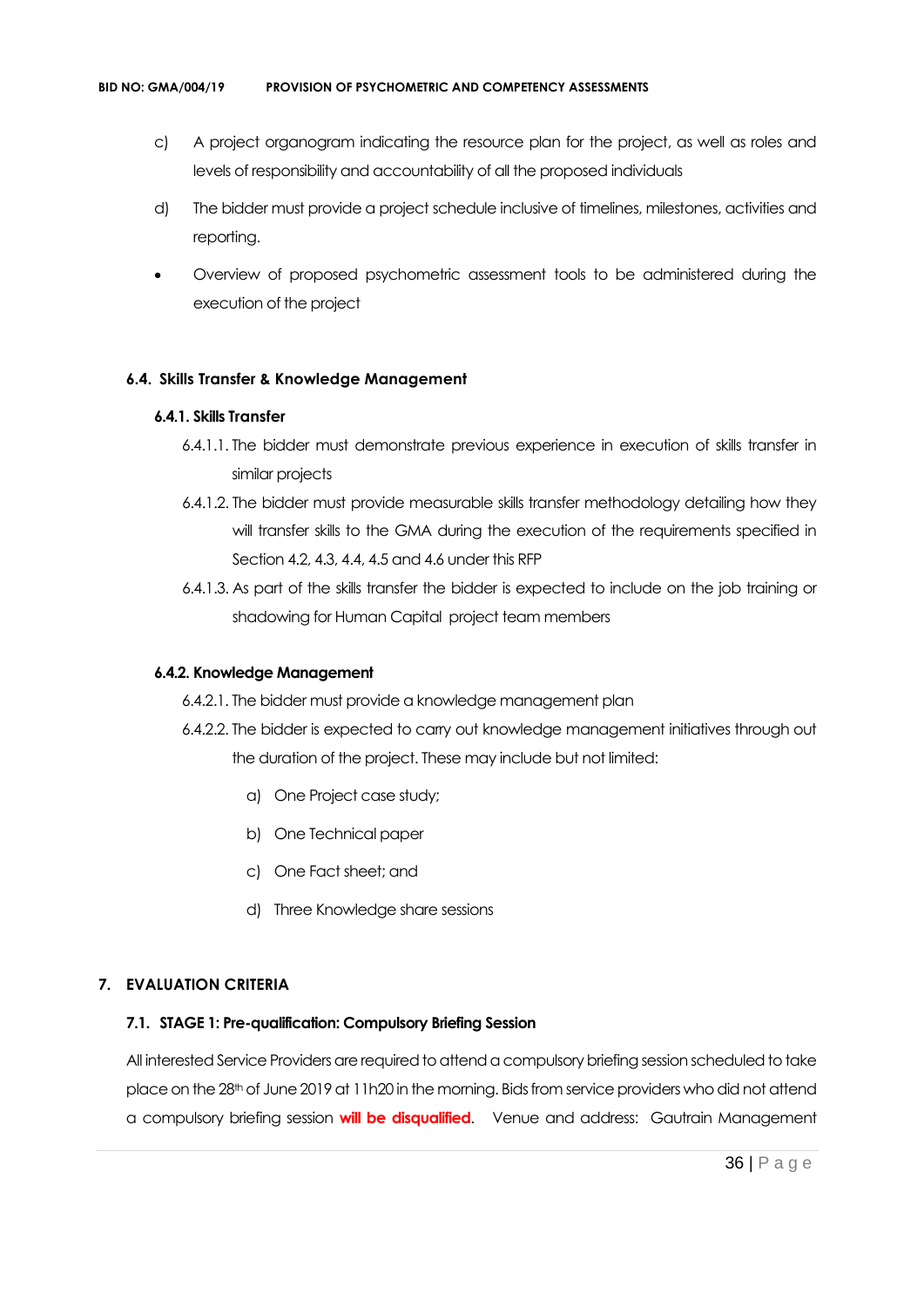Agency, 44 Grand Central Boulevard, Grand Central Ext 1, Midrand (Cnr K101 & Grand Central Rd)

#### **7.2. STAGE 2: Technical / Functionality Evaluation**

The functionality (technical proposal) is out of 100 (one hundred) points, with an average minimum threshold of 70 (seventy) points. Bids that do not meet or better the technical minimum threshold score will not be evaluated further.

Bidders will be evaluated on functionality based on the criteria indicated in following table:

|    | <b>Evaluation Criteria</b>                                  | Sub-criteria                                                                                                   | Sub-<br>weight | <b>Total</b><br>Weight |  |
|----|-------------------------------------------------------------|----------------------------------------------------------------------------------------------------------------|----------------|------------------------|--|
|    |                                                             | 1.1. Lead expert's valid professional<br>registration with HPCSA.                                              | 10             |                        |  |
| 1. | Qualification and Certification                             | 1.2. Lead expert's qualification                                                                               | 5              | 20                     |  |
|    |                                                             | 1.3. Support team qualifications                                                                               | 5              |                        |  |
|    |                                                             | 2.1. Lead expert experience:<br><b>Psychometric Assessments</b>                                                | 5              |                        |  |
| 2. | <b>Experience of Assigned</b><br>Individuals (Detailed CVs) | 2.2. Lead expert experience:<br>Competency Framework Model                                                     | 5              | 15                     |  |
|    |                                                             | 2.3. Support team experience                                                                                   | 5              |                        |  |
|    |                                                             | 3.1. Psychometric and competency<br>assessments                                                                | 3              |                        |  |
|    |                                                             | 3.2. Competency framework model                                                                                | 3              |                        |  |
| 3. | Company Experience<br>(Detailed Company Profile)            | Job profiling and personal<br>3.3.<br>development plan                                                         | 1              | 10                     |  |
|    |                                                             | 3.4. Talent management                                                                                         | $\mathbf{1}$   |                        |  |
|    |                                                             | 3.5. Accreditation with LPI or similar<br>organisation                                                         | $\overline{2}$ |                        |  |
| 4. | <b>Company Project References</b>                           | 4.1. Minimum of five relevant project<br>references indicating the project<br>description, client and duration | 7.5            | 10                     |  |
|    |                                                             | 4.2. Five signed reference letters on the<br>clients' letterhead                                               | 2.5            |                        |  |
| 5. | Methodology/Method<br>Statement                             | 5.1. Project lifecyle approach:<br>psychometric assessments                                                    | 10             | 35                     |  |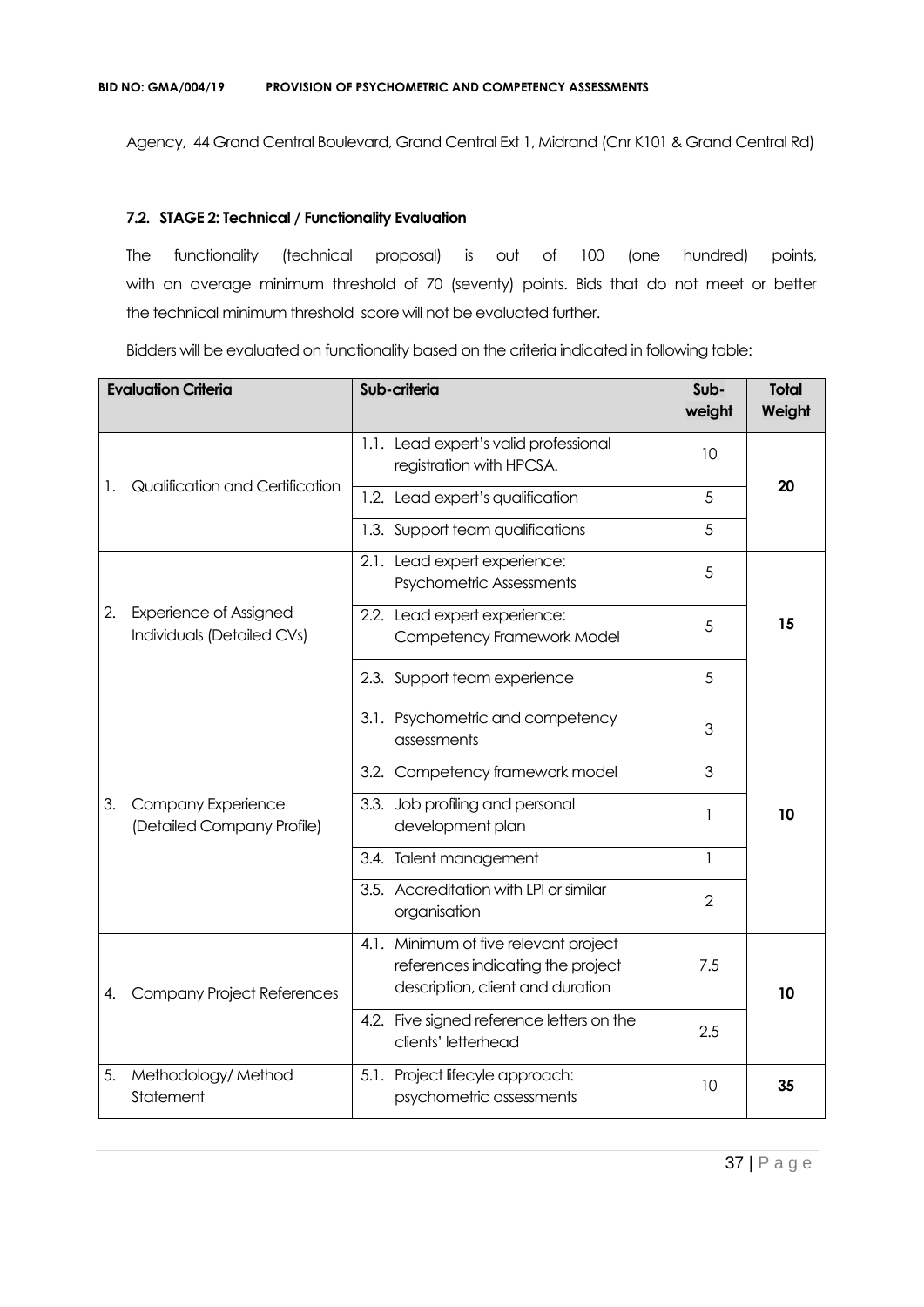| 5.2. Project lifecyle approach:<br>competency framework model |                                                            | 10                       |     |
|---------------------------------------------------------------|------------------------------------------------------------|--------------------------|-----|
|                                                               | 5.3. Project organogram with roles and<br>responsibilities | 5                        |     |
|                                                               | 5.4. Proposed project schedule                             | 5                        |     |
|                                                               | 5.5. Overview of proposed assessment<br>tools              | 5                        |     |
|                                                               | 6.1. Skills Transfer                                       |                          |     |
|                                                               | Previous experience (3)<br>6.1.1.                          | 6                        |     |
| Skills Transfer & Knowledge<br>6.<br>Management               | Proposed methodology (3)<br>6.1.2.                         |                          | 10  |
|                                                               | 6.2. Knowledge Management                                  | $\overline{\mathcal{A}}$ |     |
|                                                               | Knowledge management plan<br>6.2.1.                        |                          |     |
| <b>Total Points Allocated</b>                                 |                                                            |                          | 100 |
| <b>Minimum Threshold</b>                                      |                                                            |                          | 70  |

## **8. COSTING INSTRUCTION**

- 8.1. Bidders are required to return their proposal inclusive of a pricing schedule indicating all aspects of the project including pricing for Psychometric and Competency Assessments per role together with their submissions. Invoices will be payable in South African Rand (ZAR), on an actual deliverable, and approved time-based invoice. Pricing should be as follows:
	- 8.1.1. Psychometric and Competency Assessments billed per job role on an ad-hoc basis for the following categories:
		- 8.1.1.1. Top/Senior management
		- 8.1.1.2. Middle management
		- 8.1.1.3. Junior/supervisory management
		- 8.1.1.4. Specialists
		- 8.1.1.5. Others (e.g. graduate and administrators)
	- 8.1.2. Development of the Competency Framework Model and Career/Learning Paths (over a three-year period) billed per completed milestone.
- 8.2. The rate and prices tendered shall include full compensation for personnel, materials, reports, and any other costs for completing the required activities and milestones. The contracting rate or fee, if applicable, will be subject to an escalation clause based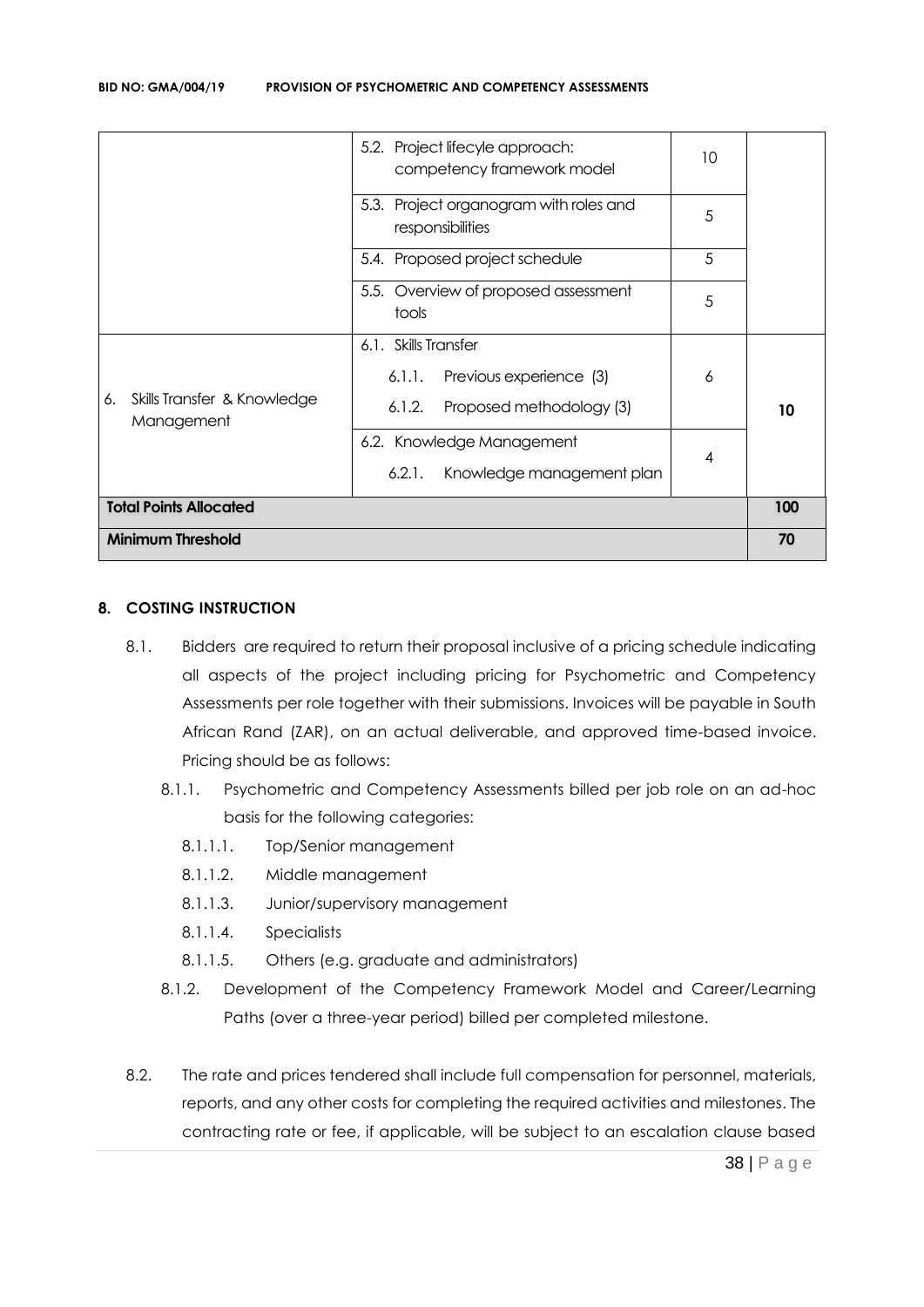on CPI for each consecutive year of being appointed. For the purposes of preparing their proposals, bidders are to use CPI at 6% (Actual CPI as published by Statistics South Africa will be used in the annual adjustment of rates

#### **9. CONTRACT PERIOD**

- 9.1 The Competency Framework Model project required by this RFP will be delivered over a period of three (3) years.
- 9.2 The Psychometric and Competency Assessments will be delivered on an ad-hoc basis for a defined period of three (3) Years.

### **10. CONFIDENTIALITY**

The appointed bidder acknowledges and/or undertakes that through occupying the positions required by this RFP for the execution and delivery of the psychometric assessments and competency framework models on behalf of the GMA; the following:

- 10.1. The bidder shall have access to confidential information; that includes but is not limited to information, documents, data, and materials of whatever nature of the parties provided in writing;
- 10.2. The bidder to maintain the strictest confidentiality for:
	- i. all information that may reasonably be regarded as confidential, being information not in the public domain, whether such information is oral or written, recorded or stored by electronic, magnetic, electro-magnetic or other form or process, or otherwise in a machine readable form, translated from the original form, recompiled, made into a compilation, wholly or partially copied, modified, updated or otherwise altered, originated or obtained by, or coming into the possession, custody or knowledge of either party; or
	- 39 | P a g e ii. any information relating to either GMA's, present and future research, analysis, compilations and studies, development of any system, business or financial activity, product, services, market opportunities, existing and potential customers and clients, marketing or promotion of any products, product pricing, contractual arrangements, technical knowledge, strategic objectives and planning, data, plans, designs, drawings, software or hardware, know-how, methods, trade secrets, trademarks, techniques, functional and technical requirements and specifications, financial statements, budgets, costs and financial projections,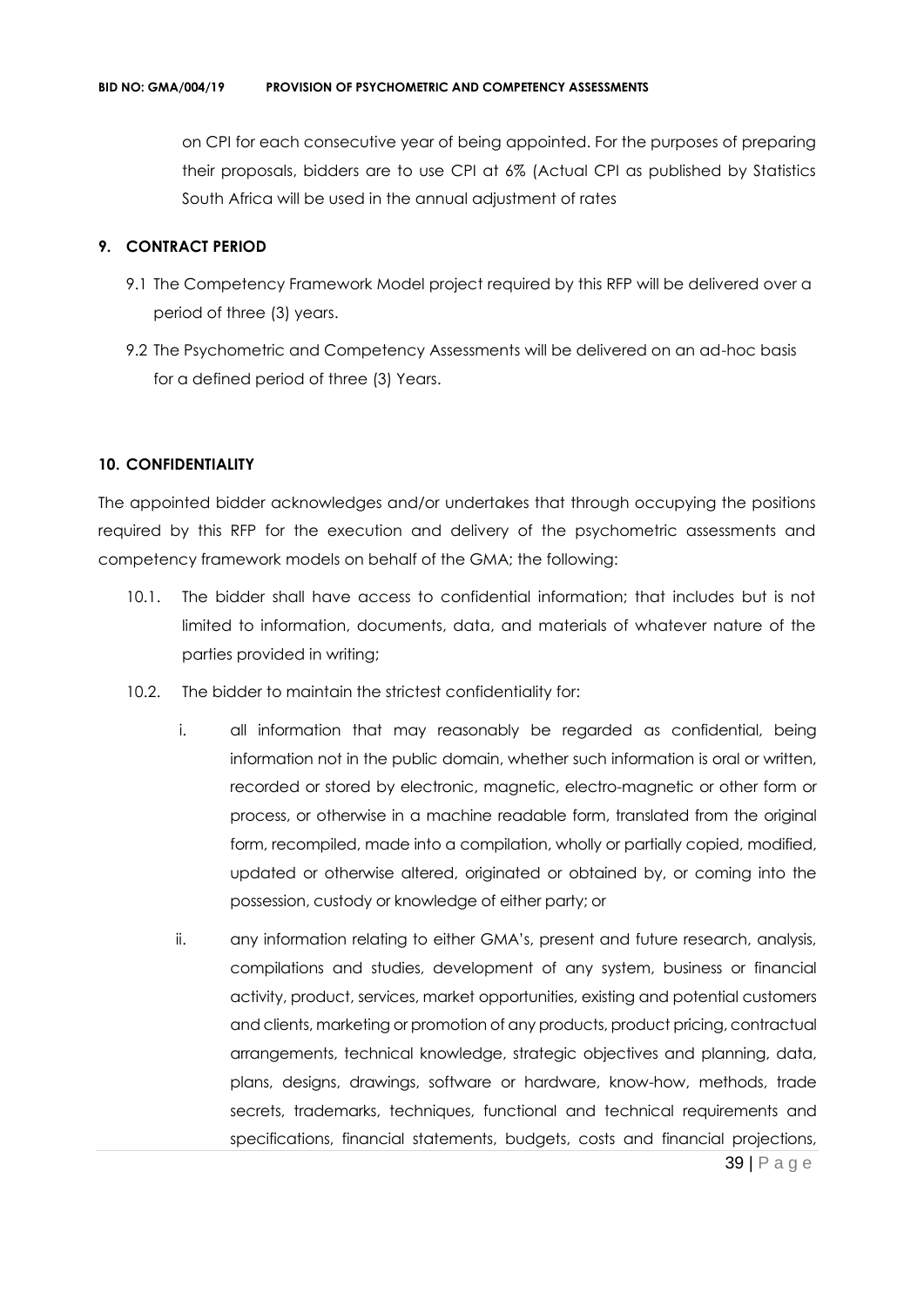accounting procedures or financial information, including know how and Trade Secrets relating to the operation of the Gautrain

#### **11. DECLARATION OF INTEREST**

- 11.1. Information referred to in Clause 10.1 of this RFP will place the appointed bidder in a position that may give it an unfair advantage in terms of the required services to be rendered as contemplated in this RFP.
- 11.2. Bidders are requested to submit a declaration of any conflict of interest in terms of any other involvement in the Gautrain Rapid Rail Link Project; including conflict of interests that may arise from the discharge of responsibilities required by this RFP as well as those that may arise from the awarding of pending bids that may affect the discharge of their responsibilities in this RFP.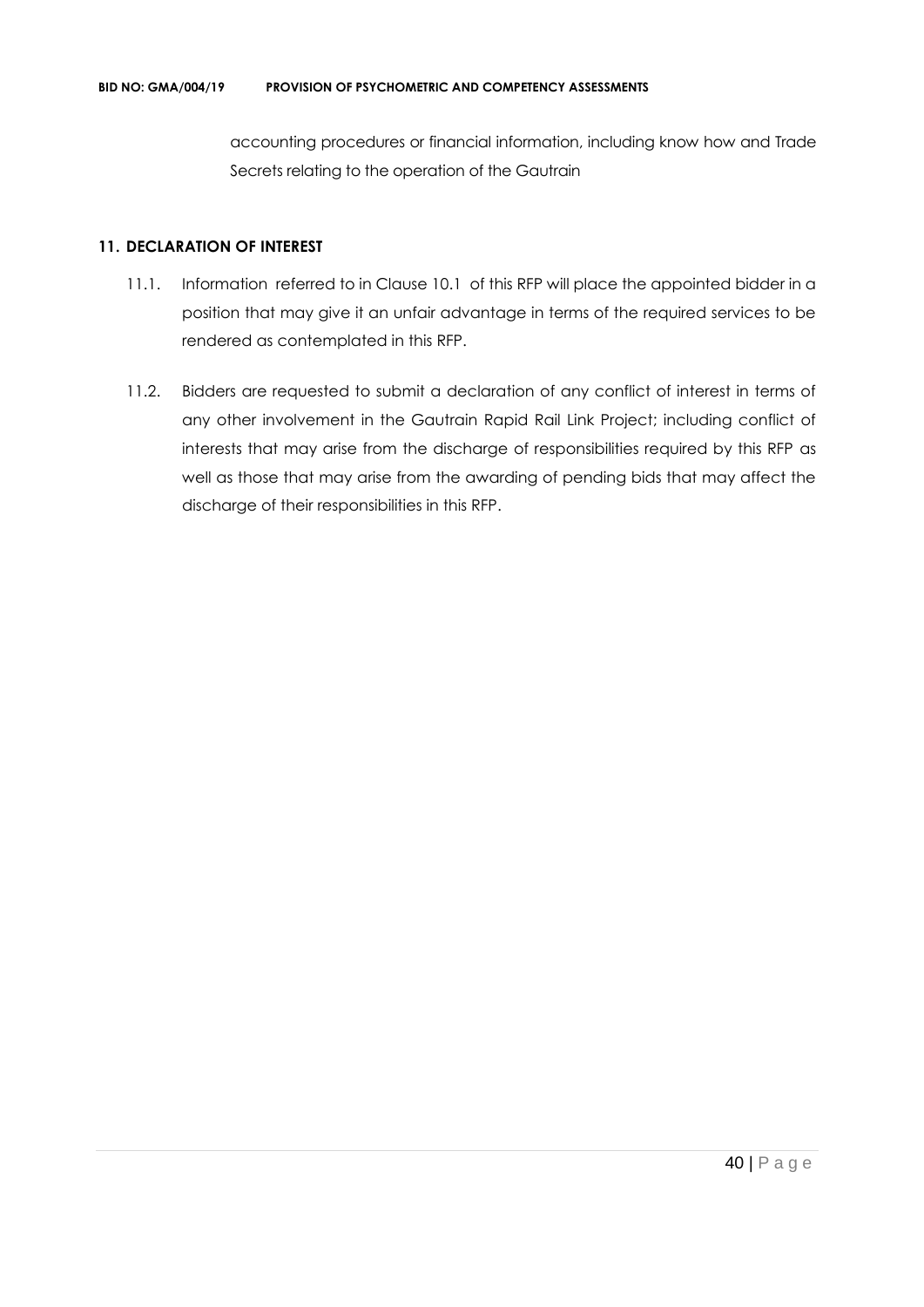# **RFP - PART C:**

# **BIDDERS DECLARATION**

All responses must be provided within the specified boxes, must comply with the word and page limits imposed and must respond to this RFP Part B in accordance with the Conditions of Tendering in this RFP Part A. All Annexures form part of the Bidders Response and must be completed in full and signed.

|                                        | <b>BIDDERS DECLARATION</b>                                                                 |
|----------------------------------------|--------------------------------------------------------------------------------------------|
| that:                                  | (full name) hereby certify                                                                 |
| $\Box$                                 | I have read, understood and accept the conditions contained in this RFP.                   |
| $\Box$<br>the RFP is true and correct. | I have supplied all the required information, and all the information submitted as part of |
| <b>NAME OF THE BIDDER</b>              |                                                                                            |
| <b>IDENTITY NUMBER</b>                 |                                                                                            |
| <b>POSITION</b>                        |                                                                                            |
| <b>AUTHORISED SIGNATORY</b>            |                                                                                            |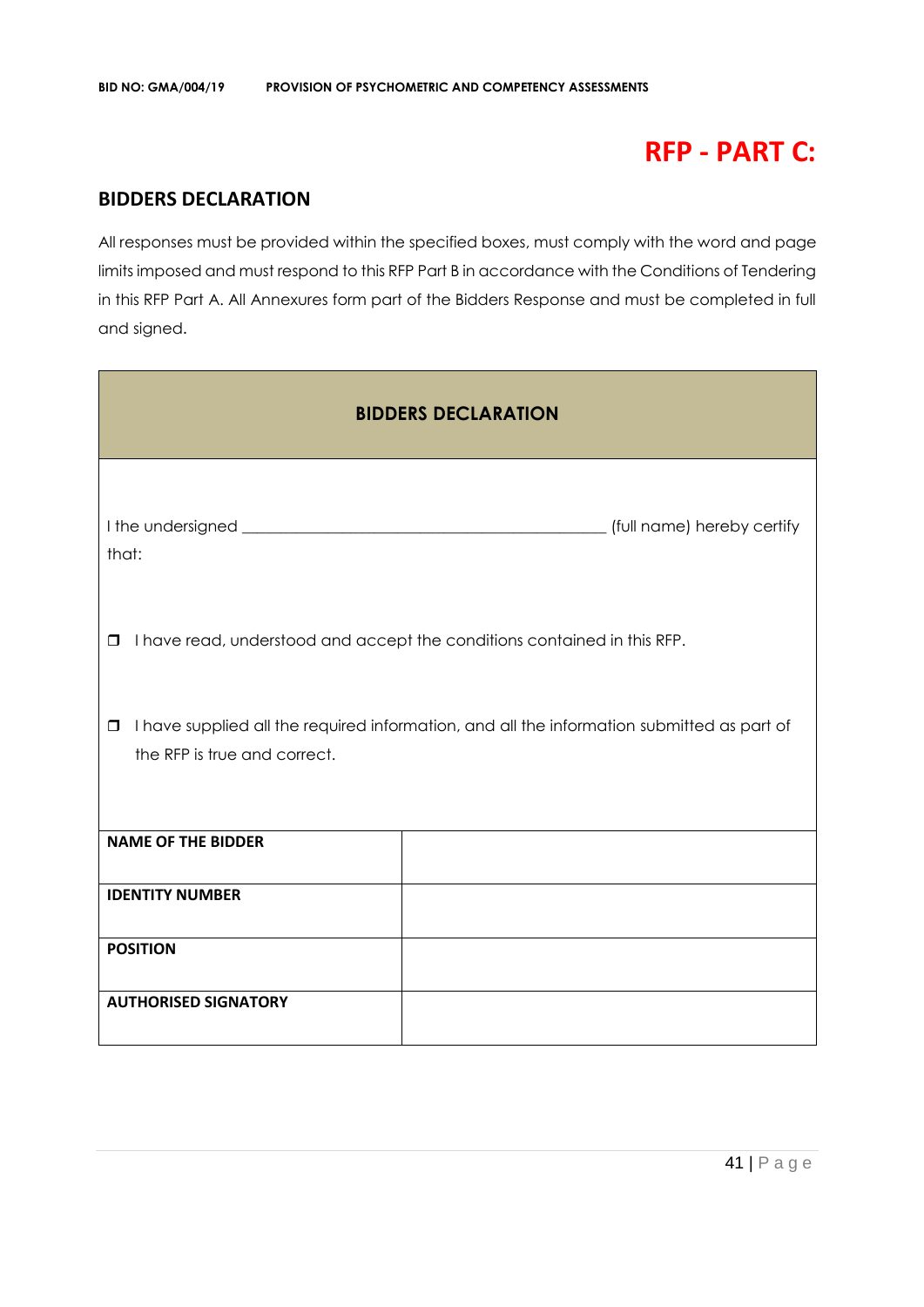| <b>BIDDERS RESPONSE</b>                |             |               |  |
|----------------------------------------|-------------|---------------|--|
| <b>FULL NAME</b>                       |             |               |  |
| <b>POSTAL ADDRESS</b>                  |             |               |  |
| <b>PHYSICAL ADDRESS</b>                |             |               |  |
| <b>ENTITY REGISTRATION NUMBER</b>      |             |               |  |
| <b>VAT REGISTRATION NUMBER</b>         |             |               |  |
| <b>CONTACT PERSON'S FULL NAME</b>      |             |               |  |
| <b>TELEPHONE NUMBER 1</b>              | <b>CODE</b> | <b>NUMBER</b> |  |
| <b>TELEPHONE NUMBER 2</b>              | <b>CODE</b> | <b>NUMBER</b> |  |
| <b>FACSIMILE NUMBER</b>                | <b>CODE</b> | <b>NUMBER</b> |  |
| <b>CELLULAR PHONE NUMBER</b>           |             |               |  |
| <b>E-MAIL ADDRESS</b>                  |             |               |  |
| <b>TAX CLEARANCE CERTIFICATE</b>       | <b>YES</b>  | <b>NO</b>     |  |
| <b>REGISTERED ON NATIONAL TREASURY</b> | <b>YES</b>  | <b>NO</b>     |  |
| <b>CENTRALISED SUPPLIER DATABASE</b>   |             |               |  |
| FULL NAME OF AUTHORISED SIGNATORY      |             |               |  |
| TITLE OF AUTHORISED SIGNATORY          |             |               |  |
| SIGNATURE OF AUTHORISED SIGNATORY      |             |               |  |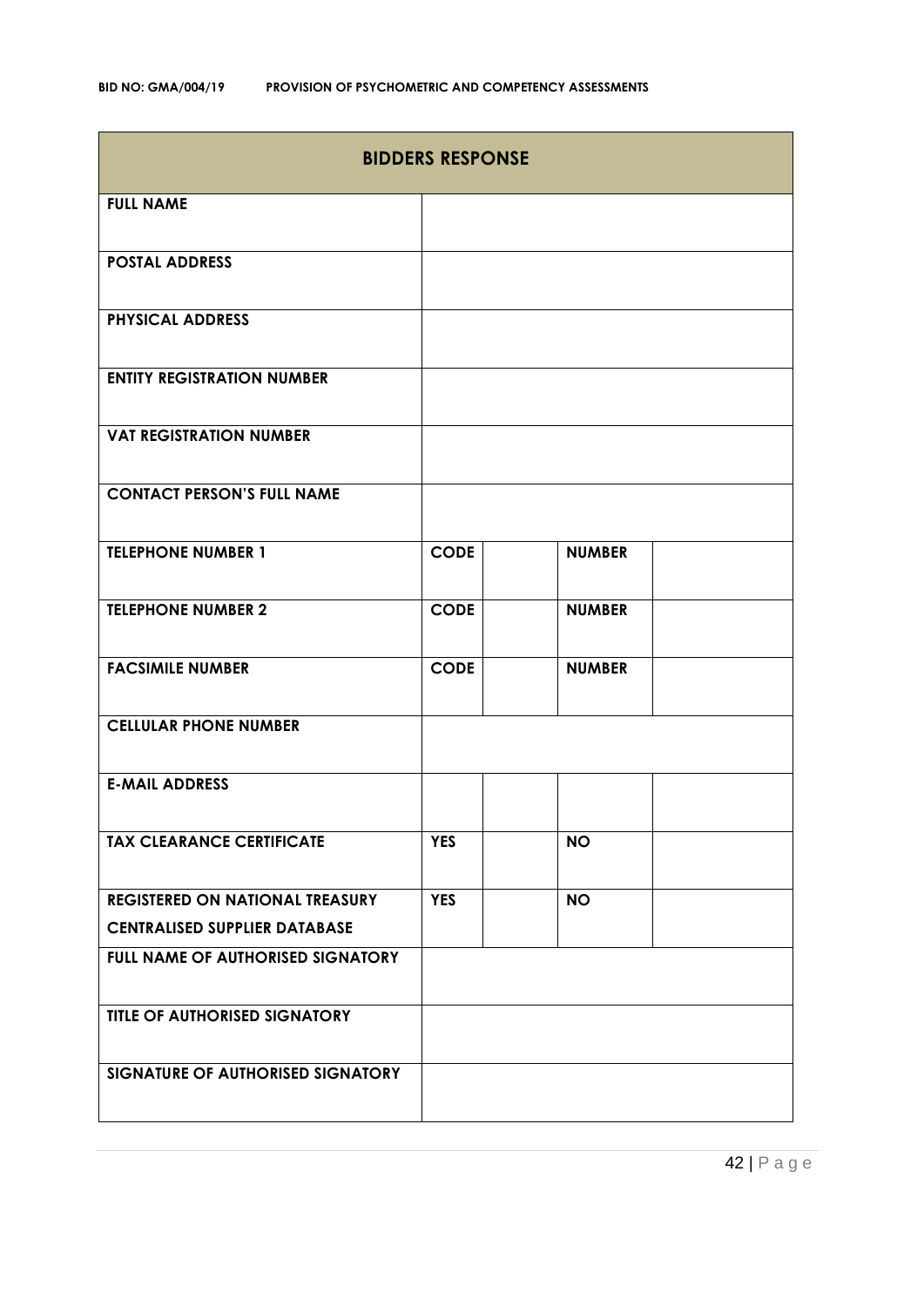| <b>DATE OF SIGNATURE</b>                                    |                               |
|-------------------------------------------------------------|-------------------------------|
| <b>ALTERNATIVE TENDER</b>                                   | Word limit - [500] words      |
|                                                             |                               |
| <b>Bidder</b><br>also<br>submits<br>Where<br>$\alpha$<br>an |                               |
| Alternative Tender, it must include any                     |                               |
| supplementary material, together with                       |                               |
| associated prices, which demonstrates in                    |                               |
| detail that such an alternative will fully                  |                               |
| achieve<br>and/<br>or exceed<br>the<br>all                  |                               |
| specifications or requirements together                     |                               |
| with references as to why the alternative                   |                               |
| proposal/s may be advantageous. This                        |                               |
| be cross-referenced to<br>should<br>the                     |                               |
| Specification.                                              |                               |
| <b>CONFLICT OF INTEREST</b>                                 |                               |
|                                                             |                               |
| Provide<br>details<br>of<br>interests,<br>any               | Complete as attached in SBD 4 |
| relationships or clients which may give                     |                               |
| rise to a conflict of interest and the area                 |                               |
| of expertise in which that conflict of                      |                               |
| interest may arise.                                         |                               |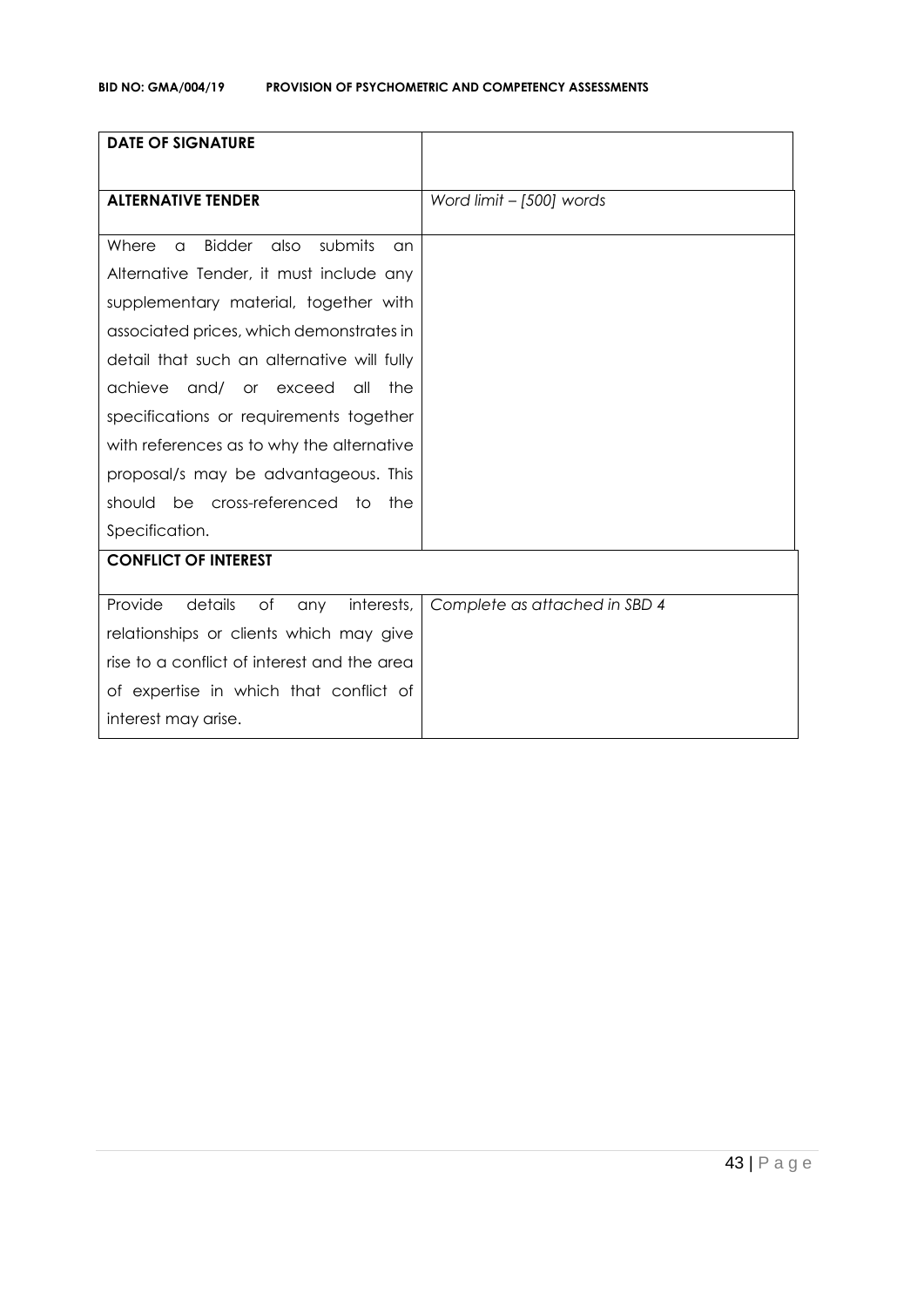# **Register on the Central Supplier Database for Government managed by National Treasury**

with effect from 1 April 2016 the Central Supplier Database (CSD) will serve as the single source of key supplier information for all spheres of government providing consolidated, accurate, upto-date, complete and verified supplier information to procuring organs of state.

The establishment of a CSD will result in one single database to serve as the source of all supplier information for all spheres of government. The purpose of centralising government's supplier database is to reduce duplication of effort and cost for both supplier and government while enabling electronic procurement processes.

Prospective suppliers interested in pursuing opportunities within the South African Government and those that are already registered on the GMA supplier database are encouraged to **selfregister** on the CSD. This self-registration application represents an expression of interest from the supplier to conduct business with the South African Government. Once submitted, your details will be assessed for inclusion on the CSD.

# **Access the CSD site on [www.csd.gov.za](http://www.csd.gov.za/)**

Contact National Treasury for further clarity on the process:

Email: [csd@treasury.gov.za](mailto:csd@treasury.gov.za)

Telephone: 012 315 5509

Bidders must submit with their proposals proof of registration on CSD. The proof of registration must indicate the following:

- CSD Supplier Number
- CSD Unique RRN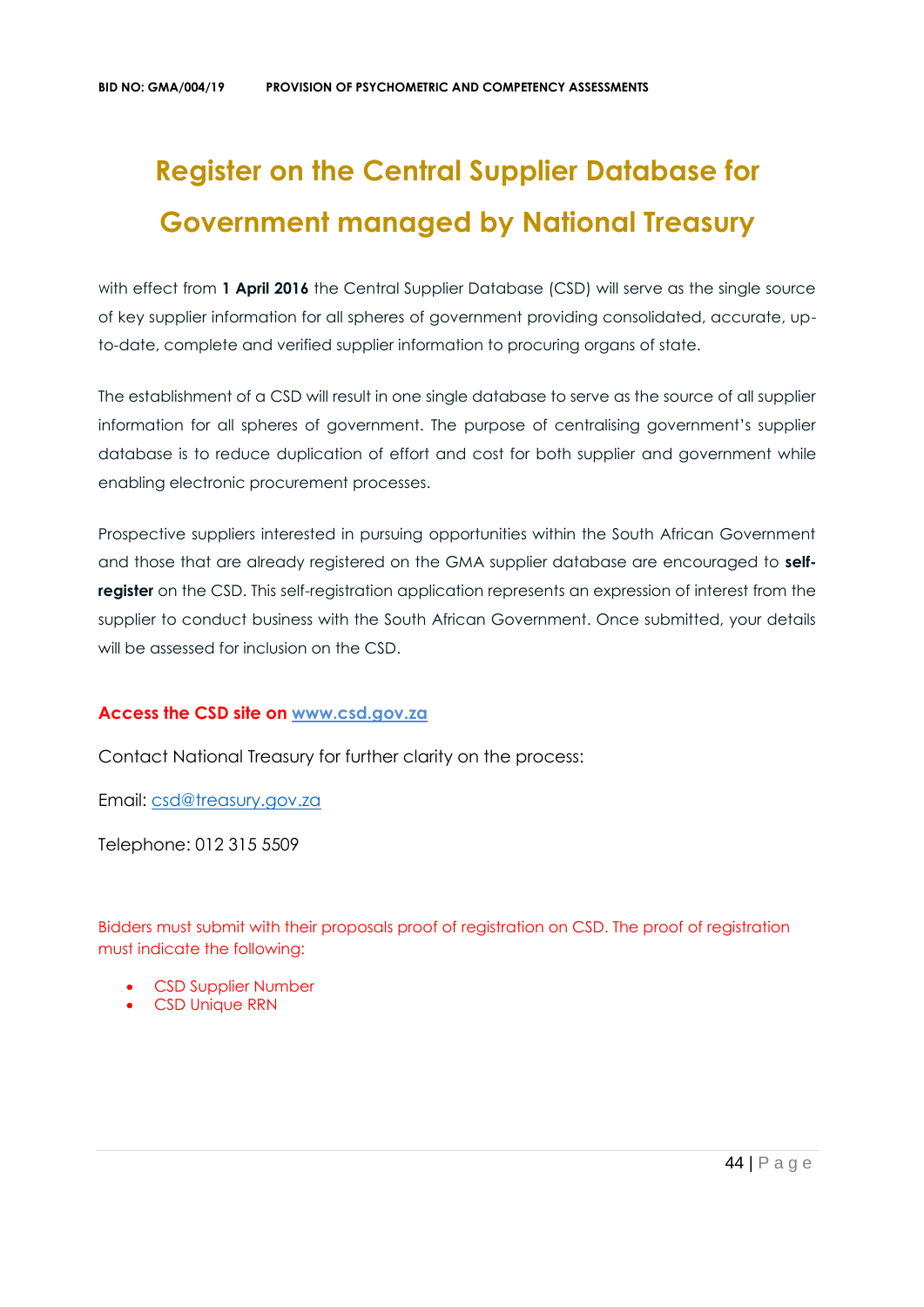# **SBD 1 (A)**

| <b>INVITATION TO BID</b> |  |
|--------------------------|--|
|--------------------------|--|

|                                                                                                                                                                                                                        |                                                                                    |                                                       | YOU ARE HEREBY INVITED TO BID FOR REQUIREMENTS OF THE GAUTRAIN MANAGEMENT AGECY                                          |                         |                                                    |      |                             |                       |  |
|------------------------------------------------------------------------------------------------------------------------------------------------------------------------------------------------------------------------|------------------------------------------------------------------------------------|-------------------------------------------------------|--------------------------------------------------------------------------------------------------------------------------|-------------------------|----------------------------------------------------|------|-----------------------------|-----------------------|--|
| <b>BID NUMBER:</b>                                                                                                                                                                                                     |                                                                                    | GMA/004/19                                            | <b>CLOSING DATE:</b>                                                                                                     |                         | 17 JULY 2019                                       |      | <b>CLOSING TIME:</b>        | 11H00                 |  |
| <b>DESCRIPTION</b>                                                                                                                                                                                                     |                                                                                    |                                                       | PROVISION OF PSYCHOMETRIC AND COMPETENCY ASSESSMENTS                                                                     |                         |                                                    |      |                             |                       |  |
|                                                                                                                                                                                                                        |                                                                                    |                                                       | BID RESPONSE DOCUMENTS MAY BE DEPOSITED IN THE BID BOX SITUATED AT (STREET ADDRESS)                                      |                         |                                                    |      |                             |                       |  |
|                                                                                                                                                                                                                        |                                                                                    |                                                       | Gautrain Management Agency, 44 Grand Central Boulevard, Grand Central Extension 1, Midrand                               |                         |                                                    |      |                             |                       |  |
|                                                                                                                                                                                                                        |                                                                                    | <b>BIDDING PROCEDURE ENQUIRIES MAY BE DIRECTED TO</b> |                                                                                                                          |                         | TECHNICAL ENQUIRIES MAY BE DIRECTED TO:            |      |                             |                       |  |
| <b>CONTACT PERSON</b>                                                                                                                                                                                                  |                                                                                    | <b>SABELO MKWAE</b>                                   |                                                                                                                          | <b>CONTACT PERSON</b>   |                                                    |      | <b>SABELO MKWAE</b>         |                       |  |
| <b>TELEPHONE NUMBER</b>                                                                                                                                                                                                |                                                                                    | 011 086 3500                                          |                                                                                                                          | <b>TELEPHONE NUMBER</b> |                                                    |      |                             | 011 086 3500          |  |
| FACSIMILE NUMBER                                                                                                                                                                                                       |                                                                                    |                                                       |                                                                                                                          | <b>FACSIMILE NUMBER</b> |                                                    |      |                             |                       |  |
| <b>E-MAIL ADDRESS</b>                                                                                                                                                                                                  |                                                                                    |                                                       | tenderenquiries@Gautrain.co.za                                                                                           | <b>E-MAIL ADDRESS</b>   |                                                    |      |                             |                       |  |
| <b>SUPPLIER INFORMATION</b>                                                                                                                                                                                            |                                                                                    |                                                       |                                                                                                                          |                         |                                                    |      |                             |                       |  |
| NAME OF BIDDER                                                                                                                                                                                                         |                                                                                    |                                                       |                                                                                                                          |                         |                                                    |      |                             |                       |  |
| POSTAL ADDRESS                                                                                                                                                                                                         |                                                                                    |                                                       |                                                                                                                          |                         |                                                    |      |                             |                       |  |
| STREET ADDRESS                                                                                                                                                                                                         |                                                                                    |                                                       |                                                                                                                          |                         |                                                    |      |                             |                       |  |
| <b>TELEPHONE NUMBER</b>                                                                                                                                                                                                |                                                                                    | CODE                                                  |                                                                                                                          |                         | <b>NUMBER</b>                                      |      |                             |                       |  |
| <b>CELLPHONE NUMBER</b>                                                                                                                                                                                                |                                                                                    |                                                       |                                                                                                                          |                         |                                                    |      |                             |                       |  |
| FACSIMILE NUMBER                                                                                                                                                                                                       |                                                                                    | <b>CODE</b>                                           |                                                                                                                          |                         | <b>NUMBER</b>                                      |      |                             |                       |  |
| E-MAIL ADDRESS                                                                                                                                                                                                         |                                                                                    |                                                       |                                                                                                                          |                         |                                                    |      |                             |                       |  |
| <b>REGISTRATION</b><br>VAT<br>NUMBER                                                                                                                                                                                   |                                                                                    |                                                       |                                                                                                                          |                         |                                                    |      |                             |                       |  |
| <b>SUPPLIER</b>                                                                                                                                                                                                        |                                                                                    | <b>TAX</b>                                            |                                                                                                                          |                         | <b>CENTRAL</b>                                     |      |                             |                       |  |
| <b>COMPLIANCE STATUS</b>                                                                                                                                                                                               |                                                                                    | <b>COMPLIANCE</b><br>SYSTEM PIN:                      |                                                                                                                          | <b>OR</b>               | SUPPLIER<br>DATABASE                               |      |                             |                       |  |
|                                                                                                                                                                                                                        |                                                                                    |                                                       |                                                                                                                          |                         | No:                                                | MAAA |                             |                       |  |
| <b>B-BBEE STATUS LEVEL</b><br><b>VERIFICATION</b>                                                                                                                                                                      |                                                                                    |                                                       | <b>TICK APPLICABLE BOX]</b>                                                                                              | <b>AFFIDAVIT</b>        | <b>B-BBEE STATUS LEVEL SWORN</b>                   |      |                             | [TICK APPLICABLE BOX] |  |
| <b>CERTIFICATE</b>                                                                                                                                                                                                     |                                                                                    | $\Box$ Yes                                            | $\Box$ No                                                                                                                |                         |                                                    |      | $\Box$ Yes                  | $\Box$ No             |  |
|                                                                                                                                                                                                                        |                                                                                    |                                                       |                                                                                                                          |                         |                                                    |      |                             |                       |  |
| <b>FOR PREFERENCE POINTS FOR B-BBEET</b>                                                                                                                                                                               |                                                                                    |                                                       | [A B-BBEE STATUS LEVEL VERIFICATION CERTIFICATE/ SWORN AFFIDAVIT (FOR EMES & QSEs) MUST BE SUBMITTED IN ORDER TO QUALIFY |                         |                                                    |      |                             |                       |  |
| ARE YOU THE                                                                                                                                                                                                            |                                                                                    |                                                       |                                                                                                                          |                         |                                                    |      |                             |                       |  |
| <b>ACCREDITED</b><br>REPRESENTATIVE IN                                                                                                                                                                                 |                                                                                    |                                                       |                                                                                                                          |                         | ARE YOU A FOREIGN BASED                            |      | $\Box$ Yes                  | $\Box$ No             |  |
| SOUTH AFRICA FOR                                                                                                                                                                                                       |                                                                                    | $\Box$ Yes                                            | $\square$ No                                                                                                             |                         | SUPPLIER FOR THE GOODS<br>/SERVICES/WORKS OFFERED? |      |                             |                       |  |
| THE GOODS<br>/SERVICES / WORKS                                                                                                                                                                                         |                                                                                    | <b>IF YES ENCLOSE PROOFI</b>                          |                                                                                                                          |                         |                                                    |      | <b>IF YES, ANSWER THE</b>   |                       |  |
| <b>OFFERED?</b>                                                                                                                                                                                                        |                                                                                    |                                                       |                                                                                                                          |                         |                                                    |      | <b>QUESTIONNAIRE BELOW]</b> |                       |  |
|                                                                                                                                                                                                                        |                                                                                    | <b>QUESTIONNAIRE TO BIDDING FOREIGN SUPPLIERS</b>     |                                                                                                                          |                         |                                                    |      |                             |                       |  |
|                                                                                                                                                                                                                        |                                                                                    |                                                       | IS THE ENTITY A RESIDENT OF THE REPUBLIC OF SOUTH AFRICA (RSA)?                                                          |                         |                                                    |      | $\Box$ YES $\Box$ NO        |                       |  |
| $\Box$ YES $\Box$ NO<br>DOES THE ENTITY HAVE A BRANCH IN THE RSA?                                                                                                                                                      |                                                                                    |                                                       |                                                                                                                          |                         |                                                    |      |                             |                       |  |
|                                                                                                                                                                                                                        | $\Box$ YES $\Box$ NO<br>DOES THE ENTITY HAVE A PERMANENT ESTABLISHMENT IN THE RSA? |                                                       |                                                                                                                          |                         |                                                    |      |                             |                       |  |
|                                                                                                                                                                                                                        |                                                                                    |                                                       | DOES THE ENTITY HAVE ANY SOURCE OF INCOME IN THE RSA?                                                                    |                         |                                                    |      | $\Box$ YES $\Box$ NO        |                       |  |
|                                                                                                                                                                                                                        | $\Box$ YES $\Box$ NO<br>IS THE ENTITY LIABLE IN THE RSA FOR ANY FORM OF TAXATION?  |                                                       |                                                                                                                          |                         |                                                    |      |                             |                       |  |
| IF THE ANSWER IS "NO" TO ALL OF THE ABOVE, THEN IT IS NOT A REQUIREMENT TO REGISTER FOR A TAX COMPLIANCE STATUS SYSTEM PIN<br>CODE FROM THE SOUTH AFRICAN REVENUE SERVICE (SARS) AND IF NOT REGISTER AS PER 2.3 BELOW. |                                                                                    |                                                       |                                                                                                                          |                         |                                                    |      |                             |                       |  |
|                                                                                                                                                                                                                        |                                                                                    |                                                       |                                                                                                                          |                         |                                                    |      |                             |                       |  |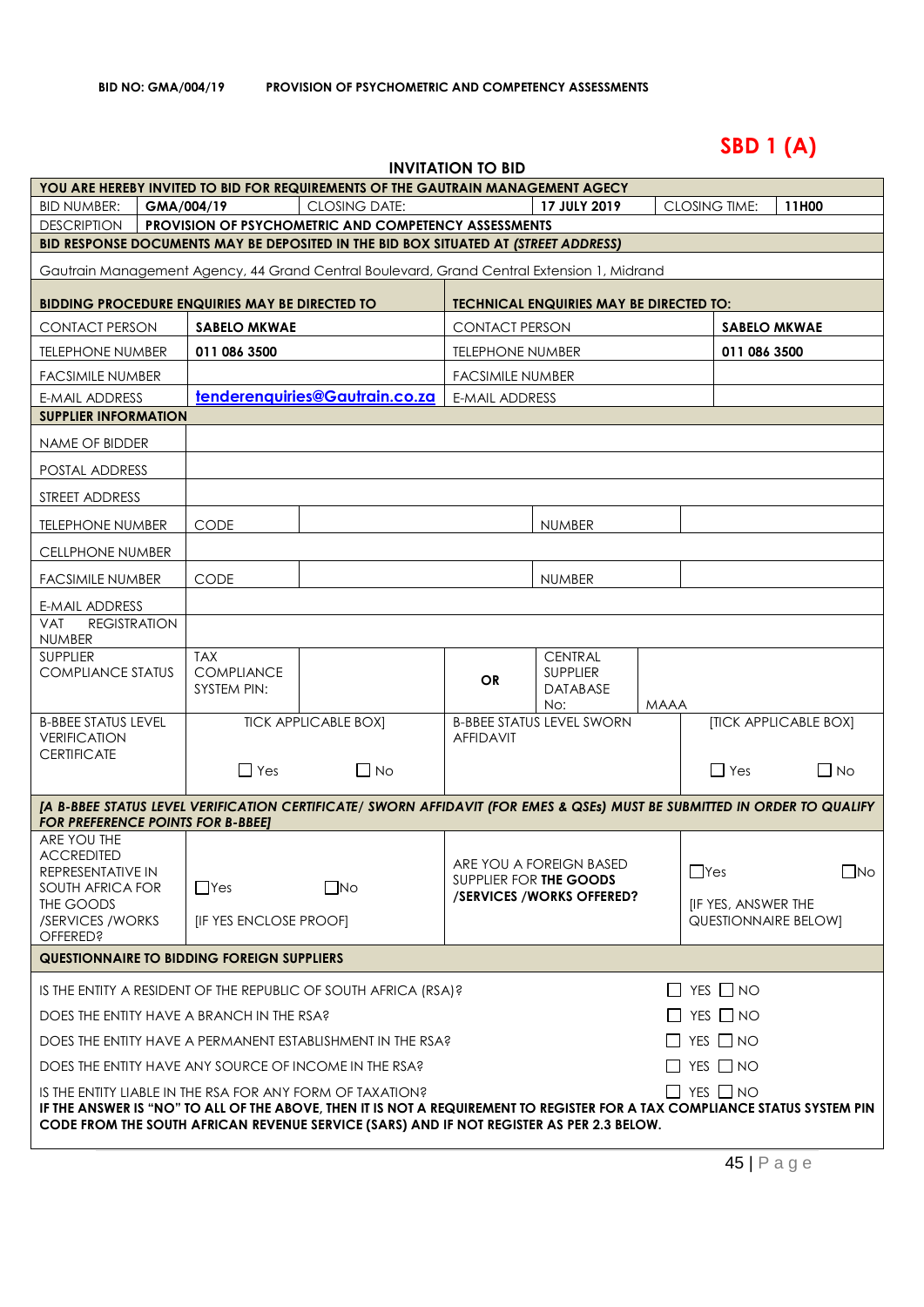# **SBD 1 (B)**

# **TERMS AND CONDITIONS FOR BIDDING**

|     | 1. BID SUBMISSION:                                                                                                                                                                                                                                   |
|-----|------------------------------------------------------------------------------------------------------------------------------------------------------------------------------------------------------------------------------------------------------|
|     | 1.1. BIDS MUST BE DELIVERED BY THE STIPULATED TIME TO THE CORRECT ADDRESS. LATE BIDS WILL<br>NOT BE ACCEPTED FOR CONSIDERATION.                                                                                                                      |
|     | 1.2. ALL BIDS MUST BE SUBMITTED ON THE OFFICIAL FORMS PROVIDED-(NOT TO BE RE-TYPED) OR<br>IN THE MANNER PRESCRIBED IN THE BID DOCUMENT.                                                                                                              |
|     | 1.3. THIS BID IS SUBJECT TO THE PREFERENTIAL PROCUREMENT POLICY FRAMEWORK ACT, 2000<br>AND THE PREFERENTIAL PROCUREMENT REGULATIONS, 2017, THE GENERAL CONDITIONS OF<br>CONTRACT (GCC) AND, IF APPLICABLE, ANY OTHER SPECIAL CONDITIONS OF CONTRACT. |
|     | 1.4. THE SUCCESSFUL BIDDER WILL BE REQUIRED TO FILL IN AND SIGN A WRITTEN CONTRACT.                                                                                                                                                                  |
|     |                                                                                                                                                                                                                                                      |
|     | 2. TAX COMPLIANCE REQUIREMENTS                                                                                                                                                                                                                       |
| 2.1 | BIDDERS MUST ENSURE COMPLIANCE WITH THEIR TAX OBLIGATIONS.                                                                                                                                                                                           |
|     | 2.2 BIDDERS ARE REQUIRED TO SUBMIT THEIR UNIQUE PERSONAL IDENTIFICATION NUMBER (PIN)<br>ISSUED BY SARS TO ENABLE THE ORGAN OF STATE TO VERIFY THE TAXPAYER'S PROFILE AND<br><b>TAX STATUS.</b>                                                       |
|     | 2.3 APPLICATION FOR TAX COMPLIANCE STATUS (TCS) PIN MAY BE MADE VIA E-FILING<br>THROUGH THE SARS WEBSITE WWW.SARS.GOV.ZA.                                                                                                                            |
|     | 2.4 BIDDERS MAY ALSO SUBMIT A PRINTED TCS CERTIFICATE TOGETHER WITH THE BID.                                                                                                                                                                         |
|     | 2.5 IN BIDS WHERE CONSORTIA / JOINT VENTURES / SUB-CONTRACTORS ARE INVOLVED; EACH<br>PARTY MUST SUBMIT A SEPARATE TCS CERTIFICATE / PIN / CSD NUMBER.                                                                                                |
| 2.6 | WHERE NO TCS PIN IS AVAILABLE BUT THE BIDDER IS REGISTERED ON THE CENTRAL SUPPLIER<br>DATABASE (CSD), A CSD NUMBER MUST BE PROVIDED.                                                                                                                 |
|     | 2.7 NO BIDS WILL BE CONSIDERED FROM PERSONS IN THE SERVICE OF THE STATE, COMPANIES<br>WITH DIRECTORS WHO ARE PERSONS IN THE SERVICE OF THE STATE, OR CLOSE<br>CORPORATIONS WITH MEMBERS PERSONS IN THE SERVICE OF THE STATE."                        |

**NB: FAILURE TO PROVIDE / OR COMPLY WITH ANY OF THE ABOVE PARTICULARS MAY RENDER THE BID INVALID**.

| SIGNATURE OF BIDDER:                                                                                       |  |
|------------------------------------------------------------------------------------------------------------|--|
| CAPACITY UNDER WHICH THIS BID IS SIGNED:<br>(Proof of authority must be submitted e.g. company resolution) |  |
| DATF:                                                                                                      |  |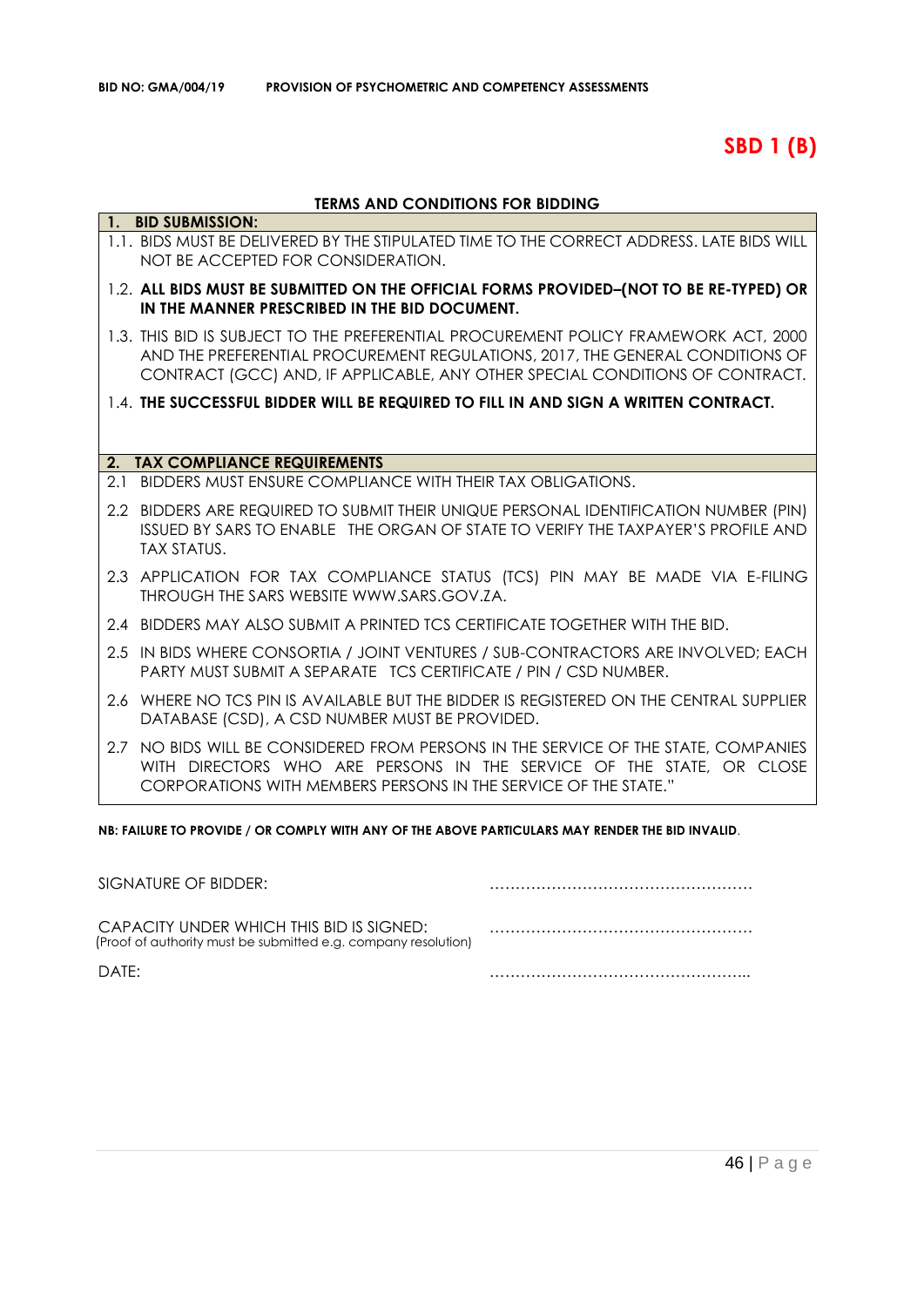# **SBD 3.1**

# **PRICING SCHEDULE**

Name of Bidder: ………………………………………………………….. Ref Number: GMA/004/19

Closing Time: 11H00 AM Closing Date 17 July 2019

**OFFER TO BE VALID FOR 120 DAYS FROM THE CLOSING DATE OF BID.**

Bidders are required to submit a separate detailed price proposal.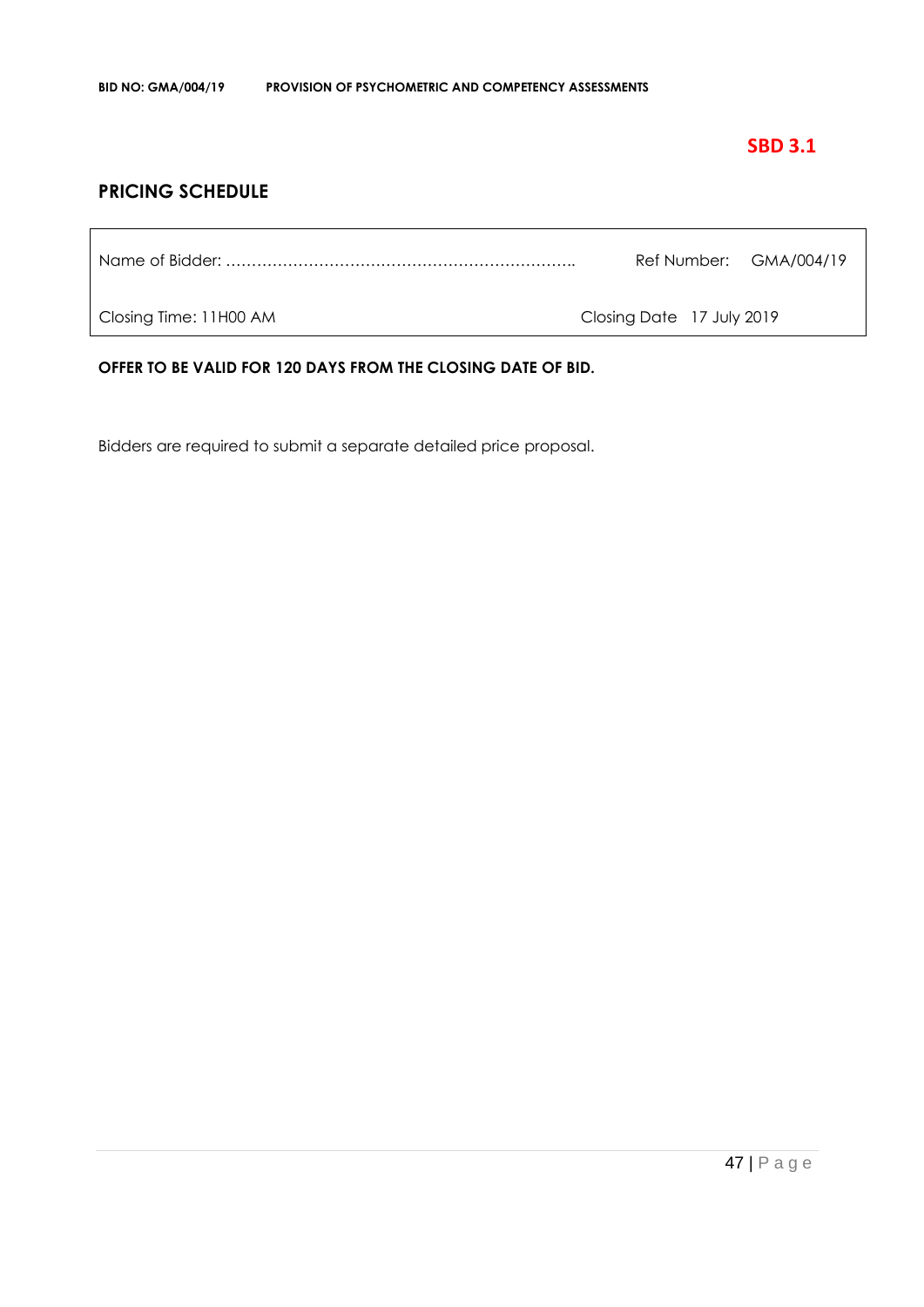# **PRICING DECLARATION**

Dear Sir/Madam

After having carefully read through and examined this RFP Reference Number GMA/004/19 in its entirety together with all the provisions contained in each section of the RFP document,

We hereby offer to provide psychometric and competency assessments to the Gautrain Management Agency as per requirements stated in the Terms of Reference(TOR) section of the REQUEST FOR PROPOSAL document:

| IN AMOUNT: R | (including VAT) |
|--------------|-----------------|
|              |                 |
| IN WORDS: R  | (including VAT) |

We confirm that this price covers all costs associated with the provision of psychometric and competency assessments services to be rendered to the Gautrain Management Agency as per the requirements in the TOR.

We confirm that GMA will incur no additional costs whatsoever over and above this amount.

We undertake to hold this offer open for acceptance for a period of 120 (one hundred and twenty) days from the date of submission of offers. We further undertake that upon final acceptance of our offer, we will commence with the provision of service when required to do so by the Client.

Moreover, we agree that until formal Contract Documents have been prepared and executed, this Form of Tender, together with a written acceptance from the Client shall constitute a binding agreement between us, governed by the terms and conditions set out in this REQUEST FOR PROPOSAL.

We understand that you are not bound to accept the lowest or any offer and that we must bear all costs which we have incurred in connection with preparing and submitting this tender.

We hereby undertake for the period during which this tender remains open for acceptance not to divulge to any persons, other than the persons to which the tender is submitted, any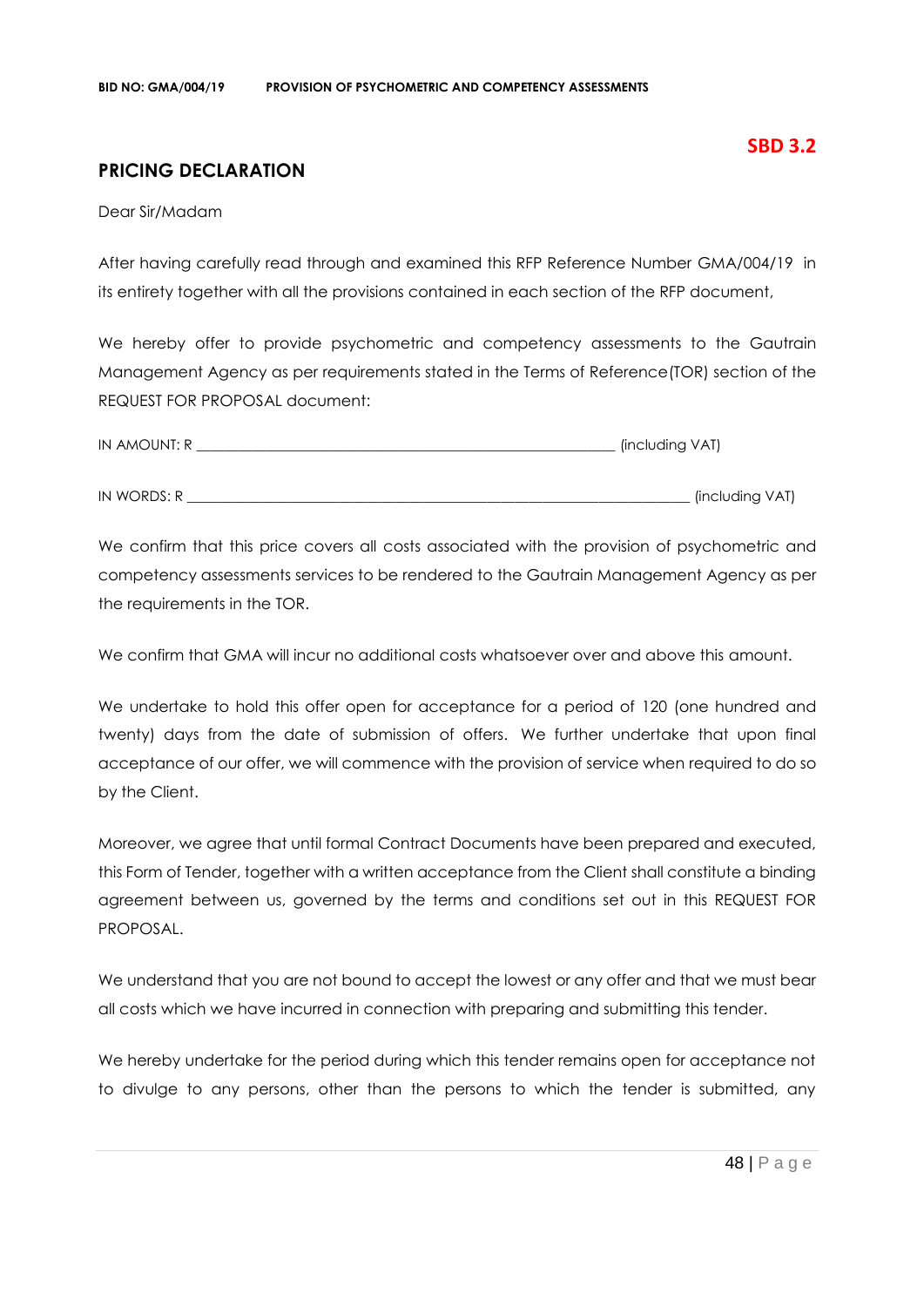information relating to the submission of this tender or the details therein except where such is necessary for the submission of this tender.

| <b>PRICE DECLARATION</b><br>(MANDATORY INFORMATION)                                                                                                          |  |  |
|--------------------------------------------------------------------------------------------------------------------------------------------------------------|--|--|
| certify that:                                                                                                                                                |  |  |
| I have read, understood and unconditionally accept that the conditions contained in<br>□<br>above Section of this RFP.                                       |  |  |
| I have supplied all the required information, and all the information submitted as part<br>$\Box$<br>of the Pricing Section of this RFP is true and correct. |  |  |
| <b>NAME OF BIDDER</b>                                                                                                                                        |  |  |
| <b>IDENTITY NUMBER</b>                                                                                                                                       |  |  |
| <b>POSITION</b>                                                                                                                                              |  |  |
| <b>SIGNATURE OF AUTHORISED</b><br><b>SIGNATORY</b>                                                                                                           |  |  |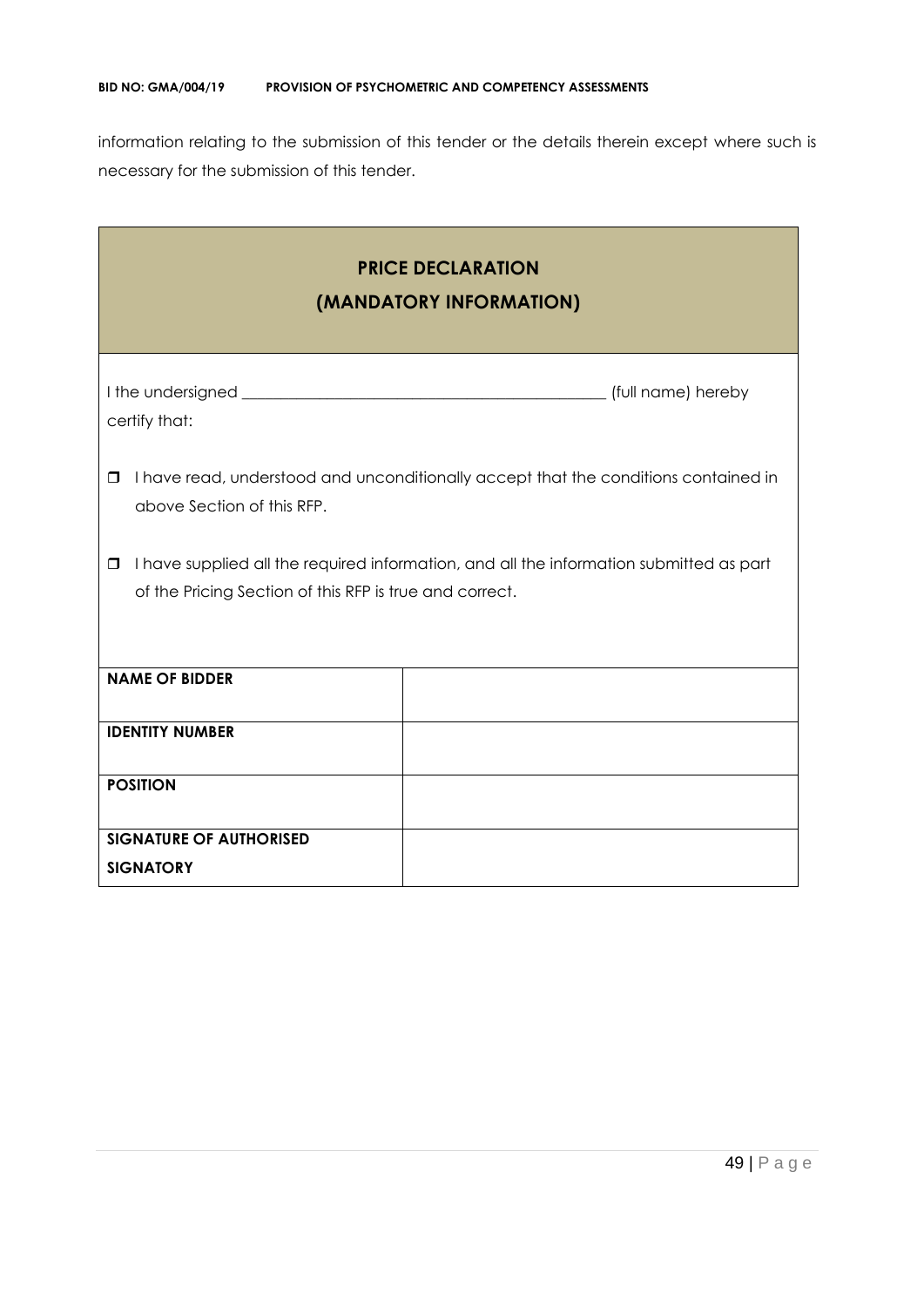# **DECLARATION OF INTEREST**

1. Any legal person, including persons employed by the state<sup>1</sup>, or persons having a kinship with persons employed by the state, including a blood relationship, may make an offer or offers in terms of this invitation to bid (includes an advertised competitive bid, a limited bid, a proposal or written price quotation). In view of possible allegations of favoritism, should the resulting bid, or part thereof, be awarded to persons employed by the state, or to persons connected with or related to them, it is required that the bidder or his/her authorised representative declare his/her position in relation to the evaluating/adjudicating authority where-

the bidder is employed by the state; and/or

- the legal person on whose behalf the bidding document is signed, has a relationship with persons/a person who are/is involved in the evaluation and or adjudication of the bid(s), or where it is known that such a relationship exists between the person or persons for or on whose behalf, the declarant acts and persons who are involved with the evaluation and or adjudication of the bid.

# 2. **In order to give effect to the above, the following questionnaire must be completed and submitted with the bid.**

| 2.1 | Full Name of bidder or his or her representative:                                    |
|-----|--------------------------------------------------------------------------------------|
|     |                                                                                      |
| 2.2 |                                                                                      |
| 2.3 | Position occupied in the Company (director, trustee, shareholder, member):           |
|     |                                                                                      |
| 2.4 | Registration number of company, enterprise, close corporation, partnership agreement |
|     |                                                                                      |

# **SBD 4**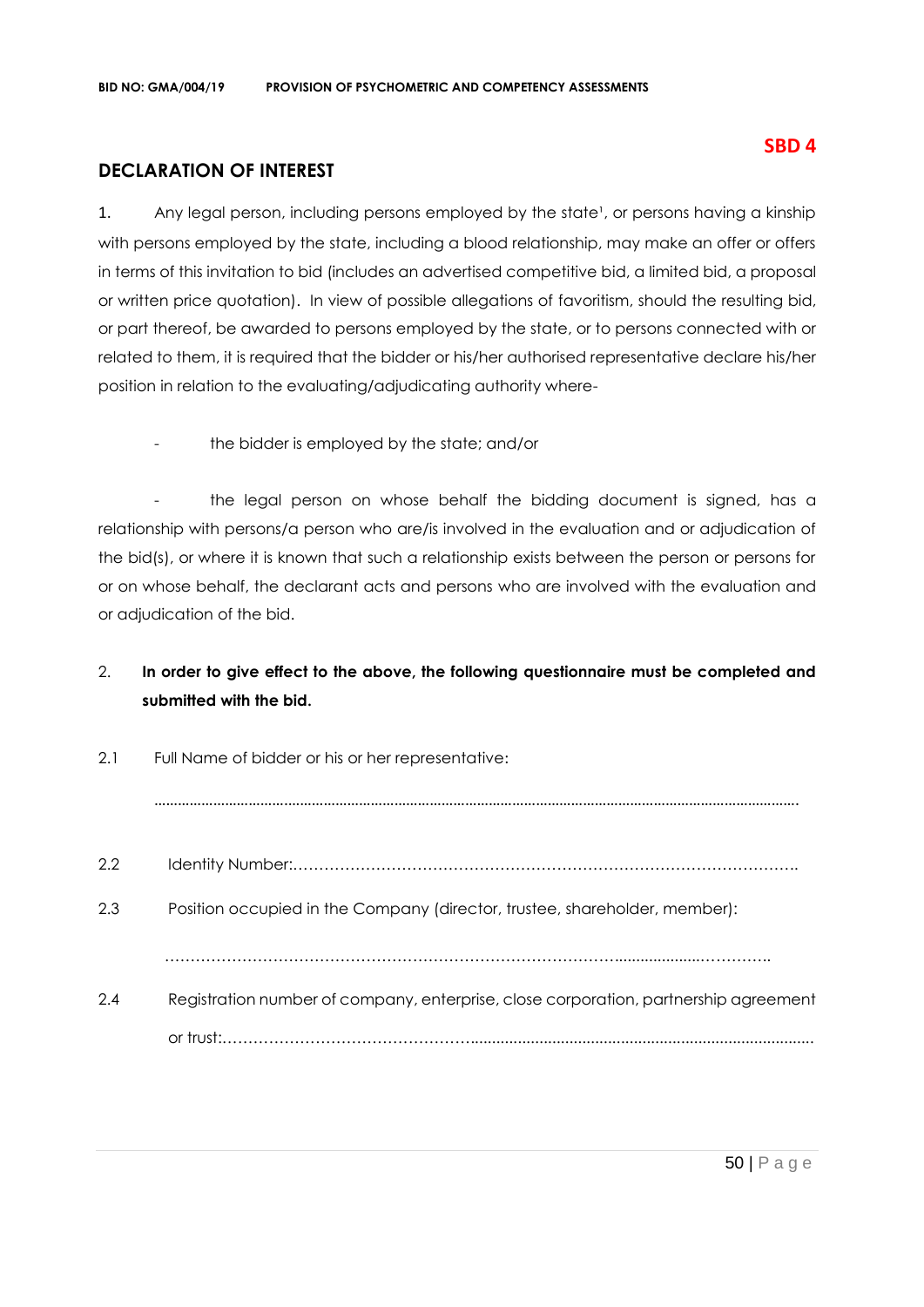#### **BID NO: GMA/004/19 PROVISION OF PSYCHOMETRIC AND COMPETENCY ASSESSMENTS**

2.5 Tax Reference Number: ……………………………………..………………………………………

2.6 VAT Registration Number: ………………………………………………………...……..................

2.6.1 The names of all directors / trustees / shareholders / members, their individual identity numbers, tax reference numbers and, if applicable, employee / PERSAL numbers must be indicated in paragraph 3 below.

2.7 Are you or any person connected with the bidder **YES/NO** Are you or any person connected with the bidder presently employed by the state?

**YES/NO**

2.7.1 If so, furnish the following particulars:

Name of person / director / trustee / shareholder/ member ....………………………………………….

Name of state institution at which you or the person connected to the bidder is employed:

……………….…………………………………………………………………………………………………….….. Position occupied in the state institution:…………………………………….………………………………..

Any other particulars:

……………………………………………………………………………….…………………………………………

………………………………………………………………………………………..………………………………..

……………………………………………………………………………………………...…………………...……..

2.7.2 If you are presently employed by the state, did you obtain the appropriate authority to undertake remunerative work outside employment in the public sector? **YES/NO**

2.7.1.1 If yes, did you attach proof of such authority to the bid document? **YES/NO**

(Note: Failure to submit proof of such authority, where applicable, may result in the disqualification of the bid.

2.7.1.2 If no, furnish reasons for non-submission of such proof: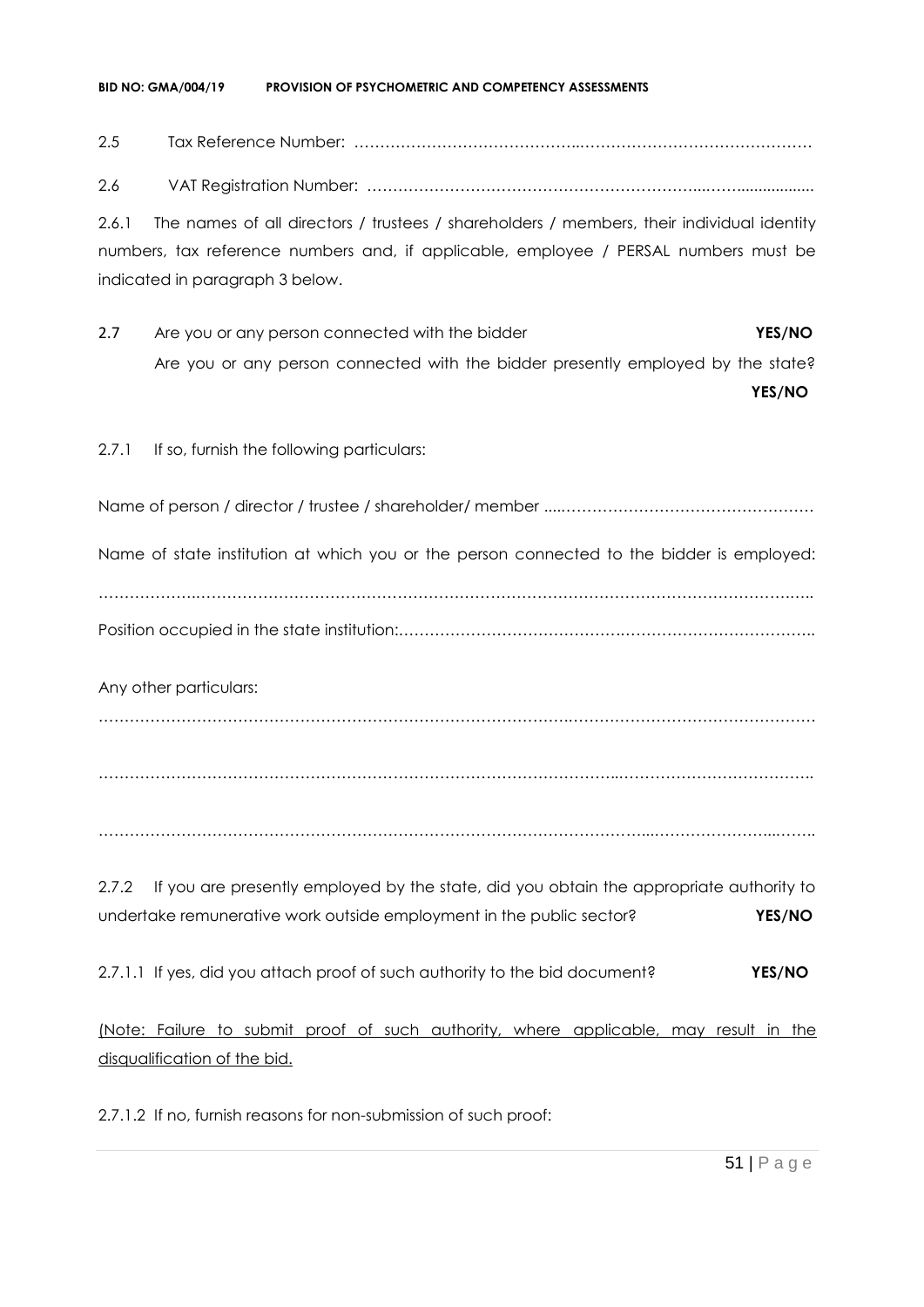……………………………………………………………………………………………….………………………… ……………………………………………………………………………………………….………………………… ……………………………………………………………………………………………….…………………………

2.8 Did you or your spouse, or any of the company's directors / trustees / shareholders / members or their spouses conduct business with the state in the previous 12 months **YES/NO**

2.8.1 If so, furnish particulars: ……………………………………………………………………………………………….………………………… ……………………………………………………………………………………………….………………………… ……………………………………………………………………………………………….…………………………

2.9 Do you, or any person connected with the bidder, have **YES/NO** any relationship (family, friend, other) with a person employed by the state and who may be involved with the evaluation and or adjudication of this bid?

2.9.1 If so, furnish particulars. ……………………………………………………………………………………………….………………………… ……………………………………………………………………………………………….………………………… ……………………………………………………………………………………………….…………………………

2.10 Are you, or any person connected with the bidder, aware of any relationship (family, friend, other) between any other bidder and any person employed by the state who may be involved with the evaluation and or adjudication of this bid? **YES/NO**

2.10.1 If so, furnish particulars**.** ……………………………………………………………………………………………….………………………… ……………………………………………………………………………………………….………………………… ……………………………………………………………………………………………….…………………………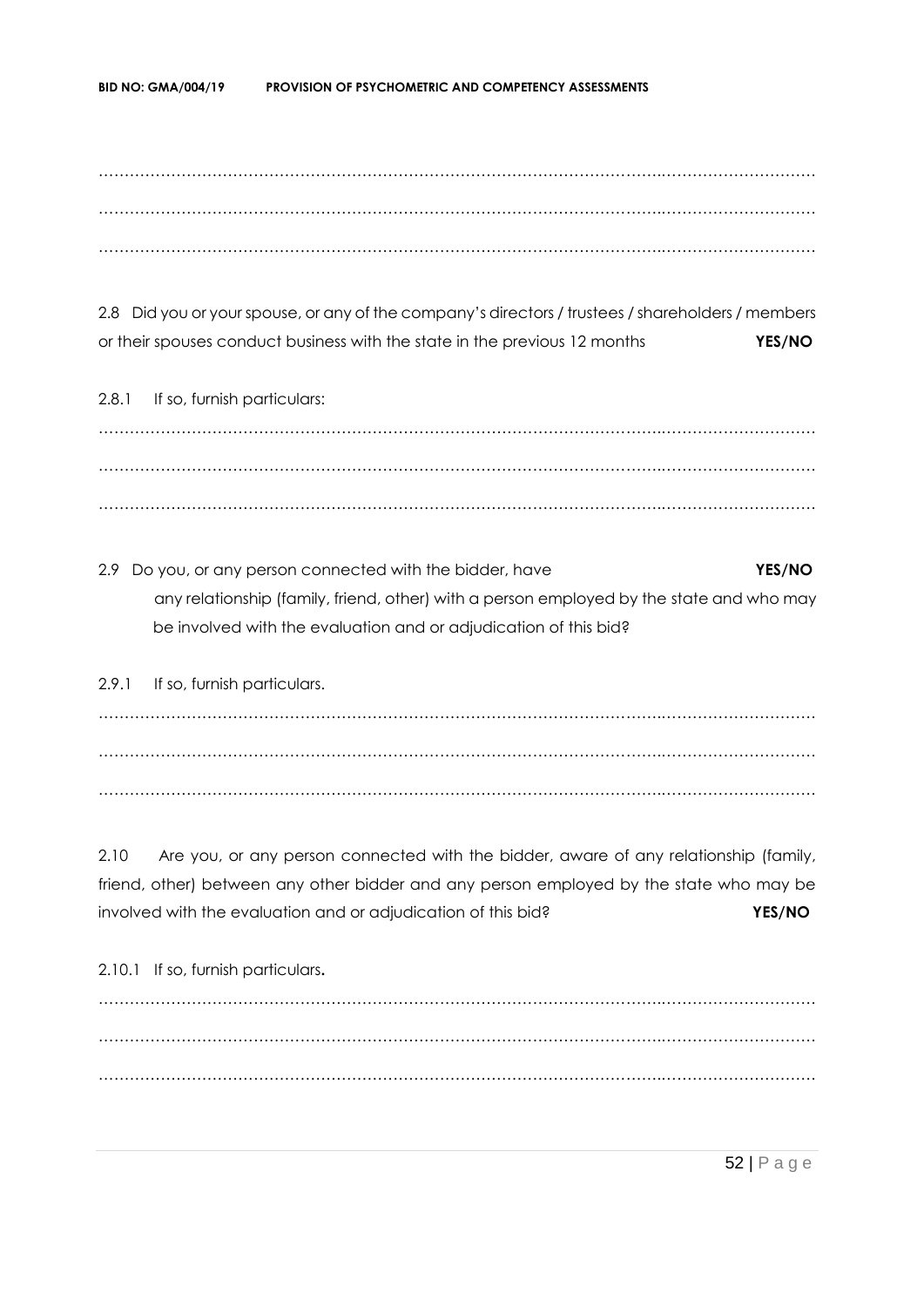2.11 Do you or any of the directors / trustees / shareholders / members **YES/NO** of the company have any interest in any other related companies whether or not they are bidding for this contract?

2.11.1 If so, furnish particulars: ……………………………………………………………………………………………….………………………… ……………………………………………………………………………………………….………………………… ……………………………………………………………………………………………….…………………………

#### **3 Full details of director /trustees/members/shareholders.**

| <b>Full Name</b> | <b>Identity</b><br><b>Number</b> | <b>Personal Income Tax</b><br><b>Reference Number</b> | <b>State Employee</b><br>Number / PERSAL<br><b>Number</b> |
|------------------|----------------------------------|-------------------------------------------------------|-----------------------------------------------------------|
|                  |                                  |                                                       |                                                           |
|                  |                                  |                                                       |                                                           |
|                  |                                  |                                                       |                                                           |
|                  |                                  |                                                       |                                                           |
|                  |                                  |                                                       |                                                           |
|                  |                                  |                                                       |                                                           |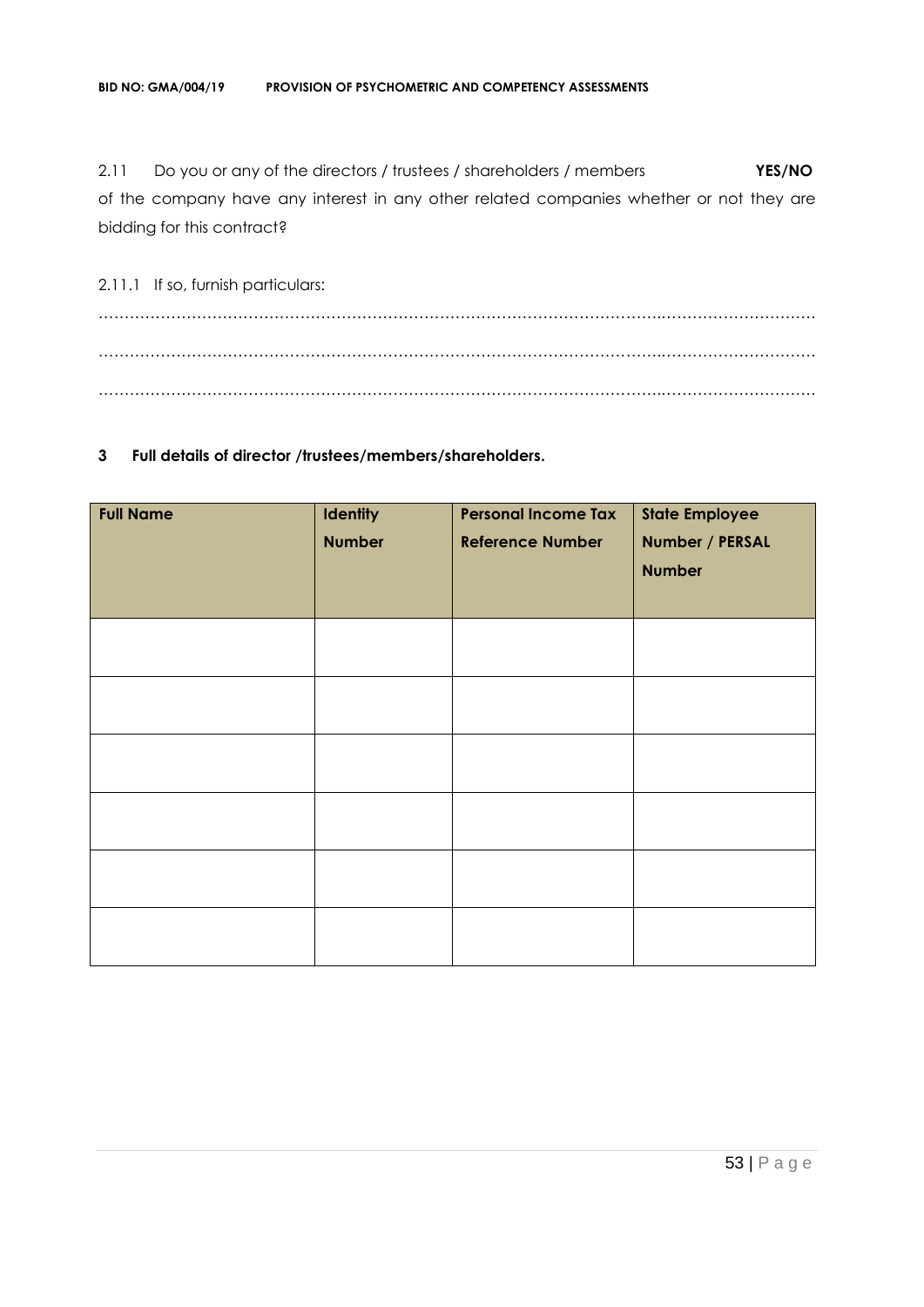# **DECLARATION**

I, THE UNDERSIGNED (NAME)………………………………………………………………………

 CERTIFY THAT THE INFORMATION FURNISHED IN PARAGRAPHS 2 AND 3 ABOVE IS CORRECT.

 I ACCEPT THAT THE STATE MAY REJECT THE BID OR ACT AGAINST ME SHOULD THIS DECLARATION PROVE TO BE FALSE.

| <b>NAME OF BIDDER</b>          |  |
|--------------------------------|--|
| <b>IDENTITY NUMBER</b>         |  |
|                                |  |
|                                |  |
|                                |  |
|                                |  |
| <b>POSITION</b>                |  |
|                                |  |
|                                |  |
| <b>SIGNATURE OF AUTHORISED</b> |  |
|                                |  |
|                                |  |
| <b>SIGNATORY</b>               |  |
|                                |  |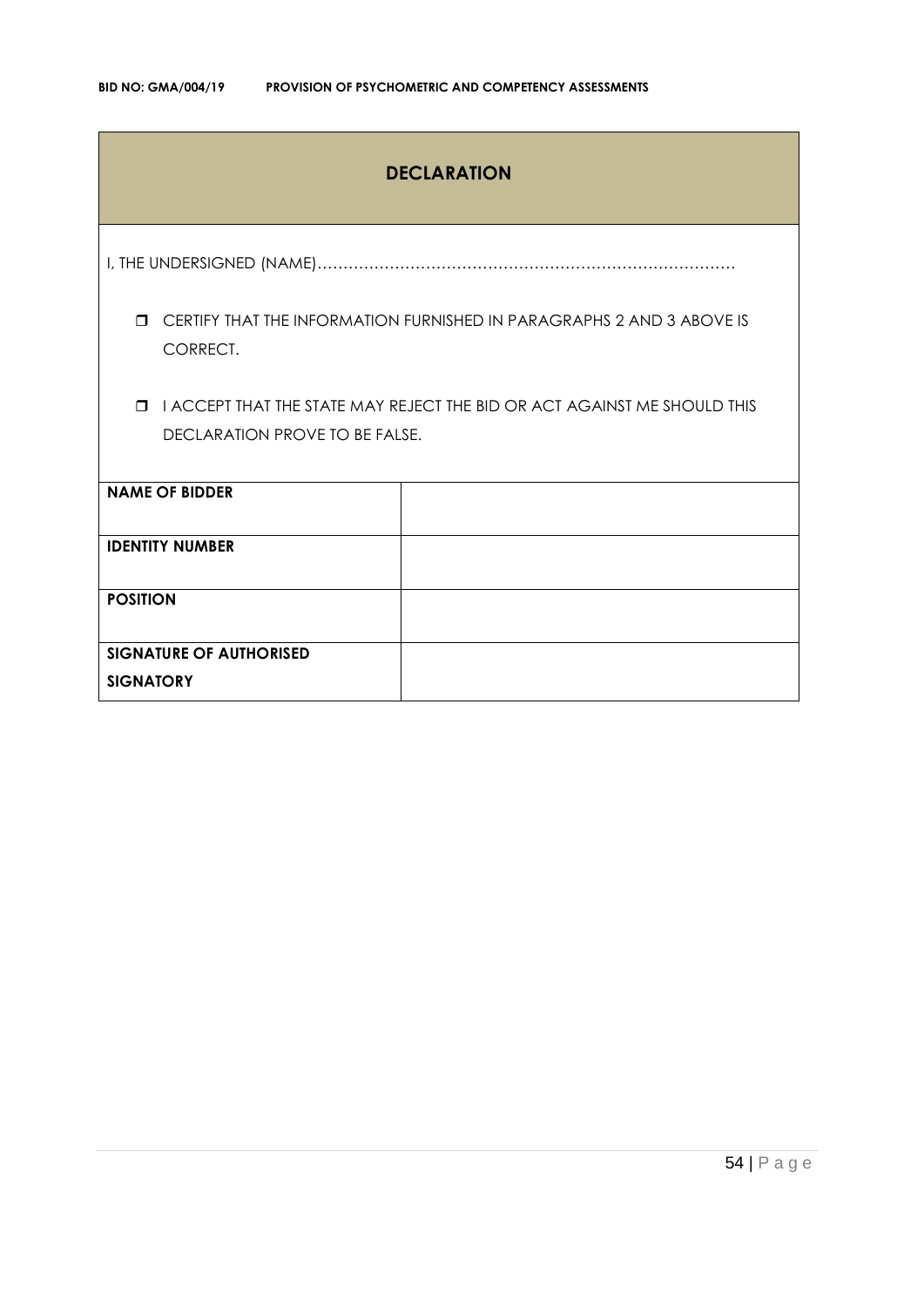# **SBD 6.1**

# **PREFERENCE POINTS CLAIM FORM IN TERMS OF THE PREFERENTIAL PROCUREMENT REGULATIONS 2017**

This preference form must form part of all bids invited. It contains general information and serves as a claim form for preference points for Broad-Based Black Economic Empowerment (B-BBEE) Status Level of Contribution

# **NB: BEFORE COMPLETING THIS FORM, BIDDERS MUST STUDY THE GENERAL CONDITIONS, DEFINITIONS AND DIRECTIVES APPLICABLE IN RESPECT OF B-BBEE, AS PRESCRIBED IN THE PREFERENTIAL PROCUREMENT REGULATIONS, 2017.**

#### **1. GENERAL CONDITIONS**

- 1.1 The following preference point systems are applicable to all bids:
	- the 80/20 system for requirements with a Rand value of up to R50 000 000 (all applicable taxes included); and
	- the 90/10 system for requirements with a Rand value above R50 000 000 (all applicable taxes included).

1.2

- a) The value of this bid is estimated to not exceed R50 000 000 (all applicable taxes included) and therefore the 80/20 preference point system shall be applicable; or
- 1.3 Points for this bid shall be awarded for:
	- (a) Price; and
	- (b) B-BBEE Status Level of Contributor.
- 1.4 The maximum points for this bid are allocated as follows:

|                                                   | <b>POINTS</b> |
|---------------------------------------------------|---------------|
| <b>PRICE</b>                                      |               |
| <b>B-BBEE STATUS LEVEL OF CONTRIBUTOR</b>         | 20            |
| Total points for Price and B-BBEE must not exceed | 100           |

1.5 Failure on the part of a bidder to submit proof of B-BBEE Status level of contributor together with the bid, will be interpreted to mean that preference points for B-BBEE status level of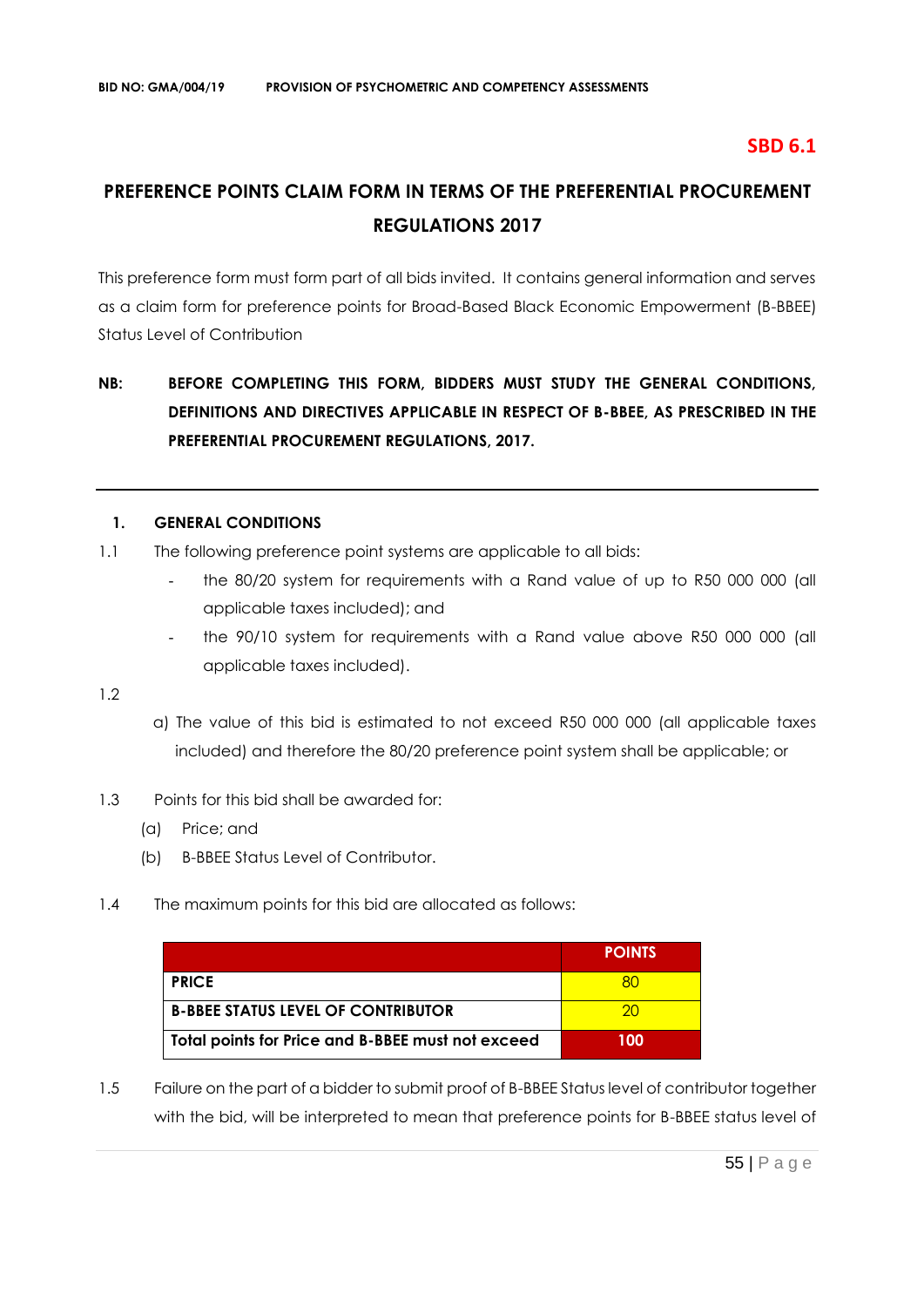contribution are not claimed.

1.6 The purchaser reserves the right to require of a bidder, either before a bid is adjudicated or at any time subsequently, to substantiate any claim in regard to preferences, in any manner required by the purchaser.

# **2. DEFINITIONS**

- (a) **"B-BBEE"** means broad-based black economic empowerment as defined in section 1 of the Broad-Based Black Economic Empowerment Act;
- (b) "**B-BBEE status level of contributor"** means the B-BBEE status of an entity in terms of a code of good practice on black economic empowerment, issued in terms of section 9(1) of the Broad-Based Black Economic Empowerment Act;
- (c) **"bid"** means a written offer in a prescribed or stipulated form in response to an invitation by an organ of state for the provision of goods or services, through price quotations, advertised competitive bidding processes or proposals;
- (d) **"Broad-Based Black Economic Empowerment Act"** means the Broad-Based Black Economic Empowerment Act, 2003 (Act No. 53 of 2003);
- **(e) "EME"** means an Exempted Micro Enterprise in terms of a code of good practice on black economic empowerment issued in terms of section 9 (1) of the Broad-Based Black Economic Empowerment Act;
- (f) **"functionality"** means the ability of a tenderer to provide goods or services in accordance with specifications as set out in the tender documents.
- (g) **"prices"** includes all applicable taxes less all unconditional discounts;
- (h) **"proof of B-BBEE status level of contributor"** means:
	- **1)** B-BBEE Status level certificate issued by an authorized body or person;
	- **2)** A sworn affidavit as prescribed by the B-BBEE Codes of Good Practice;
	- **3)** Any other requirement prescribed in terms of the B-BBEE Act;
- (i) **"QSE"** means a qualifying small business enterprise in terms of a code of good practice on black economic empowerment issued in terms of section 9 (1) of the Broad-Based Black Economic Empowerment Act;
	- *(j)* **"rand value"** means the total estimated value of a contract in Rand, calculated at the time of bid invitation, and includes all applicable taxes;

# **3. POINTS AWARDED FOR PRICE**

# **3.1 THE 80/20 PREFERENCE POINT SYSTEMS**

A maximum of 80 points is allocated for price on the following basis:

 **80/20**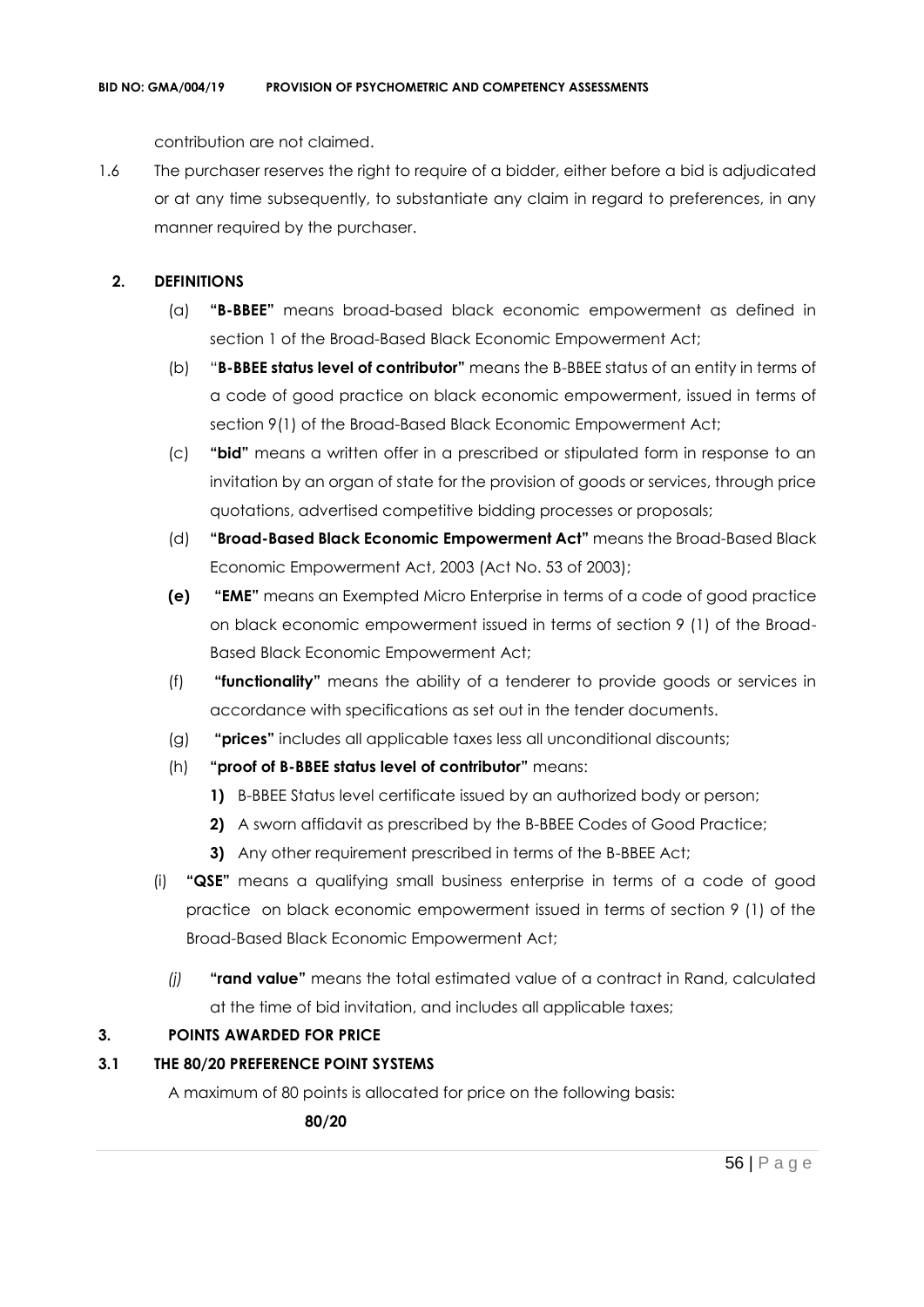$$
Ps = 80 \left( 1 - \frac{Pt - P \min}{P \min} \right)
$$

Where

Ps = Points scored for price of bid under consideration

Pt = Price of bid under consideration

Pmin = Price of lowest acceptable bid

# **4. POINTS AWARDED FOR B-BBEE STATUS LEVEL OF CONTRIBUTOR**

4.1 In terms of Regulation 6 (2) and 7 (2) of the Preferential Procurement Regulations, preference points must be awarded to a bidder for attaining the B-BBEE status level of contribution in accordance with the table below:

| <b>B-BBEE Status Level of</b><br><b>Contributor</b> | <b>Number of points</b><br>(80/20 system) |
|-----------------------------------------------------|-------------------------------------------|
|                                                     | 20                                        |
| 2                                                   | 18                                        |
| 3                                                   | 14                                        |
| 4                                                   | 12                                        |
| 5                                                   | 8                                         |
| 6                                                   | 6                                         |
| 7                                                   | 4                                         |
| 8                                                   | 2                                         |
| Non-compliant<br>contributor                        | Ω                                         |

# **5. BID DECLARATION**

5.1 Bidders who claim points in respect of B-BBEE Status Level of Contribution must complete the following:

# **6. B-BBEE STATUS LEVEL OF CONTRIBUTOR CLAIMED IN TERMS OF PARAGRAPHS 1.4 AND 4.1**

6.1 B-BBEE Status Level of Contributor: = ………(maximum of 20 points) (Points claimed in respect of paragraph 7.1 must be in accordance with the table reflected in paragraph 4.1 and must be substantiated by relevant proof of B-BBEE status level of contributor.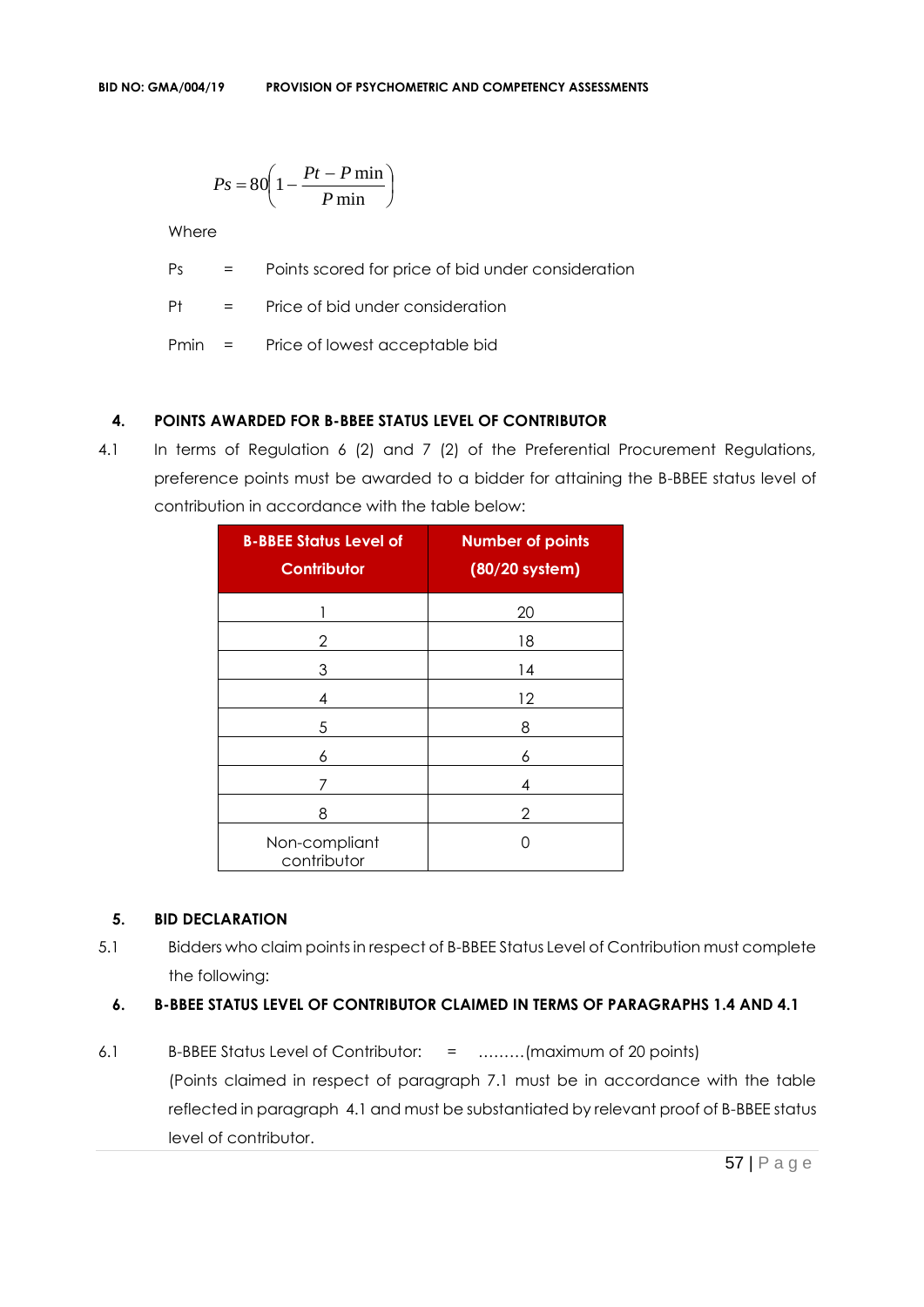#### **7. SUB-CONTRACTING**

7.1 Will any portion of the contract be sub-contracted?

#### (*Tick applicable box*)



- 7.1.1 If yes, indicate:
	- i) What percentage of the contract will be subcontracted............…………….…………%
	- ii) The name of the sub-contractor…………………………………………………………..
	- iii) The B-BBEE status level of the sub-contractor......................................……………..
	- iv) Whether the sub-contractor is an EME or QSE

#### *(Tick applicable box*)



v) Specify, by ticking the appropriate box, if subcontracting with an enterprise in terms of Preferential Procurement Regulations,2017:

| Designated Group: An EME or QSE which is at last 51% owned by:    | <b>EME</b> | <b>QSE</b> |
|-------------------------------------------------------------------|------------|------------|
|                                                                   | $\sqrt{ }$ |            |
| <b>Black people</b>                                               |            |            |
| Black people who are youth                                        |            |            |
| Black people who are women                                        |            |            |
| <b>Black people with disabilities</b>                             |            |            |
| Black people living in rural or underdeveloped areas or townships |            |            |
| Cooperative owned by black people                                 |            |            |
| Black people who are military veterans                            |            |            |
| <b>OR</b>                                                         |            |            |
| Any EME                                                           |            |            |
| Any QSE                                                           |            |            |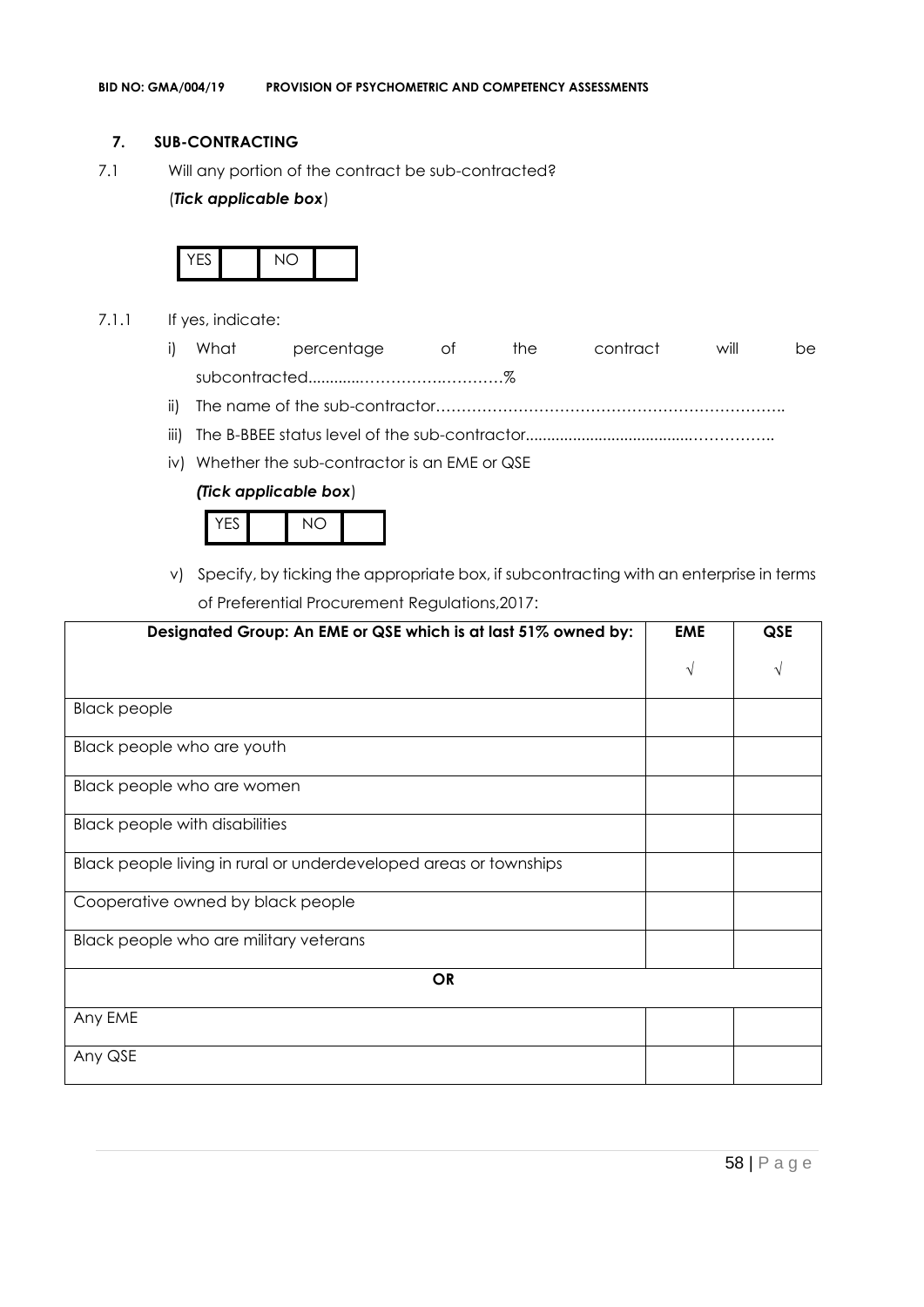#### 8. **DECLARATION WITH REGARD TO COMPANY/FIRM**

- 8.1 Name of company/firm:…………………………………………………………………………….
- 8.2 VAT registration number:……………………………………….…………………………………
- 8.3 Company registration number:…………….……………………….…………………………….

# 8.4 TYPE OF COMPANY/ FIRM

- □ Partnership/Joint Venture / Consortium
- □ One person business/sole propriety
- D Close corporation
- D Company
- (Pty) Limited

[TICK APPLICABLE BOX]

# 8.5 DESCRIBE PRINCIPAL BUSINESS ACTIVITIES

…………………………………………………………………………………………………………… …………………………………………………………………………………………………………… ……………………………………………………………………………………………………………

……………………………………………………………………………………………………………

# 8.6 COMPANY CLASSIFICATION

- D Manufacturer
- **D** Supplier
- D Professional service provider
- □ Other service providers, e.g. transporter, etc.

[*TICK APPLICABLE BOX*]

- 8.7 Total number of years the company/firm has been in business:……………………………
- 8.8 I/we, the undersigned, who is / are duly authorised to do so on behalf of the company/firm, certify that the points claimed, based on the B-BBE status level of contributor indicated in paragraphs 1.4 and 6.1 of the foregoing certificate, qualifies the company/ firm for the preference(s) shown and I / we acknowledge that:
	- i) The information furnished is true and correct;
	- ii) The preference points claimed are in accordance with the General Conditions as indicated in paragraph 1 of this form;
	- iii) In the event of a contract being awarded as a result of points claimed as shown in paragraphs 1.4 and 6.1, the contractor may be required to furnish documentary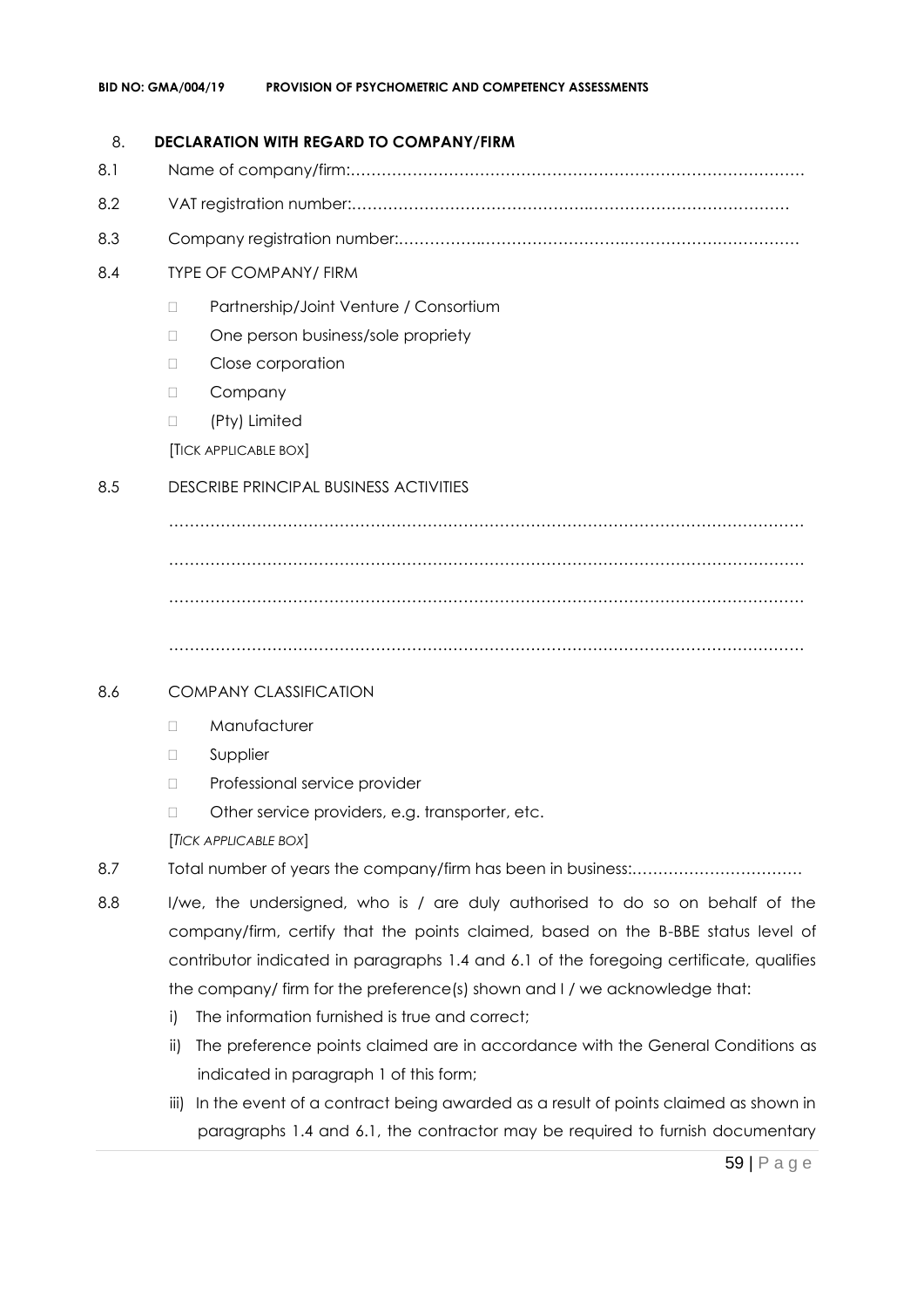proof to the satisfaction of the purchaser that the claims are correct;

- iv) If the B-BBEE status level of contributor has been claimed or obtained on a fraudulent basis or any of the conditions of contract have not been fulfilled, the purchaser may, in addition to any other remedy it may have –
	- (a) disqualify the person from the bidding process;
	- (b) recover costs, losses or damages it has incurred or suffered as a result of that person's conduct;
	- (c) cancel the contract and claim any damages which it has suffered as a result of having to make less favourable arrangements due to such cancellation;
	- (d) recommend that the bidder or contractor, its shareholders and directors, or only the shareholders and directors who acted on a fraudulent basis, be restricted by the National Treasury from obtaining business from any organ of state for a period not exceeding 10 years, after the *audi alteram partem* (hear the other side) rule has been applied; and
	- (e) forward the matter for criminal prosecution.

| <b>WITNESSES</b>                         |  |  |
|------------------------------------------|--|--|
| <b>NAME OF BIDDER</b>                    |  |  |
| <b>IDENTITY NUMBER</b>                   |  |  |
| <b>POSITION</b>                          |  |  |
| <b>AUTHORISED SIGNATORIES OF BIDDERS</b> |  |  |
| <b>WITNESS 1</b>                         |  |  |
| <b>WITNESS 2</b>                         |  |  |
| <b>DATE</b>                              |  |  |
| <b>ADDRESS</b>                           |  |  |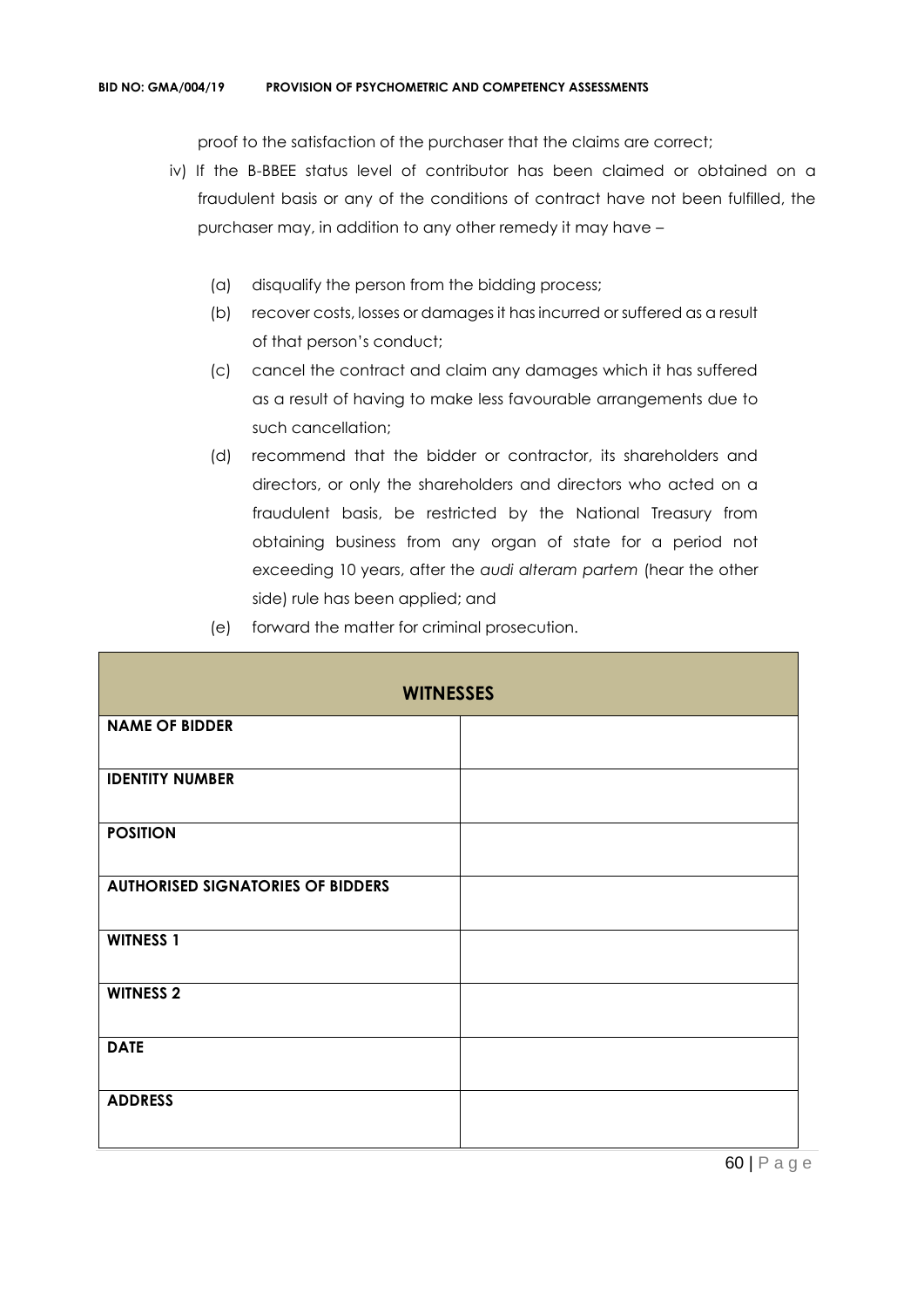# **SBD 8**

# **DECLARATION OF BIDDERS PAST SUPPLY CHAIN MANAGEMENT PRACTICES**

- 1 This declaration is used by GMA in ensuring that when goods and services are being procured, all reasonable steps are taken to combat the abuse of the supply chain management system.
- 2 The bid of any bidder may be disregarded if that bidder, or any of its directors have
	- a. abused the institution's supply chain management system;
	- b. committed fraud or any other improper conduct in relation to such system; or
	- c. failed to perform on any previous contract.

# **3 In order to give effect to the above, the following questionnaire must be completed and submitted with the bid.**

| NO.   | <b>QUESTION</b>                                                                     | <b>YES</b> | <b>NO</b> |
|-------|-------------------------------------------------------------------------------------|------------|-----------|
| 4.1   | Is the bidder or any of its directors listed on the National Treasury's Database of | Yes        | <b>No</b> |
|       | Restricted Suppliers as companies or persons prohibited from doing business with    |            |           |
|       | the public sector?                                                                  |            |           |
|       | (Companies or persons who are listed on this Database were informed in writing      |            |           |
|       | of this restriction by the Accounting Officer/Authority of the institution that     |            |           |
|       | imposed the restriction after the audi alteram partem rule was applied).            |            |           |
|       | The Database of Restricted Suppliers now resides on the National Treasury's         |            |           |
|       | website (www.treasury.gov.za) and can be accessed by clicking on its link at the    |            |           |
|       | bottom of the home page.                                                            |            |           |
| 4.1.1 | If so, furnish particulars:                                                         |            |           |
|       |                                                                                     |            |           |
|       |                                                                                     |            |           |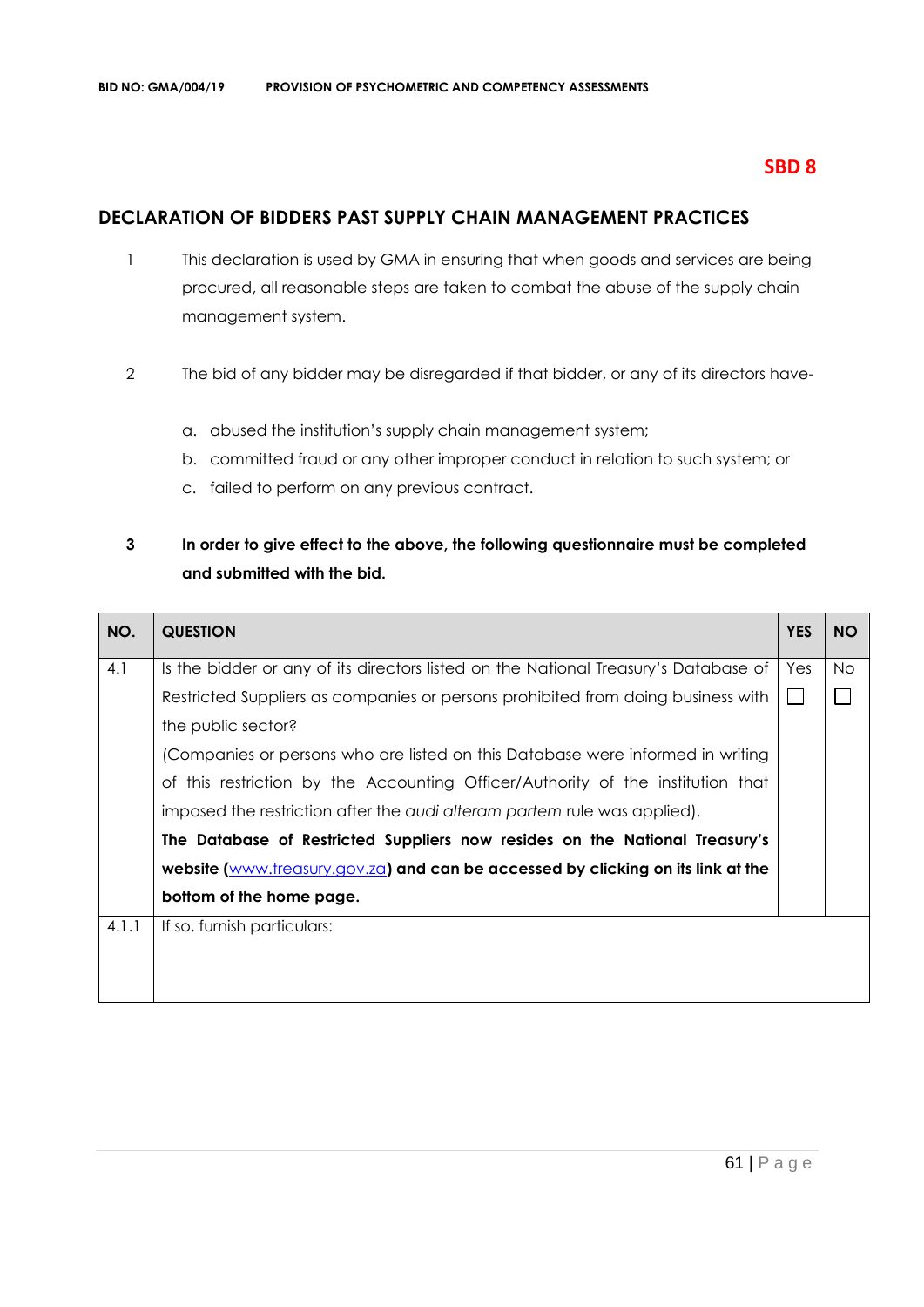| Is the bidder or any of its directors listed on the Register for Tender Defaulters in |  |
|---------------------------------------------------------------------------------------|--|
| terms of section 29 of the Prevention and Combating of Corrupt Activities Act (No     |  |
| 12 of 2004)?                                                                          |  |
| The Register for Tender Defaulters can be accessed on the National Treasury's         |  |
| website (www.treasury.gov.za) by clicking on its link at the bottom of the home       |  |
| page.                                                                                 |  |
|                                                                                       |  |
| If so, furnish particulars:                                                           |  |
|                                                                                       |  |
| Was the bidder or any of its directors convicted by a court of law (including a       |  |
| court outside of the Republic of South Africa) for fraud or corruption during the     |  |
| past five years?                                                                      |  |
| If so, furnish particulars:                                                           |  |
|                                                                                       |  |
|                                                                                       |  |
| Was any contract between the bidder and any organ of state terminated                 |  |
| during the past five years on account of failure to perform on or comply with the     |  |
| contract?                                                                             |  |
| If so, furnish particulars:                                                           |  |
|                                                                                       |  |
|                                                                                       |  |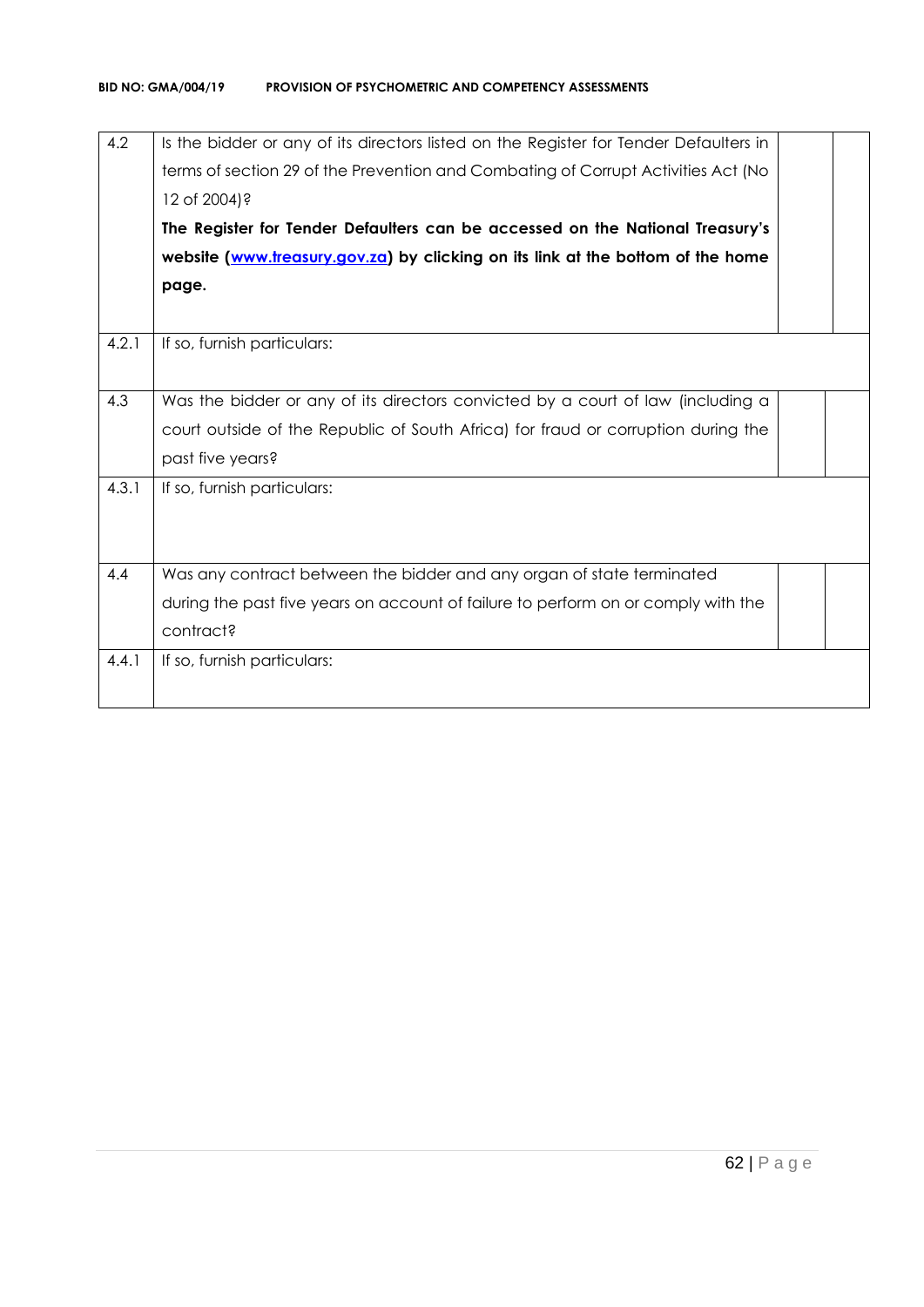# **CERTIFICATION**

I, THE UNDERSIGNED (FULL NAME)……………………………………………………………

**CERTIFY THAT THE INFORMATION FURNISHED ON THIS DECLARATION FORM IS TRUE AND CORRECT.** 

**I** I ACCEPT THAT, IN ADDITION TO CANCELLATION OF A CONTRACT, ACTION MAY BE TAKEN AGAINST ME SHOULD THIS DECLARATION PROVE TO BE FALSE.

| <b>NAME OF THE BIDDER</b>   |  |
|-----------------------------|--|
| <b>POSITION</b>             |  |
| <b>AUTHORISED SIGNATORY</b> |  |
| <b>DATE</b>                 |  |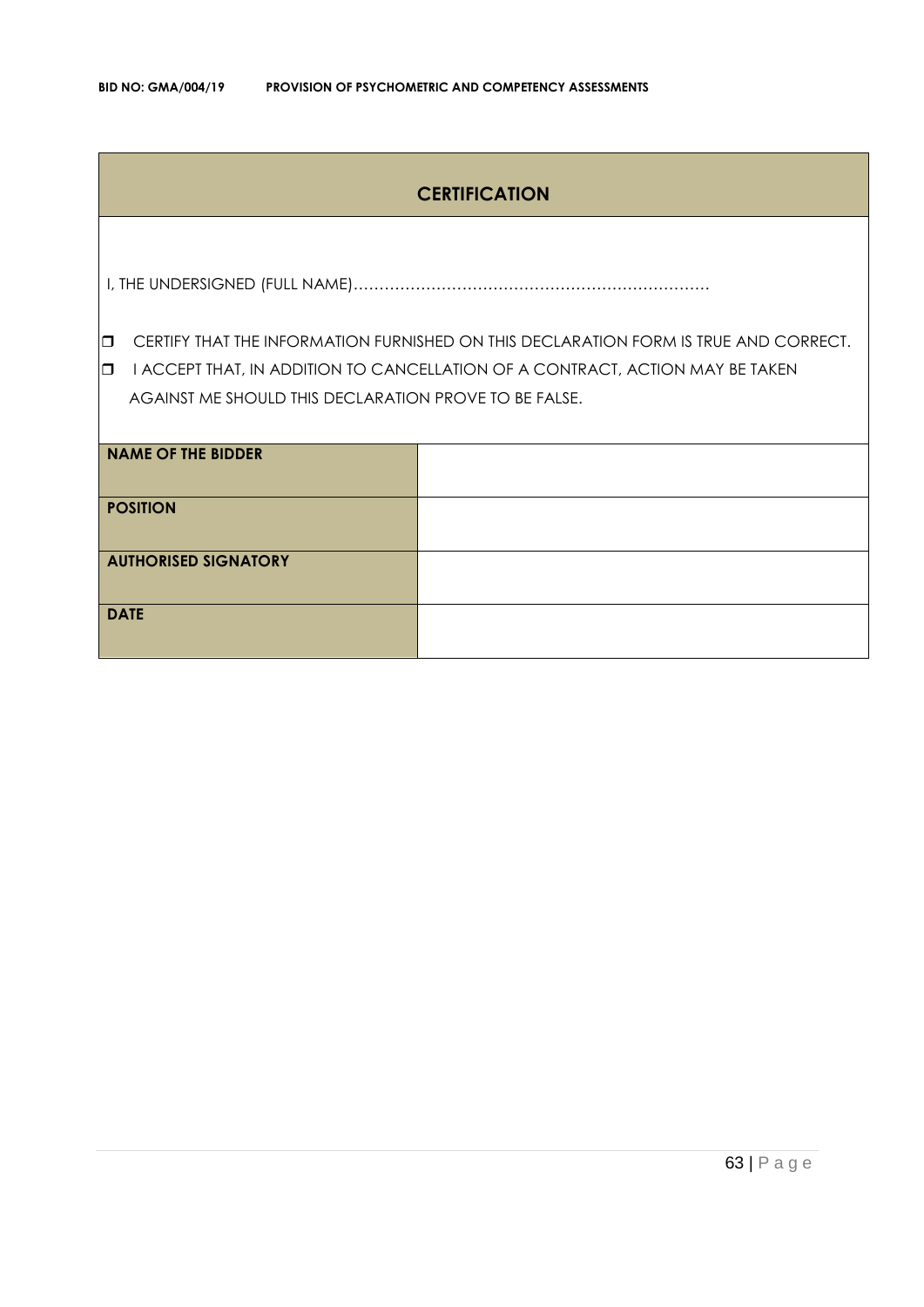# **SBD 9**

# **CERTIFICATE OF INDEPENDENT BID DETERMINATION**

- 1. This Standard Bidding Document must form part of all bids<sup>1</sup> invited.
- 2. Section 4 (1) (b) (iii) of the Competition Act No. 89 of 1998, as amended, prohibits an agreement between, or concerted practice by, firms, or a decision by an association of firms, if it is between parties in a horizontal relationship and if it involves collusive bidding (or bid rigging).² Collusive bidding is a *per se* prohibition meaning that it cannot be justified under any grounds.
- 3. Treasury Regulation 16A9 prescribes that accounting officers and accounting authorities must take all reasonable steps to prevent abuse of the supply chain management system and authorizes accounting officers and accounting authorities to:
	- a. disregard the bid of any bidder if that bidder or any of its directors have abused the institution's supply chain management system and or committed fraud or any other improper conduct in relation to such system.
	- b. cancel a contract awarded to a supplier of goods and services if the supplier committed any corrupt or fraudulent act during the bidding process or the execution of that contract.
- 4. This SBD serves as a certificate of declaration that would be used by institutions to ensure that, when bids are considered, reasonable steps are taken to prevent any form of bidrigging.
- 5. In order to give effect to the above, the attached Certificate of Bid Determination (Annexure G) must be completed and submitted with the bid:

<sup>1</sup> Includes price quotations, advertised competitive bids, limited bids and proposals.

² Bid rigging (or collusive bidding) occurs when businesses, that would otherwise be expected to compete, secretly conspire to raise prices or lower the quality of goods and / or services for GMA which wish to acquire goods and / or services through a bidding process. Bid rigging is, therefore, an agreement between competitors not to compete.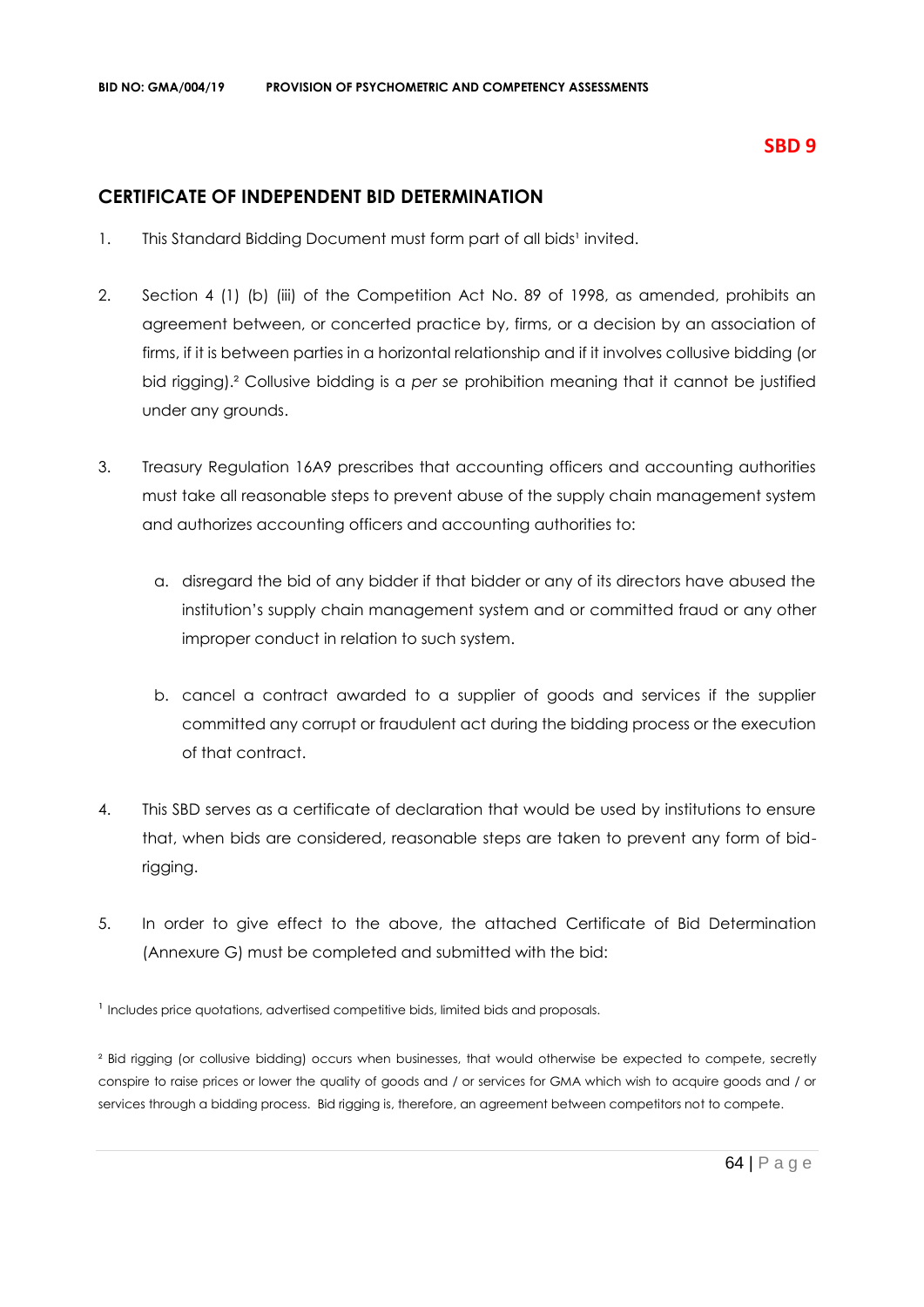#### **BID NO: GMA/004/19 PROVISION OF PSYCHOMETRIC AND COMPETENCY ASSESSMENTS**

<sup>3</sup> Joint venture or Consortium means an association of persons for the purpose of combining their expertise, property, capital, efforts, skill and knowledge in an activity for the execution of a contract.

I, the undersigned, in submitting the accompanying bid: \_\_\_\_\_\_\_\_\_\_\_\_\_\_\_\_\_\_\_\_\_\_\_\_\_\_\_\_\_\_\_\_\_\_\_\_\_\_\_\_\_\_\_\_\_\_\_\_\_\_\_\_\_\_\_\_\_\_\_\_ (Bid Number and Description) In response to the invitation for the bid made by: \_\_\_\_\_\_\_\_\_\_\_\_\_\_\_\_\_\_\_\_\_\_\_\_\_\_\_\_\_\_\_\_\_\_\_\_\_\_\_\_\_\_\_\_\_\_\_\_\_\_\_\_\_\_\_\_\_\_\_\_\_\_\_\_\_\_\_\_\_ (Name of Institution)

do hereby make the following statements that I certify to be true and complete in every respect:

I certify, on behalf of: the state of the state of the state of the state of the state of the state of the state of the state of the state of the state of the state of the state of the state of the state of the state of th (Name of Bidder)

- 1. I have read and I understand the contents of this Certificate;
- 2. I understand that the accompanying bid will be disqualified if this Certificate is found not to be true and complete in every respect;
- 3. I am authorised by the bidder to sign this Certificate, and to submit the accompanying bid, on behalf of the bidder;
- 4. Each person whose signature appears on the accompanying bid has been authorised by the bidder to determine the terms of, and to sign the bid, on behalf of the bidder;
- 5. For the purposes of this Certificate and the accompanying bid, I understand that the word "competitor" shall include any individual or organisation, other than the bidder, whether or not affiliated with the bidder, who:
	- (a) has been requested to submit a bid in response to this bid invitation;
	- (b) could potentially submit a bid in response to this bid invitation, based on their qualifications, abilities or experience; and
	- (c) provides the same goods and services as the bidder and/or is in the same line of business as the bidder.
- 6. The bidder has arrived at the accompanying bid independently from, and without consultation, communication, agreement or arrangement with any competitor. However communication between partners in a joint venture or consortium<sup>3</sup> will not be construed as collusive bidding.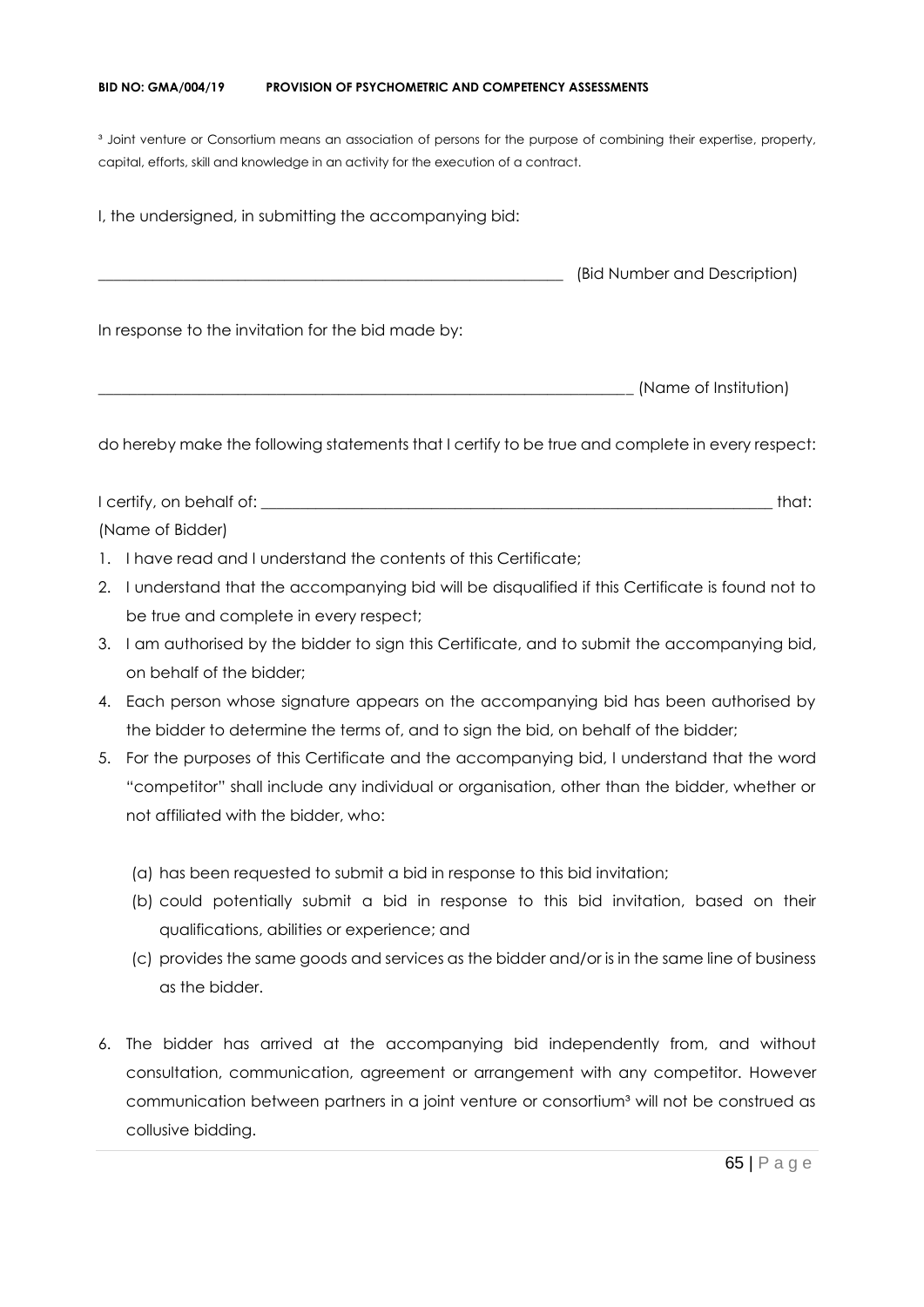- 7. In particular, without limiting the generality of paragraphs 6 above, there has been no consultation, communication, agreement or arrangement with any competitor regarding:
	- (a) prices;
	- (b) geographical area where product or service will be rendered (market allocation);
- (c) methods, factors or formulas used to calculate prices;
- (d) the intention or decision to submit or not to submit, a bid;
- (e) the submission of a bid which does not meet the specifications and conditions of the bid; or
- (f) bidding with the intention not to win the bid.
- 8. In addition, there have been no consultations, communications, agreements or arrangements with any competitor regarding the quality, quantity, specifications and conditions or delivery particulars of the products or services to which this bid invitation relates.
- 9. The terms of the accompanying bid have not been, and will not be, disclosed by the bidder, directly or indirectly, to any competitor, prior to the date and time of the official bid opening or of the awarding of the contract.
- 10. I am aware that, in addition and without prejudice to any other remedy provided to combat any restrictive practices related to bids and contracts, bids that are suspicious will be reported to the Competition Commission for investigation and possible imposition of administrative penalties in terms of section 59 of the Competition Act No 89 of 1998 and or may be reported to the National Prosecuting Authority (NPA) for criminal investigation and or may be restricted from conducting business with the public sector for a period not exceeding ten (10) years in terms of the Prevention and Combating of Corrupt Activities Act No 12 of 2004 or any other applicable legislation.

| <b>NAME OF BIDDER</b>       |  |
|-----------------------------|--|
| <b>POSITION</b>             |  |
| <b>AUTHORISED SIGNATORY</b> |  |
| <b>DATE</b>                 |  |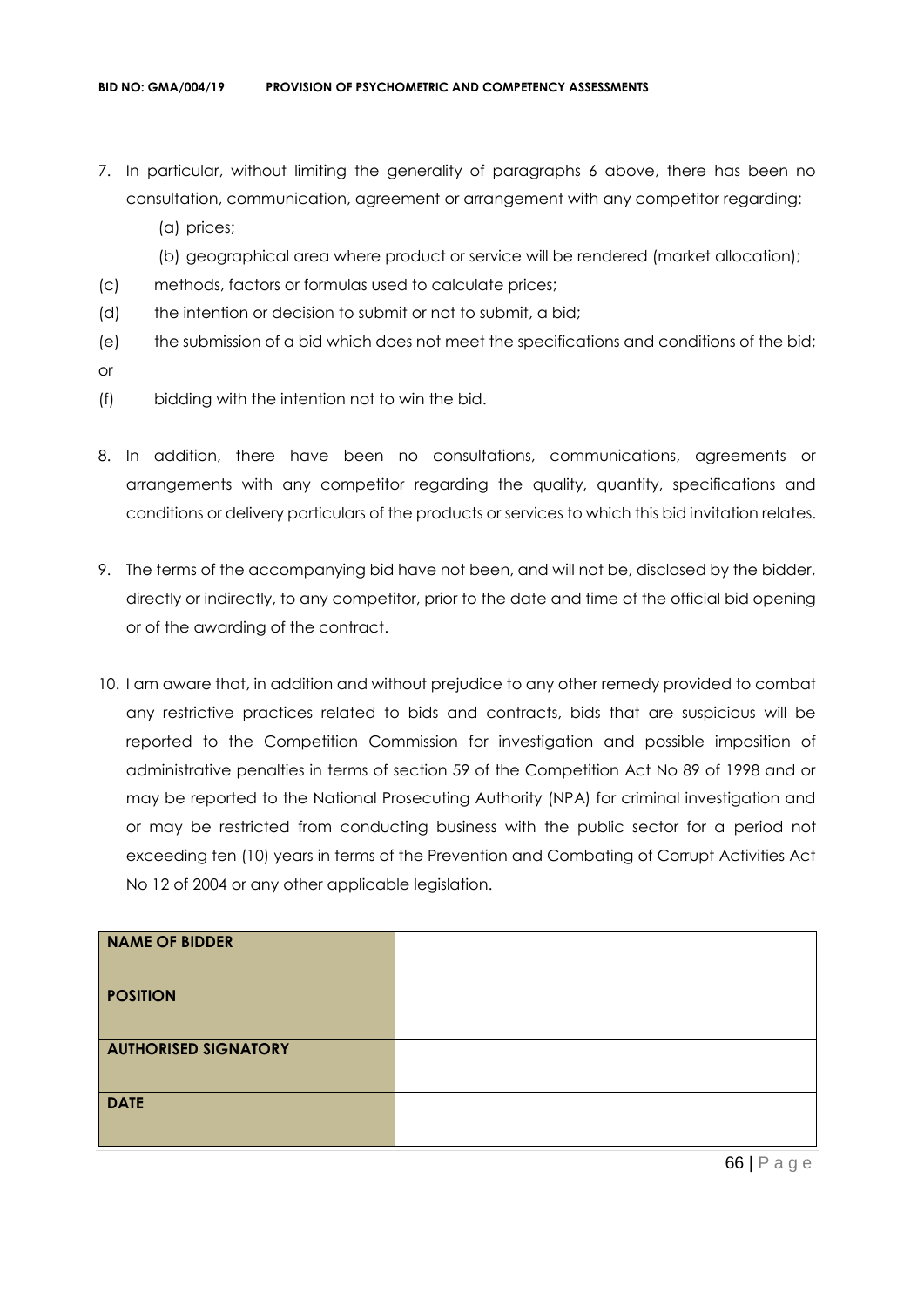# **SAFETY, HEALTH AND ENVIRONMENT**

# **REQUEST FOR INFORMATION**

# **1. SAFETY, HEALTH AND ENVIRONMENT**

| 1.1  | Do you have a Safety, Health and Environment<br>(SHE) policy statement?                                                                 | YES/NO<br>Please provide a copy of the policy<br>statement                                        |
|------|-----------------------------------------------------------------------------------------------------------------------------------------|---------------------------------------------------------------------------------------------------|
| 1.2  | Is your SHE programme aligned or certified to<br>comply with the OHSAS 18001 and ISO 14001<br>standards?                                | YES/NO<br>Please provide details                                                                  |
| 1.3  | Would you be prepared to have your SHE<br>standards audited or modified according to<br>requirements?                                   | YES/NO<br>Please give reasons if applicable                                                       |
| 1.5  | How do you record and classify injuries<br>sustained during operations?                                                                 | Please provide details                                                                            |
| 1.6  | How do you record and classify incidents both<br>safety and environmentally related?                                                    | Please provide details                                                                            |
| 1.9  | Does your company have any Health and<br>Safety agreements with any major unions?                                                       | Please provide details                                                                            |
| 1.10 | Is your company in good standing with a<br>Workman's Compensation Authority                                                             | Please provide a copy of the Letter<br>of Good Standing which includes<br>the registration number |
| 1.12 | Does your company employ a SHE/Q Manager<br>and who does he/she report to?                                                              | YES/NO<br>Please provide details of experience<br>and qualifications of this individual           |
| 1.13 | What ongoing training is conducted with regard<br>to SHE?                                                                               | Please provide details                                                                            |
| 1.14 | Does your company have an active Safety<br>Committee?                                                                                   | Please provide details                                                                            |
| 1.15 | How does your company communicate<br>issues/targets to the employees regarding SHE?                                                     | Please provide details                                                                            |
| 1.16 | medical<br>Does<br>your<br>company<br>have<br>$\hbox{\tt\small{a}}$<br>surveillance programme in place?                                 | YES/NO<br>Please provide details,                                                                 |
| 1.17 | Have the management duties in terms of the<br>OHSA been assigned by written appointment to<br>specific individuals within your company? | YES/NO<br>details<br>Please<br>provide<br>оf<br>appointments in place.                            |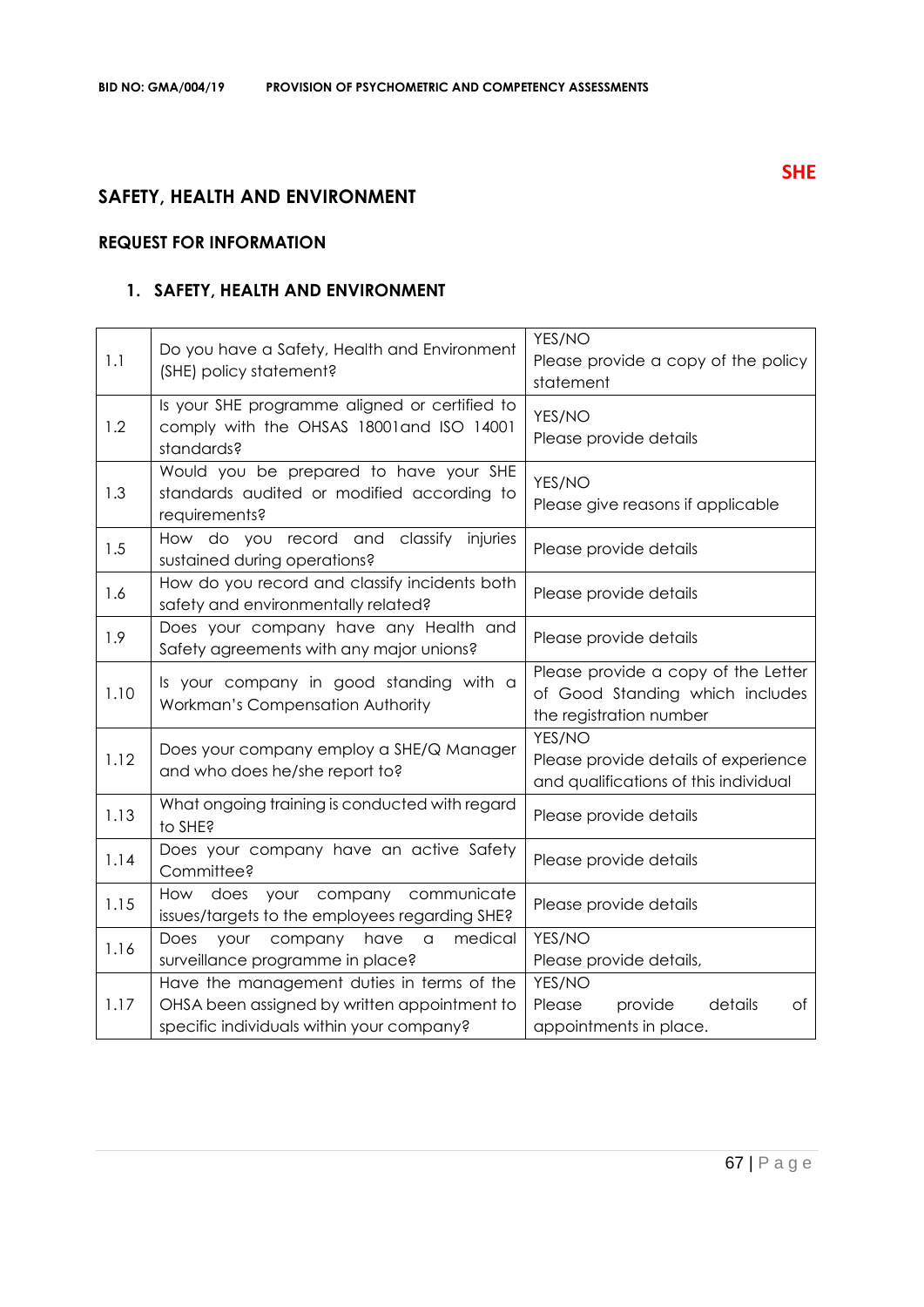# **2. TECHNICAL AND QUALITY ASSURANCE STANDARDS**

| 2.1  | Do you have a quality policy statement and<br>Quality manual?                                                                                    | YES/NO<br>Please provide a copy of the policy<br>statement                                                                                                         |
|------|--------------------------------------------------------------------------------------------------------------------------------------------------|--------------------------------------------------------------------------------------------------------------------------------------------------------------------|
| 2.2  | Is your Quality Management aligned or certified<br>to comply with the ISO 9001:2008?                                                             | YES/NO<br>Please provide details                                                                                                                                   |
| 2.3  | Would you be prepared to have your Quality<br>Management system audited or modified<br>according to requirements?                                | YES/NO<br>Please give reasons if applicable                                                                                                                        |
| 2.5  | How do you record and classify incidents and<br>non-conformances related to quality?                                                             | Please provide details                                                                                                                                             |
| 2.6  | Does your company employ a Quality Manager<br>and who does he/she report to?                                                                     | YES/NO<br>Please provide details of experience<br>and qualifications of this individual                                                                            |
| 2.7  | What ongoing training is conducted with regard<br>to Quality?                                                                                    | Please provide details                                                                                                                                             |
| 2.10 | Are you prepared to allow personnel to access<br>premises to perform<br>technical<br>$\alpha$<br><b>YOUr</b><br>assessment of your capabilities? | YES/NO                                                                                                                                                             |
| 2.11 | How many different inspection agencies have<br>visited your premises in the last 12 months                                                       | Please provide details                                                                                                                                             |
| 2.12 | Do you have dedicated quality management<br>resources and transparent processes to ensure<br>quality in procured materials and equipment?        | YES/NO<br>provide<br>list<br>the<br>Please<br>Οf<br>$\alpha$<br>dedicated<br>resources<br>and<br>a<br>description<br>of<br>the<br>quality<br>management processes. |

| <b>NAME OF BIDDER</b>       |  |
|-----------------------------|--|
| <b>POSITION</b>             |  |
| <b>AUTHORISED SIGNATORY</b> |  |
| <b>DATE</b>                 |  |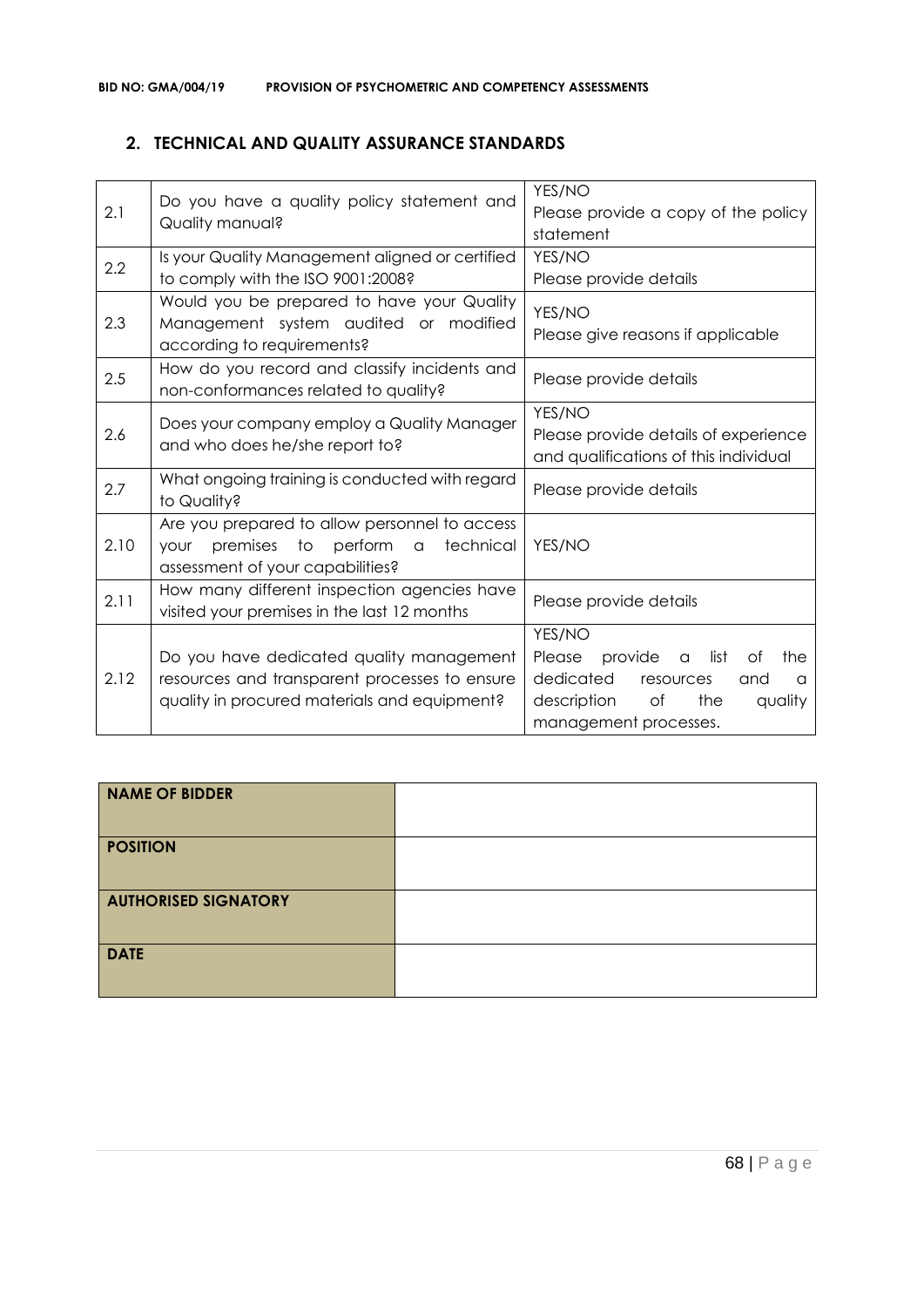# **RFP - PART D**

# **SUPPLIER CODE OF CONDUCT**

# **1. ABBREVIATIONS, TERMINOLOGIES AND DEFINITIONS**

| <b>ABBREVIATIONS</b>        | <b>DEFINITIONS</b>                                                     |
|-----------------------------|------------------------------------------------------------------------|
| <b>B-BBEE</b>               | Broad-Based Black Economic Empowerment Act No 53 of<br>2003 as amended |
| <b>CEO</b>                  | Chief Executive Officer                                                |
| <b>CFO</b>                  | Chief Financial Officer                                                |
| <b>GMA</b>                  | Gautrain Management Agency                                             |
| <b>MANCO</b>                | <b>GMA Management Committee</b>                                        |
| <b>PFMA</b>                 | Public Finance Management Act No. 1 of 1999 as amended                 |
| <b>PPPFA</b>                | Preferential Procurement Policy Framework Act No. 5 of 2000            |
| <b>SCM</b>                  | Supply Chain Management                                                |
| <b>TERMINOLOGIES</b>        | <b>DEFINITIONS</b>                                                     |
| <b>Brand Identity</b>       | Means the outward expression of a brand (which is the                  |
|                             | Gautrain) which includes its name, trademark,                          |
|                             | communication and visual appearance.                                   |
| Five Pillars of Procurement | Means the holding foundation of a procurement system                   |
|                             | which are - fair, equitable, transparent, competitive and cost         |
|                             | effective as mentioned in the Constitution of the Republic of          |
|                             | South Africa, Act 108 of 1996, Section 217.                            |
| <b>Purchase Order</b>       | Means a legally binding document between a GMA and a                   |
|                             | Supplier, detailing the items/services that GMA agrees to              |
|                             | purchase at a certain price point. It also outlines the delivery       |
|                             | date and terms of payment.                                             |
| Suppliers                   | GMA suppliers and service providers, and their employees,              |
|                             | agents, and subcontractors, including prospective suppliers            |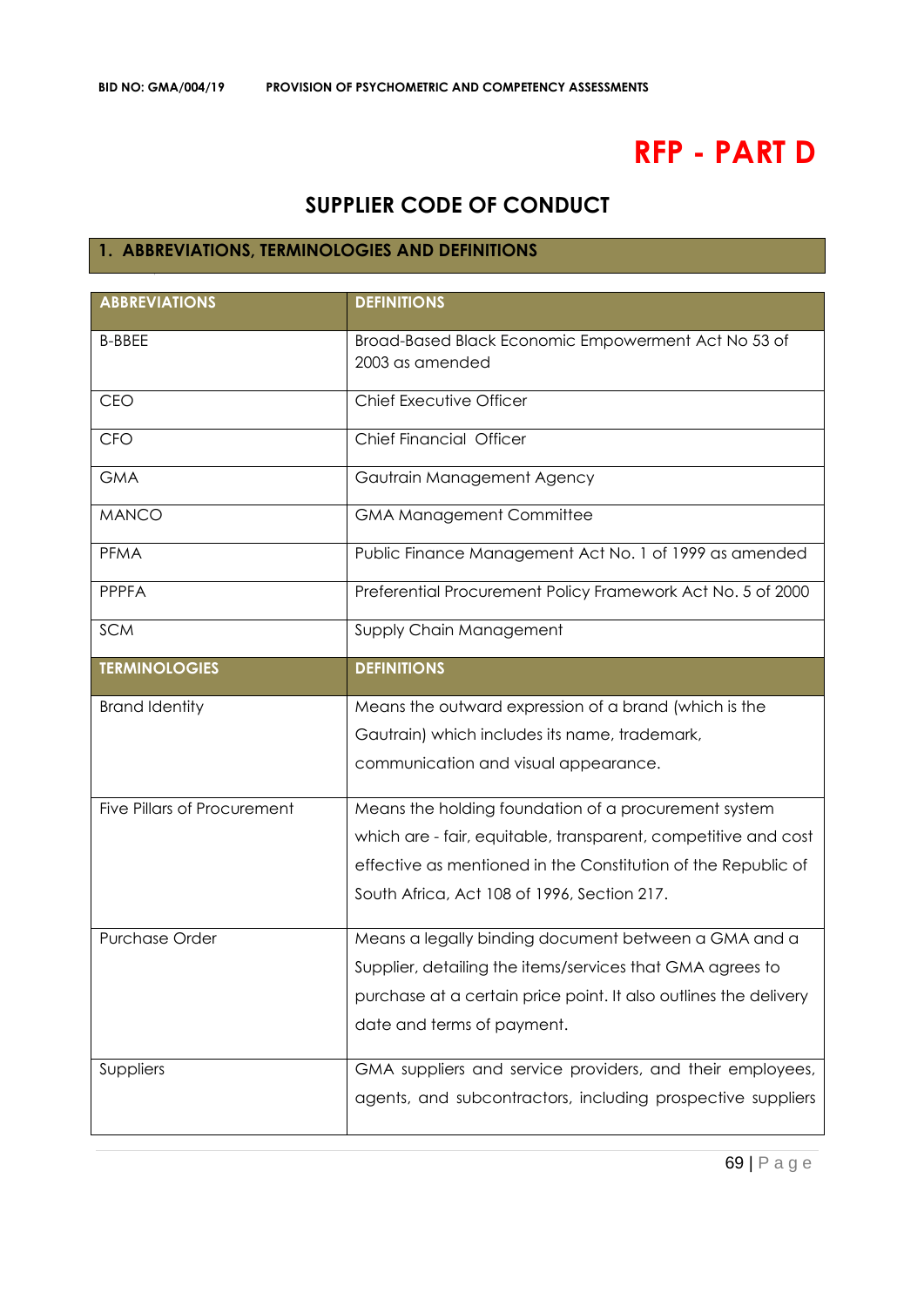|                 | and service providers, as well as their employees, agents, and |
|-----------------|----------------------------------------------------------------|
|                 | subcontractors. (Collectively referred to as "Suppliers").     |
| Visual Elements | Means the logo and framework or architecture which             |
|                 | specifies how it is used.                                      |
|                 |                                                                |

#### **2. PURPOSE OF SUPPLIER CODE OF CONDUCT**

The purpose of this code of conduct is to define behaviors and actions which GMA suppliers must commit to abide by during SCM processes, and, where applicable, the discharge of their contractual obligations towards the GMA.

# **3. APPLICABILITY/SCOPE**

This code of conduct is applicable to all GMA Suppliers.

#### **4. PREAMBLE**

Whereas the GMA is committed to SCM processes that are fair, equitable, transparent, competitive, and cost effective, and to receiving value for money from all its Suppliers; the GMA desires to outline standards to which its Suppliers are required to adhere to. The GMA further expects its Suppliers to replicate these standards further down their supply chains.

#### **5. INTRODUCTION**

The GMA aims to conducts its business in a manner that is fair, equitable, transparent, competitive and cost effective (five pillars) as underpinned by Section 217 of Constitution of the Republic of South Africa, and it core values. The five pillars are not only a prescription of standards of behavior, ethics and accountability but are a statement of GMA's commitment to a procurement system which would enable the emergence of sustainable small, medium and micro business and sustainable environment, consequently adding to the common wealth of GMA and its stakeholders.

This Code of Conduct captures the principles that the GMA expects its Suppliers to uphold. It contains globally aligned standards and guidance in each of the following areas: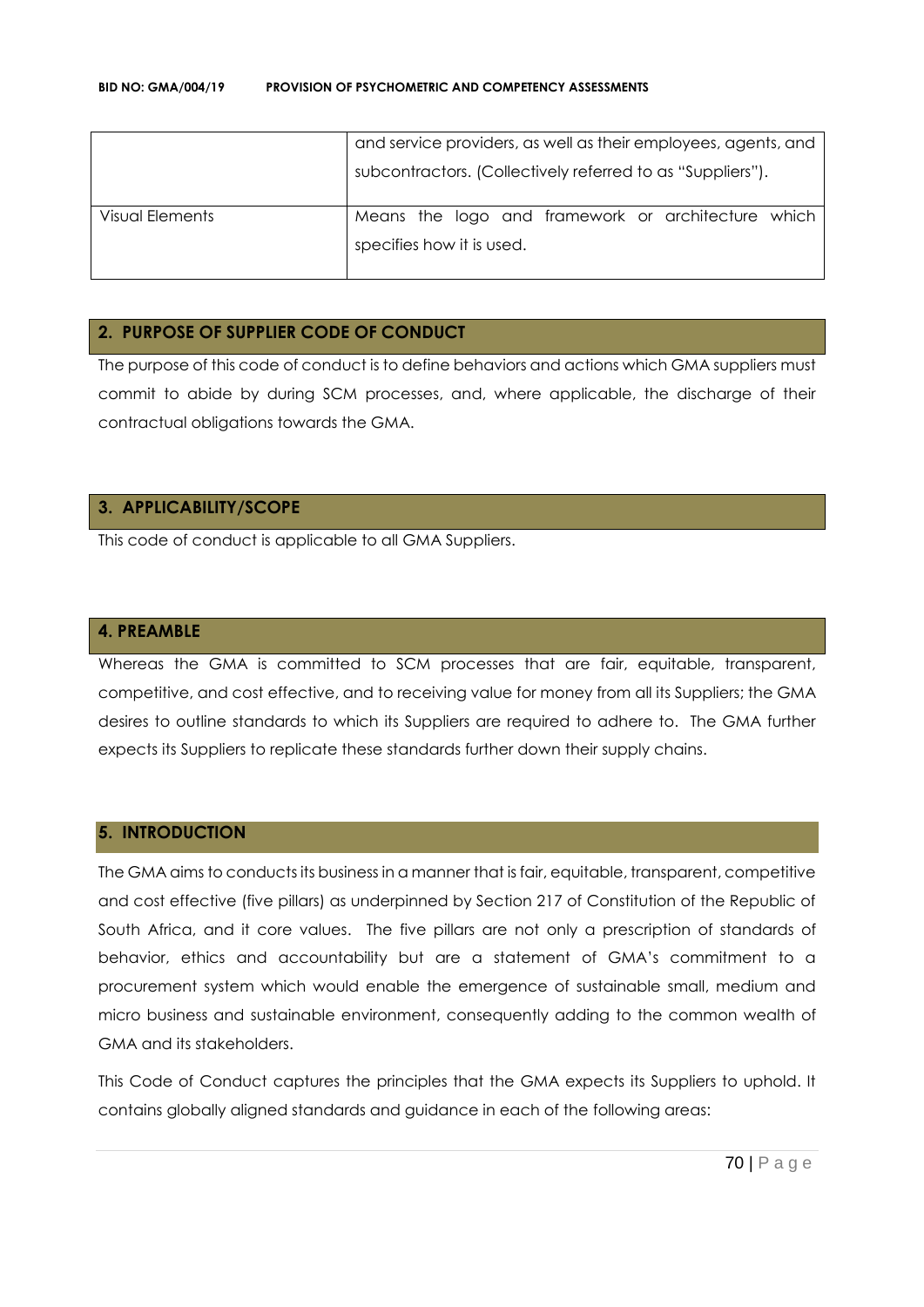- **Ethics**
- Labour
- Safety, Health, Environment and Quality; and
- Management Systems

#### **6. ETHICS**

Suppliers are expected to conduct their business in an ethical manner and act with integrity. Where unethical practice comes to light, a Supplier commits to taking appropriate action to report and remedy it. Ethical requirements include the following aspects without limitation:

#### **6.1. Business Integrity**

Suppliers are expected not to practice or tolerate any form of corruption, extortion, embezzlement, dishonesty, or unethical conduct of any kind. Consequently, Suppliers commit not offer or accept bribes or any other incentives that may nullify the Five Pillars of Procurement. A Supplier is expected not to donate, on behalf of the GMA, the GMA's employees/ agents/ board members, or offer or accept any gratification that may appear to be aimed at influencing a decision of the GMA or the GMA's current and potential business partners in the Supplier's favour. Suppliers are, furthermore, required to comply with all legal requirements applicable to them.

#### **6.2. Conflict of Interest**

Suppliers must avoid potential or actual conflict of interest. Suppliers must not deal directly with any GMA employee whose spouse, domestic partner, or other family member or relative holds a significant financial interest in the Supplier. In the event of a Supplier becoming aware of the potential breach of the foregoing principle, during the course of negotiating the Supplier agreement or performing the Supplier's contractual obligations, the Supplier shall declare the conflict of interest to the GMA's management.,

#### **6.3. Fair Competition**

Suppliers shall not engage in collusive bidding, price fixing, price discrimination, or other unfair trade practices not in line with fair competition and in accordance with all applicable anti-competition laws that govern the jurisdiction in which it conducts business.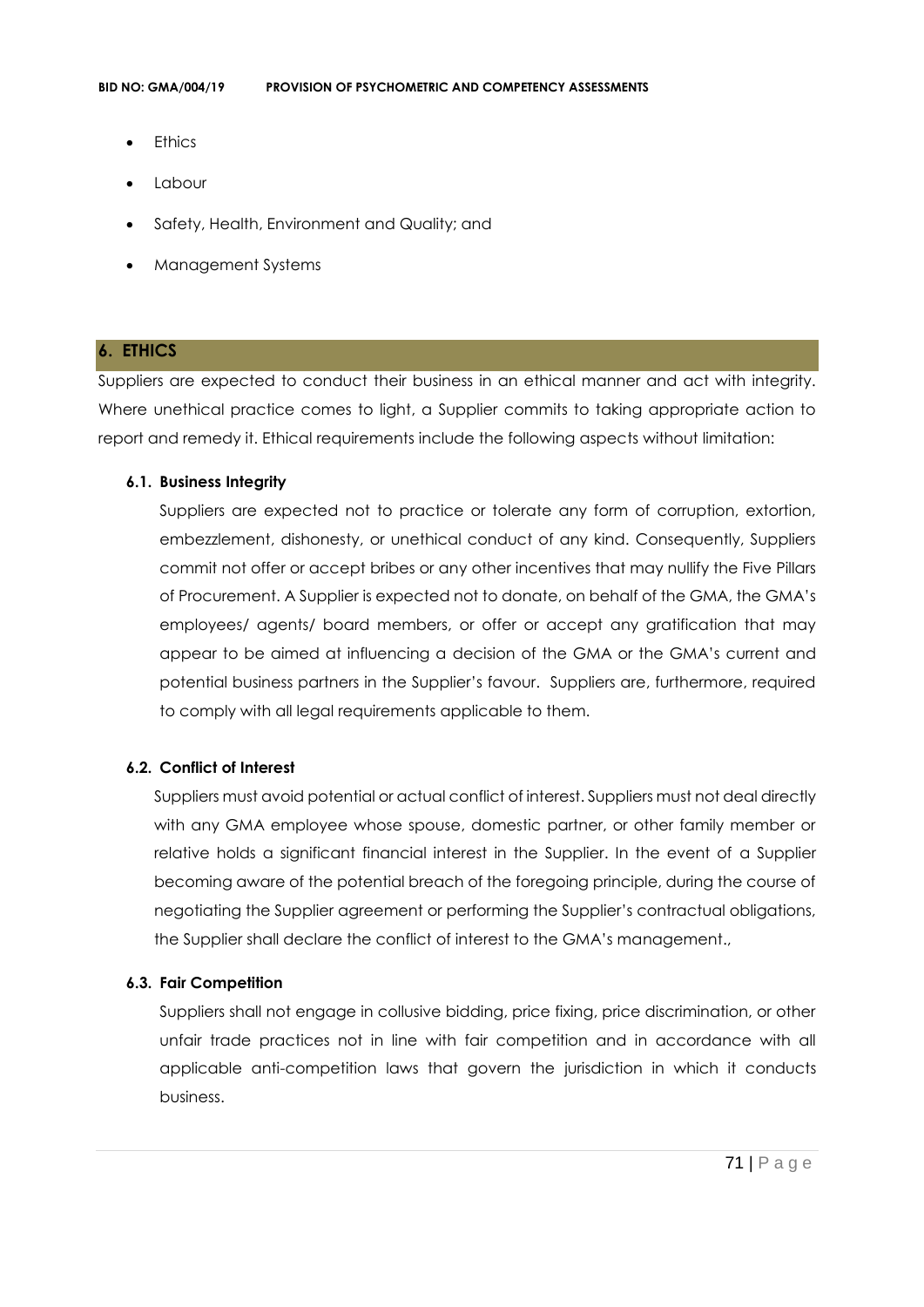#### **6.4. Privacy and Intellectual Property**

Suppliers must safeguard and maintain confidential and proprietary information or trade secrets of the GMA, and use such information only for the authorised purpose. Suppliers shall, to the foregoing end, implement measures aimed at restricting access to the GMA's confidential and proprietary information to persons requiring such access for the purpose of discharging the Supplier's obligations towards the GMA.

### **6.5. Reputation Management**

Suppliers must acknowledge the importance and relevance of the Gautrain Brand Identity (the Brand) and visual identity. Suppliers shall, to the foregoing end, follow relevant GMA policies, procedures, directions and guidelines to ensure that the Brand and corporate visual elements is reflected positively and appropriately in order to maintain a good reputation of the GMA.

# **7. LABOUR AND HUMAN RIGHTS**

Suppliers are expected to give effect to the human rights of their employees and treat them with dignity and respect. This includes the following aspects without limitation:

#### **7.1. Diversity and Inclusion**

The GMA encourages Suppliers to provide an inclusive and supportive working environment and to exercise diversity when it comes to their employees as well as their decisions to select subcontractors. Suppliers are expected to act lawfully in this regard.

# **7.2. Child Labour Avoidance**

The GMA does not subscribe to child labour. Suppliers must, therefore, comply with all minimum working age laws or regulations and not use child labour. Suppliers cannot employ anyone under the legal minimum working age for employment. The GMA only supports the development of legitimate workplace apprenticeship programs, for the educational benefit of young people, and will not do business with those who abuse such systems. Workers under the legal working age cannot perform hazardous work and may be restricted from night work, with consideration given to educational needs.

# **7.3. Freedom of Association**

Suppliers must comply with all applicable laws that pertain to freedom of association and collective bargaining and will not discriminate on the basis of affiliation or non-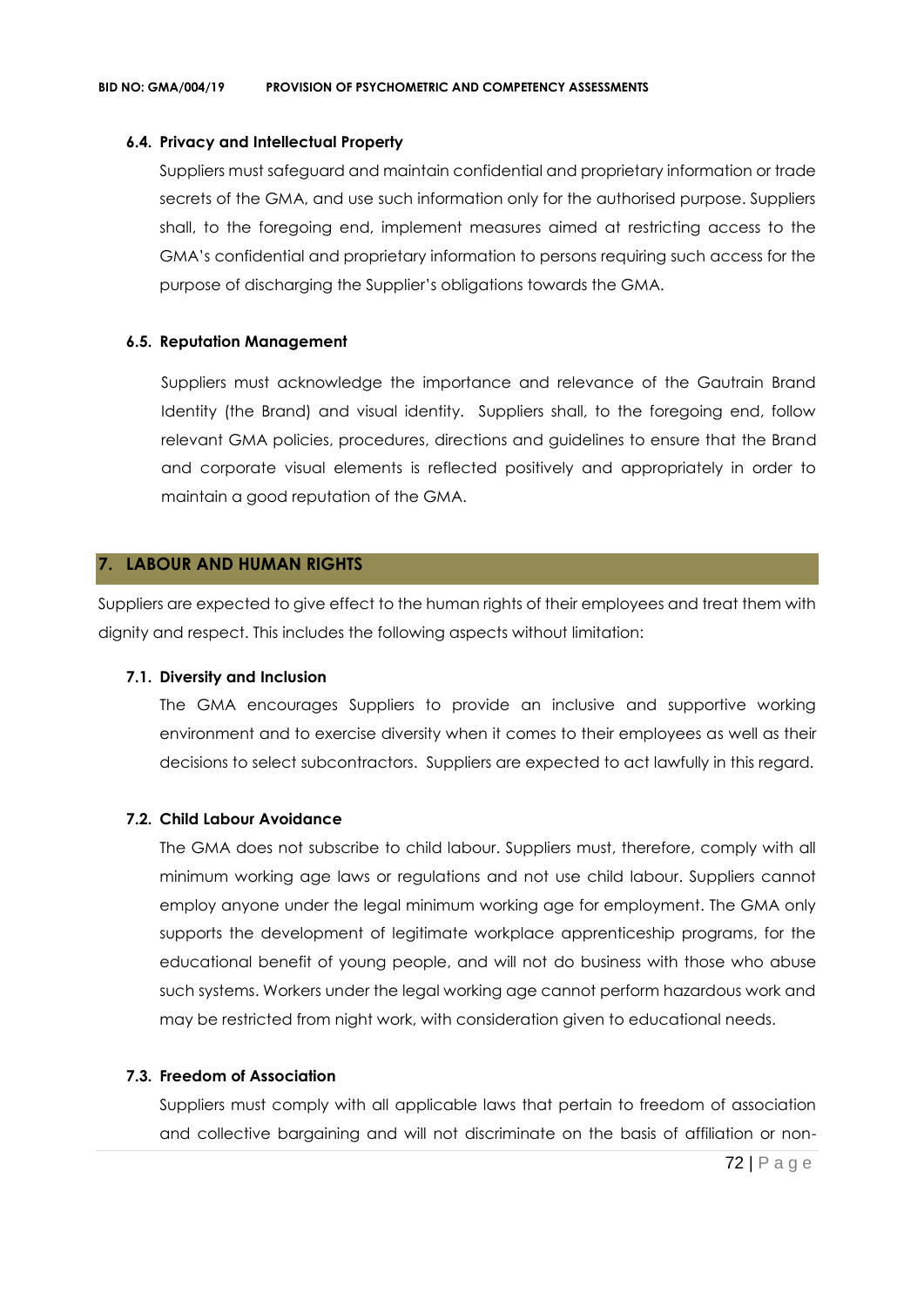affiliation. Suppliers will respect employees' rights to seek representation and will not disadvantage employees who act as workers' representatives.

### **7.4. Abuse/Harassment/Disciplinary Action**

While the GMA recognizes and respects cultural differences, Suppliers are required to provide their employees a workplace free of harsh and inhumane treatment, without any sexual harassment, sexual abuse, corporal punishment or torture, mental or physical coercion or verbal abuse of employees or threat of any such treatment. Suppliers must treat all employees with respect and dignity and comply with applicable legislation on disciplinary practices.

### **7.5. Fair and Equal Treatment**

Suppliers' terms and conditions of employment, including hiring, training, working conditions, compensation, benefits, promotions, discipline, termination or retirement are based on the individual's qualifications, performance, skills and experience.

#### **7.6. Forced Labour**

Suppliers will employ all employees on a voluntary basis and do not use any prison, slave, bonded, forced labour or engage in any other forms of slavery or human trafficking.

## **7.7. Working Hours**

Suppliers commit to complying with all applicable laws regarding regular working hours, rest periods and overtime hours. Suppliers will not force employees to work overtime and employees will not be punished, penalised or dismissed for refusing to work overtime.

#### **7.8. Compensation and Benefits**

Suppliers will fairly compensate all employees by providing wages and benefits in accordance with all applicable laws.

## **8. SAFETY, HEALTH, ENVIRONMENT AND QUALITY**

73 | P a g e Suppliers are expected to provide a safe and healthy working environment and, if applicable, safe and healthy company living quarters, and to operate in an environmentally responsible and efficient manner. Suppliers will comply with all applicable laws and regulations pertaining to health, safety, environment and quality in the workplace. GMA recognizes its social responsibility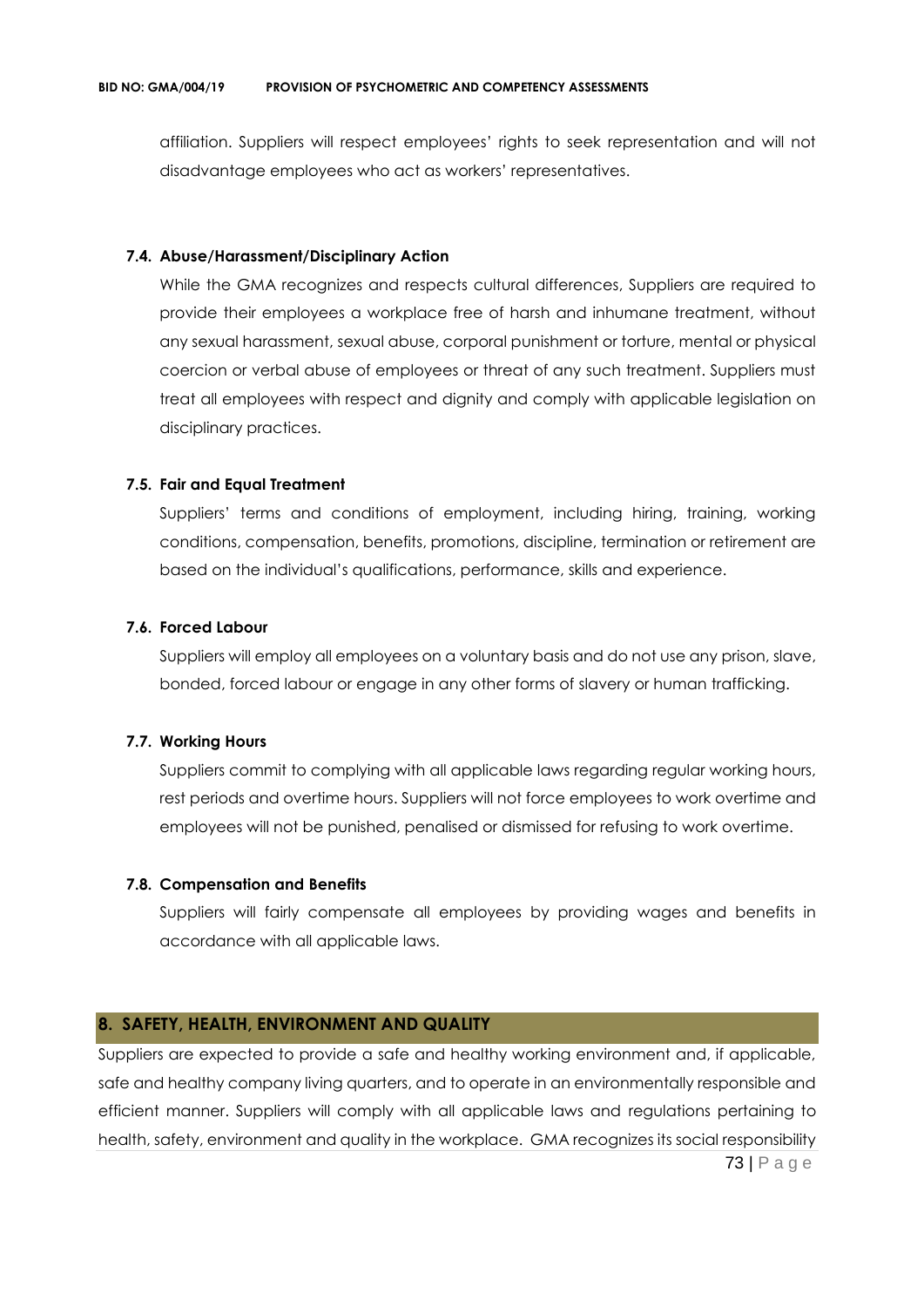to protect the environment and expects its Suppliers to share its commitment by responding to challenges posed by climate changes and working toward protecting the environment. Suppliers commit to continuously strive to improve performance in all these areas by integrating sound safety, health and quality management practices into all aspects of business without limitation:

## **8.1. Occupational Health and Safety**

Suppliers will protect their employees from any chemical, biological and physical hazards and physically demanding tasks in the workplace as well as from risks associated with any infrastructure used by their employees. Suppliers will provide appropriate controls, safe working procedures and preventative maintenance and necessary technical protective measures to mitigate health and safety risks in the workplace.

# **8.2. Product Safety**

Suppliers will make available material safety data sheets containing all necessary safetyrelevant information for all hazardous substances and will be provided to GMA and other parties in case of legitimate need.

# **8.3. Resource Conservation and Climate Protection/Waste and Emissions**

Suppliers will minimise or eliminate negative impact on the environment and climate at their source or by practices such as the modification of production, maintenance and facility processes, material substitution, conservation, recycling, material reutilisation, use of climate-friendly products, processes to reduce power consumption and greenhouse gas emissions. Suppliers will have systems in place to ensure safe handling, movement, storage, recycling, reuse and management of waste, air emissions and wastewater discharges. Suppliers will have systems in place to prevent or mitigate accidental spills and releases into the environment.

## **8.4. Quality Requirements**

Suppliers will meet generally recognised or contractually agreed quality requirements in order to provide goods and services that consistently meet GMA's needs, perform as warranted and are safe for their intended use.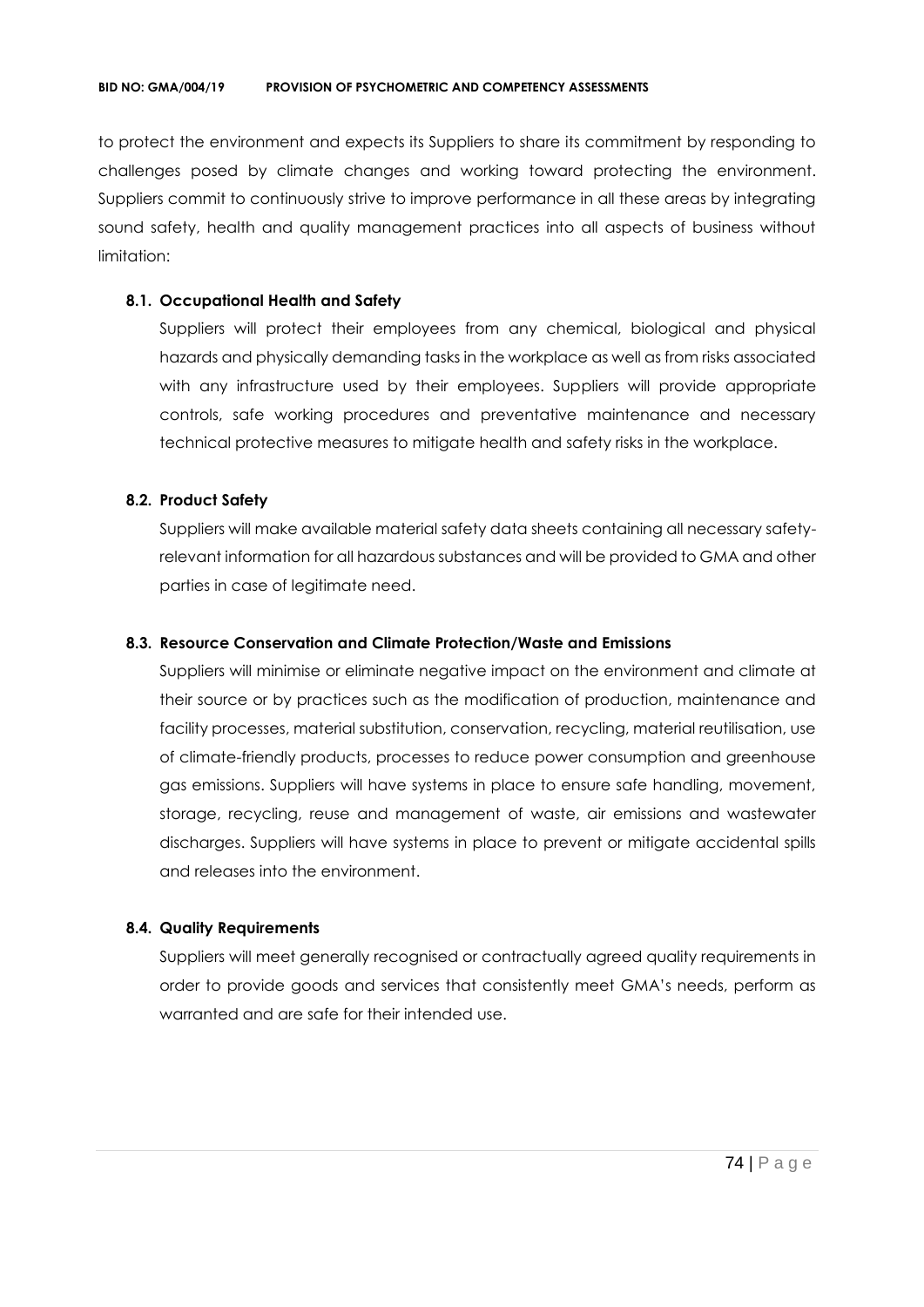# **9. MANAGEMENT SYSTEMS**

Suppliers are encouraged to fulfil the expectations set forth in this Supplier Code of Conduct by implementing management systems to facilitate compliance with all applicable laws and to promote continuous improvement and sustainability performance. Suppliers must communicate the principles set forth in this Supplier Code of Conduct to their employees and supply chains, and are expected to take disciplinary action against any of its employee or business partner, involved in discharging the Supplier's obligations towards the GMA, who acts contrary to the letter or spirit of this Code of Conduct.

Suppliers are expected to self-monitor and demonstrate their compliance with this Code of Conduct. Where non-compliance is detected, the GMA may, at its sole discretion:

- immediately remove from GMA premises, a Supplier who behaves in a manner that is inconsistent with this Code of Conduct or any GMA policy; or
- suspend any Purchase Order from the Supplier until satisfactory corrective action is implemented;
- terminate its relationship with the Supplier;
- facilitate the listing of the Supplier in the National Treasury Register of Restricted Suppliers or its equivalent; and/or
- report the Supplier to appropriate authorities or associations.

Suppliers are responsible for prompt reporting of actual or suspected fraud, corruption, theft, financial misconduct, dishonesty, or unethical conduct, relating to SCM processes in which they are involved, or the discharge of their contractual obligations towards the GMA, to the GMA's management, or the GMA's Fraud Hotline.

# **10. ROLES AND RESPONSIBILITIES**

| <b>Responsibility</b>     | <b>Designation</b>             | Level of Responsibility /<br><b>Accountability</b>           |
|---------------------------|--------------------------------|--------------------------------------------------------------|
| <b>Accounting Officer</b> | <b>Chief Executive Officer</b> | The Chief Executive Officer is<br>$\bullet$                  |
|                           | (CEO)                          | responsible for articulating the<br>core values for the GMA. |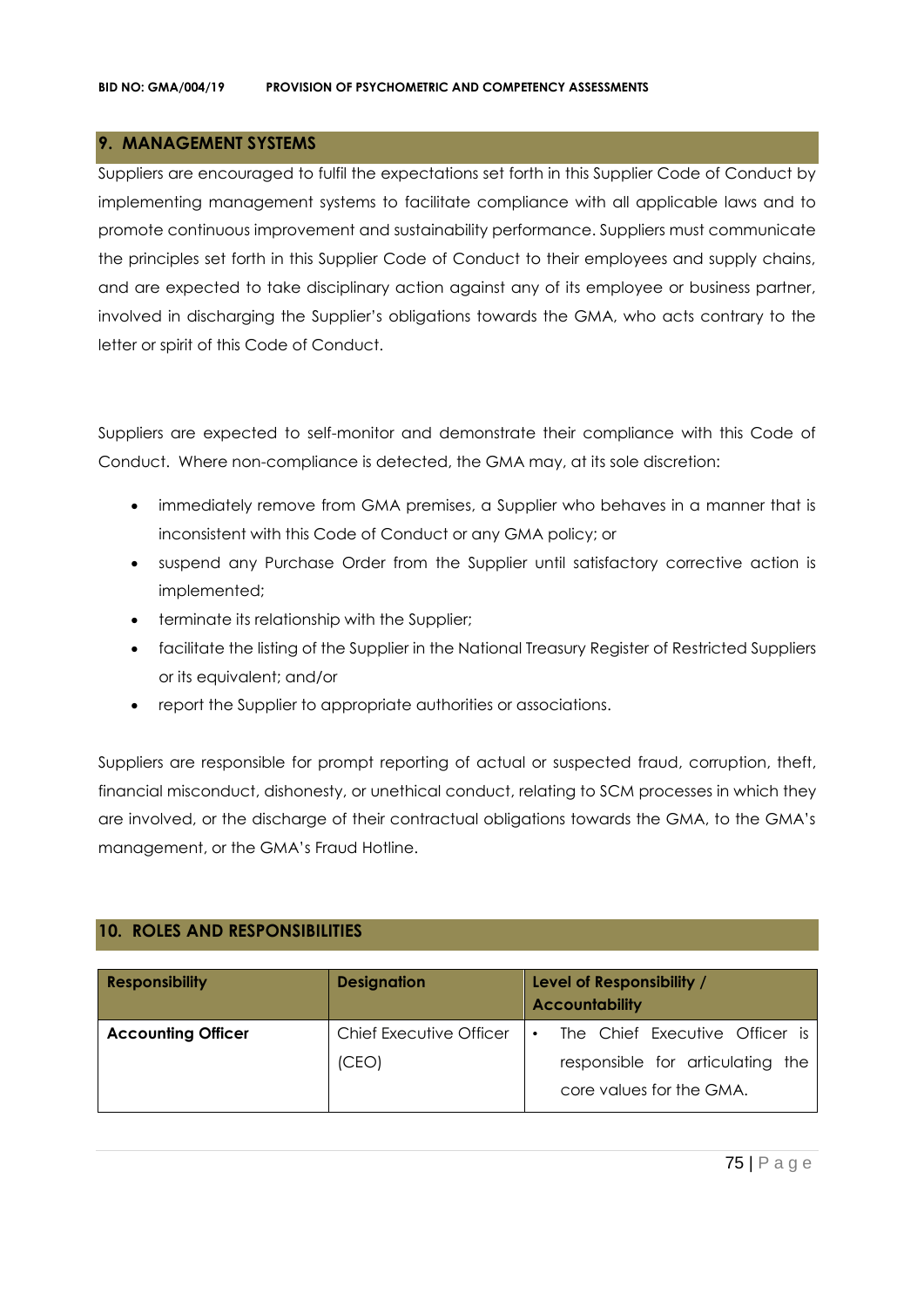| <b>Responsible Authority</b>                           | <b>Chief Financial Officer</b><br>(CFO) | Responsible for communicating<br>$\bullet$<br>this code to the Suppliers and<br>providing<br>guidance<br>the<br>on on<br>management of exceptions to<br>this code.<br>Responsible for implementing<br>suitable systems to support the<br>implementation of this code of<br>conduct. |
|--------------------------------------------------------|-----------------------------------------|-------------------------------------------------------------------------------------------------------------------------------------------------------------------------------------------------------------------------------------------------------------------------------------|
| <b>Executing Authorities</b>                           | All GMA employees<br>and Suppliers      | Responsible for upholding and<br>$\bullet$<br>putting into action this code of<br>conduct.<br>Responsible for ensuring<br>$\bullet$<br>compliance and reporting non-<br>compliance to this code of<br>conduct.                                                                      |
| Administrative/Revisions/A<br>mendments Responsibility | Executive Manager:<br><b>SCM</b>        | Responsible for the annual review<br>$\bullet$<br>of the code and/or amending of<br>the code as necessary.                                                                                                                                                                          |
| <b>Enquiries</b>                                       | <b>Chief Financial Officer</b><br>(CFO) | $\bullet$<br>Responsible<br>for<br>the<br>overall<br>management<br>and<br>implementation of GMA SCM<br>Proposed Corrections<br>policies.<br>and/or<br>amendments<br>to<br>this<br>document must be forwarded to<br>the Executive Manager: SCM in<br>the Finance Department.         |

# **11. RELATED DOCUMENTS**

Content of this Code of Conduct is informed by the following legal standards:

- i. The Constitution of the Republic of South Africa, act 108 of 1996, Section 217;
- ii. Occupational Health and Safety Act, 1993;
- iii. Public Finance Management Act (PFMA) of 1999;